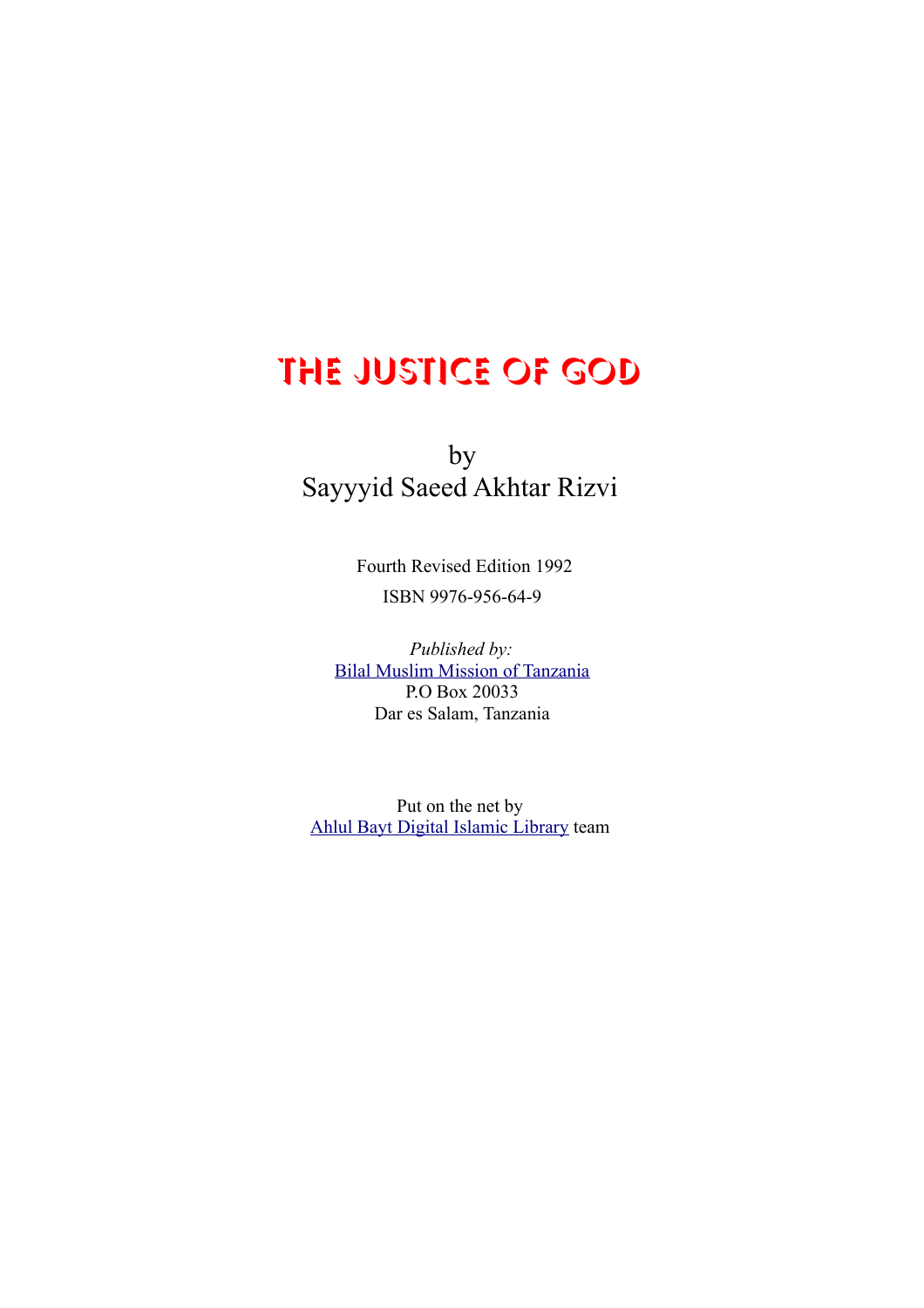#### [PREFACE](#page-2-0)

INTRODUCTION [A -Differences in Religion](#page-3-0) [B -The Place of Reason in Religion](#page-5-0)

CHAPTER 1 THE ACTIONS OF GOD [A -God Can do No Wrong](#page-7-0) [B -God Does Nothing Without Purpose](#page-8-0) C -Can We Know [All the Reasons for God's](#page-9-0) Actions [D -Aslah – The Most Beneficial](#page-10-0) [E -God's Promise and Threat](#page-11-0)

CHAPTER 2 COMPULSION OR FREEDOM [A -The Differences](#page-13-0) [B - The Sunnis' Belief](#page-14-0) [C -The Shi'ite Belief](#page-15-0) D - Man's [Will in Regard to Belief and Dis-Belief](#page-19-0) [E -Lurf – The Grace of God](#page-22-0)

CHAPTER 3 TEST AND SUFFERING [A -Test and Trial in Man's Life](#page-25-0) [B -Categories of Test and Suffering](#page-26-0) [C- What is the](#page-27-0) Alternative D -Sufferings as [Warning or Punishment](#page-29-0)

CHAPTER 4 THE KNOWLEDGE OF GOD [A - The Knowledge of al-Ghayb](#page-31-0) B - The [Theory of bada'](#page-33-0)

CHAPTER 5 FATE AND DIVINE DECREE [A -Prerogatives of Allah](#page-38-0) [B -The Predetermined Measure](#page-39-0) [C - So where is Equality and Justice](#page-40-0) [D - Tadbir and Taqdir](#page-41-0) [E - Our Prayers and God's Decree](#page-44-0) [F - Tawakkul and God's Decree](#page-45-0)

[Bibliography of Works Cited](#page-46-0)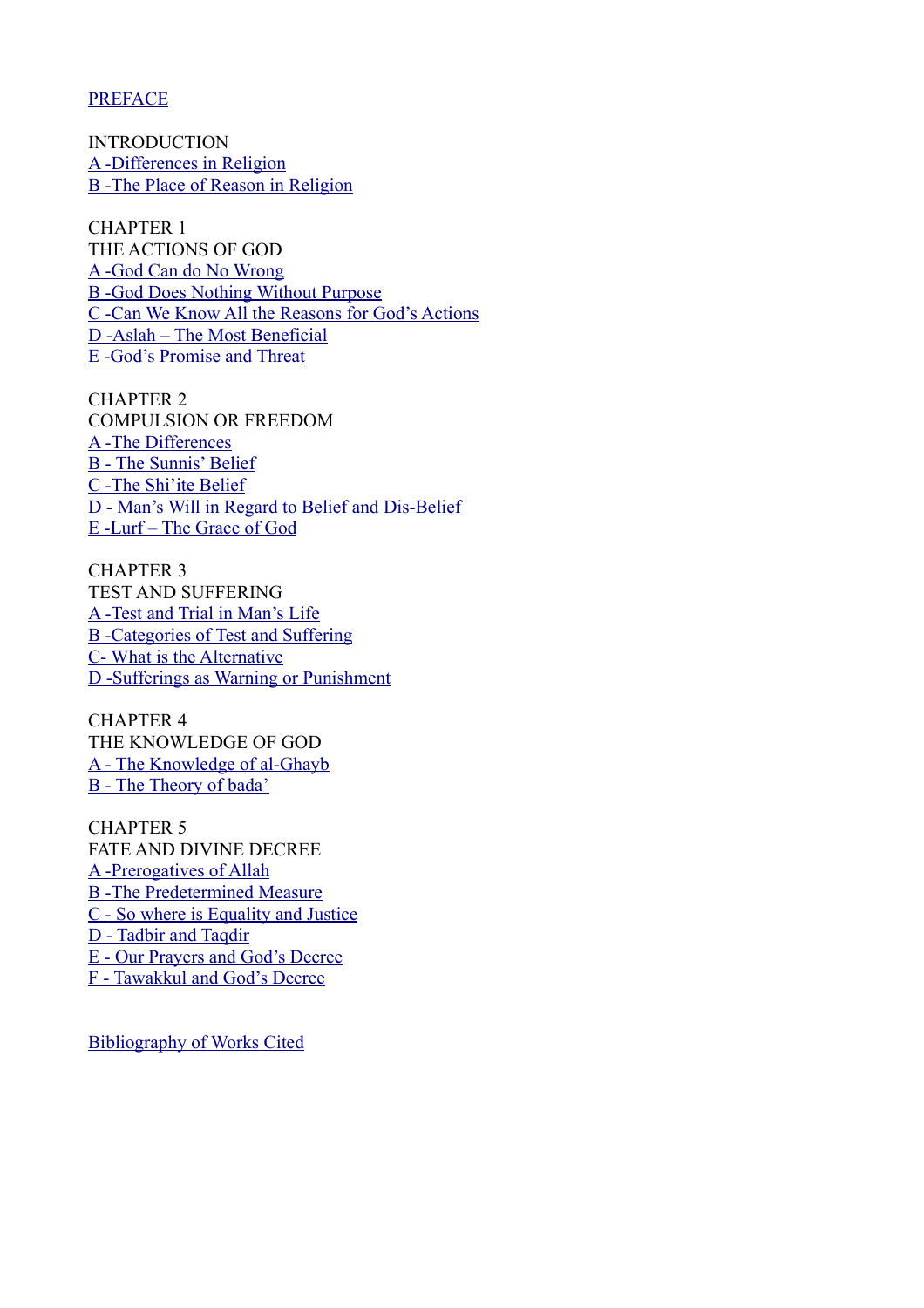<span id="page-2-0"></span>

## **In the name of Allah, the Beneficent, the Merciful**

The first edition of this book was published in 1970 as the third unit of the Islamic Correspondence Course (ICC), initiated and run by the Bilal Muslim Mission of Tanzania. The aim was to provide in simple language the answers to many questions which are frequently asked not only by the youths but also by the grown-ups.

Since then it has been reprinted several times in Tanzania and Kenya. Also its Swahili translation, *Udilify Wa Mungu,* by Sayyid Muhammad Ridha Shustary, was published in 1985 at Dar es salaam.

As the original work was meant to serve as a text book, it was not necessary to give references for the topics described therein. But the book did not remain confined to the students of the ICC; and requests for its copies have been coming from far and wide. Therefore, with a view to enhance its usefulness, my son, Hujjatul Islam Sayyid Muhammad Rizvi (Vancouver, Canada) had, in 1985, written foot-notes giving most of the necessary references. Some more references have been added by me. Also some revisions and additions have been made by me here and there. Unfortunately, it has taken a much longer time to get this revised and annotated version printed.

We are thankful to the Vancouver Islamic Educational Foundation (Canada) for typesetting of the book. May Allah give them its reward in both worlds.

Dar es Salaam Tanzania, Sayyid Saeed Akhtar Rizvi, Chief Missionary 15th November, 1990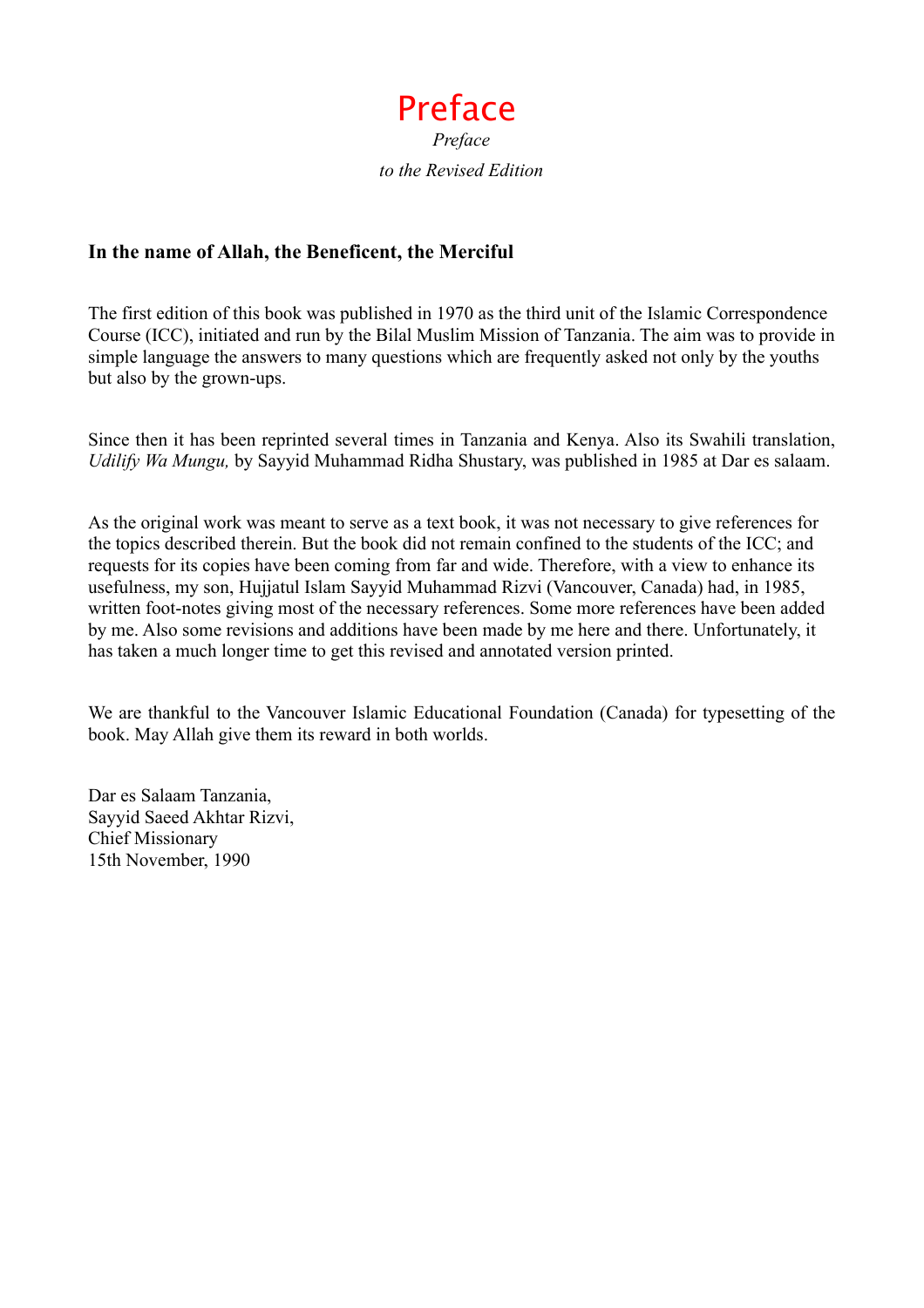## Introduction

## <span id="page-3-0"></span>A. DIFFERENCES IN RELIGION

A faith in the beginning is always simple and uncomplicated. As time goes on, people start elaborating those simple beliefs and that is the point when disputes arise and different sects are established. It had happened in all previous religions and Islam was not an exception. Islam in the beginning was a call to believe in the Oneness of God, in the Messengership of Prophet Muhammad and in the Day of Judgement. These basic principles are beyond any dispute. Also, there is no shadow of doubt that the religion of God is Islam, that the only way to know Islam is through the Book of God and the *sunnah* of the Prophet, and that the Book of God is what is known as the Qur'an without any addition or subtraction.

The differences occur in interpretation of some of the verses of the Qur'an, and the authenticity or otherwise of some ahadith of the Prophet, and in their interpretation and implication. These differences have given rise to many questions which have divided the Muslim world apart. There are many differences about the person of God and His attributes: Does God have a body? Will He be seen? Is God just? Is man compelled by God in his actions or is he free?

As far as the existence, the person and Oneness of God is concerned, it comes under the first root of religion (*usulu 'd-din) known* as *tawhid*, and has been discussed in our previous book '*God of Islam'. [1](#page-3-1)* As for the actions of God, they come under the second root of religion known as '*adl*-justice. According to the Shi'ah Ithna-'Ashari faith, '*adl* is one of the most important attributes of God; and that is why it is dealt with separately. The reason why the second root of religion dealing with the actions of God has been named '*adl* is because the differences amongst the Muslims concerning the justice of God are vast and manifold.

Since some of the differences amongst the various Muslim sects are of very fine theological points, it is essential to study the following chapters very carefully. Remember that every term and phrase in these chapters has a significance, and if the reader tries to change any terminology or any phrase, he would put himself in a mess of contradictions and irrelevancies.

### **A Note on the Meaning of '***adl***:**

The word '*adl* was originally coined to convey the idea of making two things equal, and distributing equally. The same is the case with *insaf* which literally means dividing in two halves. The idea of equal distribution naturally leads to equity and justice. And, as a result, '*adl* came to denote justice, equity, to be on straight path, straight :forwardness, to be of exact standard neither less nor more, and to keep everything in its proper place.

The opposite words are jawr and zulm. *Jawr* means to be inclined to one side, which consequently means not to be impartial in justice, to be biased for or against one party. Zulm means to put a thing in a wrong place. As an unjust judge misplaces. his judgement by not giving the aggrieved party its due, he is called zalim.

<span id="page-3-1"></span><sup>1</sup> First published in 1969 by Bilal Muslim Mission, and subsequently published more than ten times in Tehran by WOFIS for world wide distribution. Its new edition was published in 1978.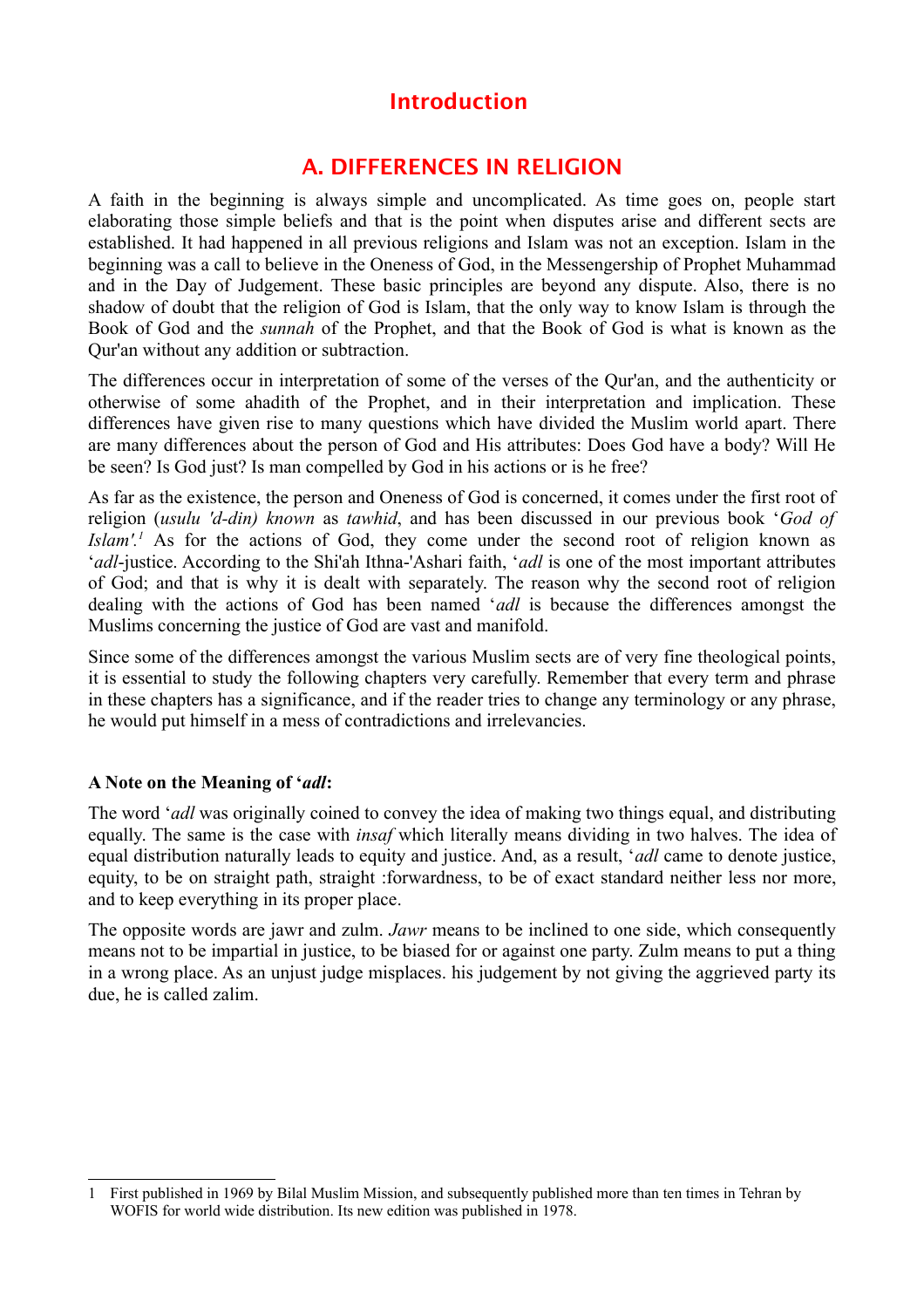#### **The Muslim Sects Frequently Mentioned in this Book:**

The reader will come across the following sects again and again:

#### *Shi ah Ithna-'Ashari:*

Those Muslims who believe in the imamat of twelve Imams beginning with Imam 'Ali bin Abi Talib, Imam Hasan, Imam Husayn and his nine descendents. The twelfth Imam is Muhammad al-Mahdi, the awaited saviour.This group is also known as Imamiyyah.

#### *Asha'irah:*

All the Sunni Muslims of the present time are Asha'irah in their beliefs. They follow Abu l-Hasan al-Ash'ari (d. 324 A.H./936 C.E.).

#### *Mu'tazilah:*

Before Abu 'l-Hasan al-Ash'ari, many Sunnis were Mu'tazilah in their beliefs. They followed the beliefs of Wasil bin 'Ata' (d. 131 A.H. /748 O.E.).However, the Mu'tazilah sect became almost extinct in the fourth *hijrah* century.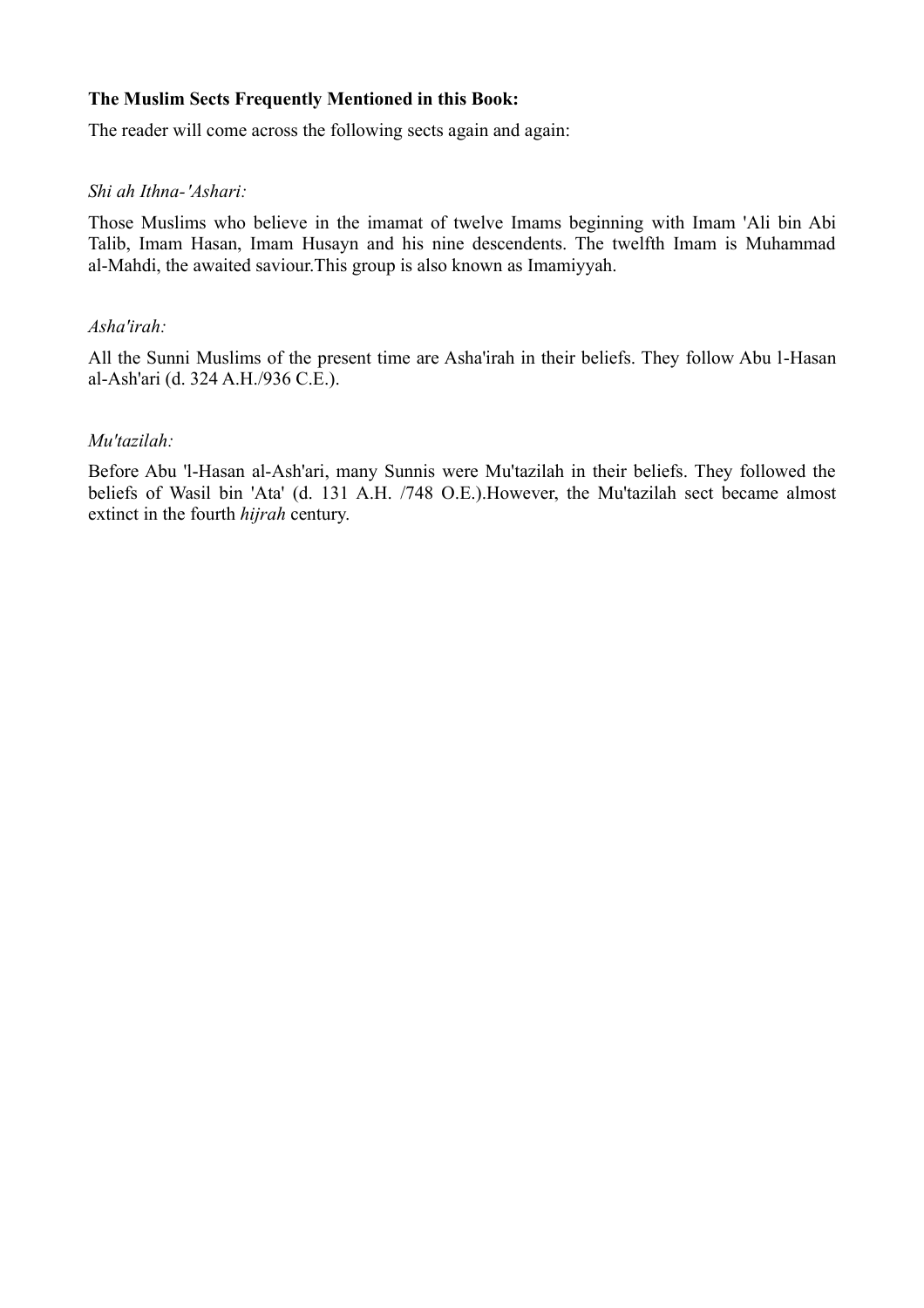## <span id="page-5-0"></span>B. THE PLACE OF REASON IN RELIGION

The first and most important difference among the Muslims is concerning the role of human reason and intellect *('aql)* in religion. The Asha'irah are on one side of the issue whereas the Shi'ah Ithna- 'Ashariyyah and the Mu'tazilah are on the other side.

The Shi'ahs says that irrespective of religious commandments, there is a rational merit and demerit in different courses of action, and that God orders a certain action because it is rationally good and He forbids another action because it is rationally bad. The Asha'irah deny this concept. They say that nothing is good or bad in se. Only what God has ordered us to do is good and what He has forbidden us is bad $<sup>2</sup>$  $<sup>2</sup>$  $<sup>2</sup>$ </sup>

In other words, the Shi'ahs, for example, say that God has forbidden us to tell a lie because lying is bad; whereas the Asha'irah says that lying has become bad because God forbade it. Abu 'l-Hasan al-Ash'ari writes, "Question: Then lying is evil only because God has declared it to be evil? Answer: Certainly. And if He declared it to be good, it would be good; and if He commanded it, no one could gainsay Him."<sup>[3](#page-5-2)</sup>

Another difference in regard to the place of reason in religion is about the relationship between natural cause and effect. The Shi'ah and the Mu'tazilah recognize the relationship between cause and effect. But the Asha'irah deny it. They say that there is no cause except Allah, and it is just a habit *('adah*) of God that whenever, for example, we drink water. He quenches our thirst.'<sup>[4](#page-5-3)</sup>

'Allamah al-Hilli says:

"The gist of the argument of the Asha'irah … is that according to them things come into being by the Will of [God] and His Power which is the sufficient cause of the existence of things. So, as the power (of God) is the sufficient cause, therefore, it is not necessary that a thing should come into being when its physical causes come into being; or that it should cease to exist when its physical cause ceases to exist …. And there is no relationship of any kind between those happenings which happen one after another except that it is the habit (of God) that He creates one thing after another; for example, burning after touching the fire, and quenching of thirst after drinking water; because touching fire and drinking water has nothing to do with burning and quenching of thirst, but all this comes into being by His Power and His Will; and He can create touching without burning and burning without touching, and the same is the case with all actions."<sup>[5](#page-5-4)</sup>

As you will see in the discussions of this book, most differences between the Shi'ahs and the Asha'irah Sunnis stem from their diverse outlooks concerning the place of reason in religion and the relationship between natural cause and effect.

<span id="page-5-1"></span><sup>2</sup> McCarthy, R.J. "Two Creeds of al-Ash'ari" *(Maqalatu -l Islamiyyin* and *al-Ibanah 'an Usuli 'd-Diyanah)* p. 238-9; 241.

<span id="page-5-2"></span><sup>3</sup> *Ibid,*.

<span id="page-5-3"></span><sup>4</sup> ash-Shahristani, *al-Milal wa 'n-Nihal*, pp.124-125.

<span id="page-5-4"></span><sup>5</sup> al-Hilli, *Kashfu 'l-Haq*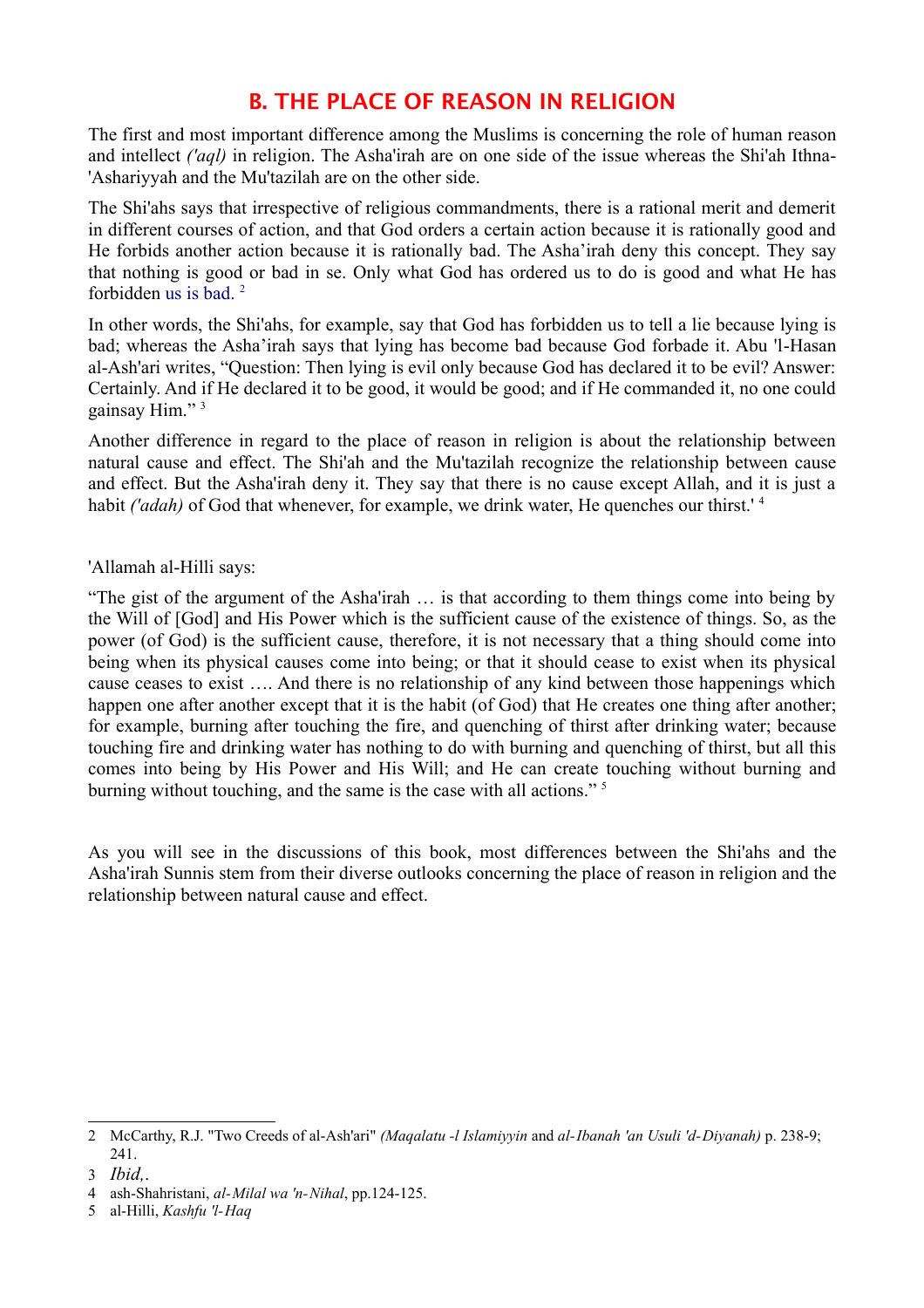# Chapter 1 THE ACTIONS OF GOD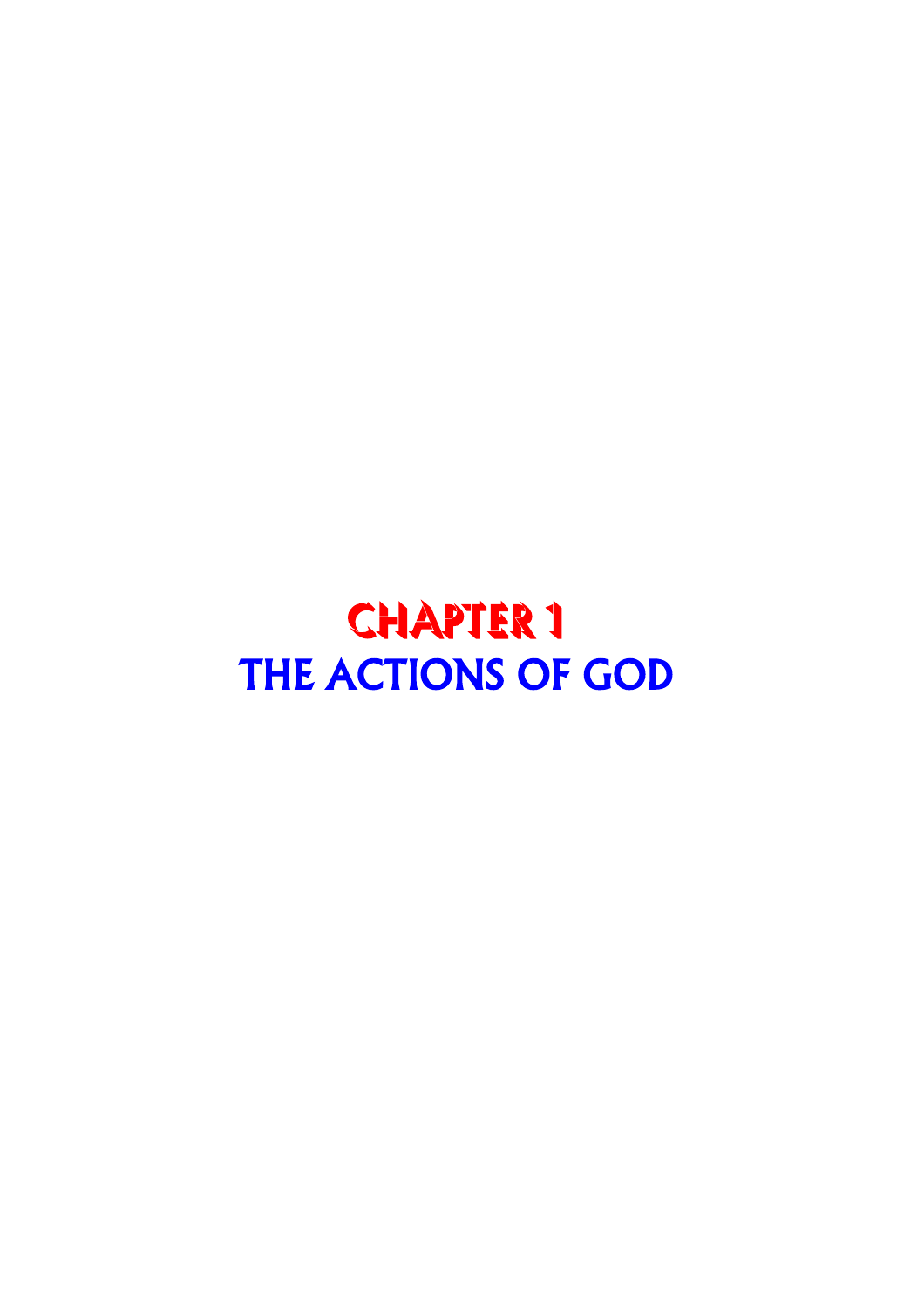## <span id="page-7-0"></span>A. GOD CAN DO NO WRONG

The Shi'ahs say that God does nothing which is rationally wrong or evil.<sup>[6](#page-7-1)</sup> I do not use this phrase in the sense that "King makes no mistake." Because "King makes no mistake" actually means that he does nothing at all; he just signs whatever is passed by the parliament. So this tribute is based upon inaction. But "God does no wrong" means that in spite of being active and Omnipotent, God can still not do anything wrong or evil. Why?

Anyone who commits wrong or injustice does so because of one or more of the following reasons:

- either he does not know that it is wrong;
- or he needs something which cannot be obtained without wrongdoing;
- or he had been compelled by somebody else to commit that wrong.

But God is Omniscient and All-Knowing; He is free from want and is not in need of anything; and He is Omnipotent and nobody can compel Him to do anything. So logically it is impossible for God to do any injustice or wrong.

The Asha'irah, on the other hand, say that there is no such thing as rational good or evil. Therefore, they say that "whatever God does is good, because there is nothing bad for Him or compulsory for Him."[7](#page-7-2) 'Abdu 'l-'Aziz Dehlawi, a famous Sunni scholar, writes, "It is the *madhhab* of Ahlu's-Sunnah that nothing is evil for Him; that the things which, if done by human beings or Shaytan, are called evil and for which they are blamed and accursed, are not evil if done by Almighty Allah."[8](#page-7-3)

<span id="page-7-1"></span><sup>6</sup> Hilli, *Kashfu 'l-Haq; also al-Hilli's al-Babu 'l-Hadi 'Ashar* (English translation by WM. Miller) p. 44

<span id="page-7-2"></span><sup>7</sup> Fadl bin Ruzbahan, *Ibtalu Nahji'l-Batil.*

<span id="page-7-3"></span><sup>8</sup> Dehlawi, A.A., *Tuhfa-e Ithna-'Ashariyyah.*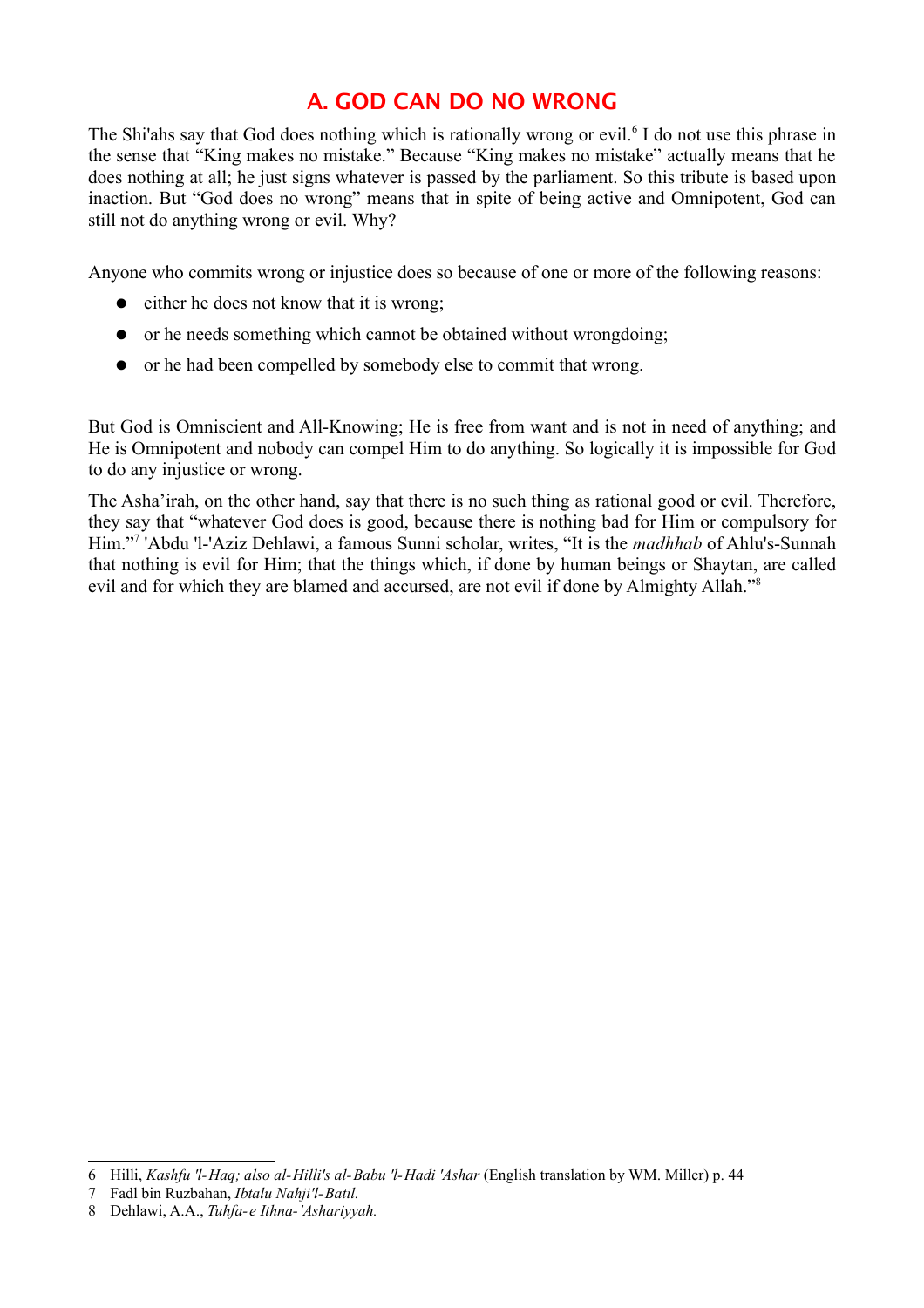## <span id="page-8-0"></span>B. GOD DOES NOTHING WITHOUT PURPOSE

The Shi'ahs say that God never acts without purpose or aim because rationally it is not commendable to act without purpose. All His actions are based on wisdom and intelligent purpose, though we may not know them. "The Imamiyyah says that Almighty Allah does not do anything aimlessly, but does it because of a purpose and aim."[9](#page-8-1)

The Asha'irah, because of their rejection of rational merit and demerit, say that it is quite right for God to act aimlessly. "It is the *rnadh-hab* of the Asha'irah that the actions of Allah are not caused by any purpose; and they say that it is not permissible to say that His actions are caused by aims ... And He does whatever He wishes, and orders whatever He wills; if He wants to put all His creatures for ever in the Fire (of Hell), He is the Ruler and authority; and sin (of the creatures) have nothing to do with this matter. The effective cause *(*of all things) is He."[10](#page-8-2)

<span id="page-8-1"></span><sup>9</sup> al-Hilli, *Kashf* and also his *al-Babu 'l-Hadi 'Ashr,* p. 45.

<span id="page-8-2"></span><sup>10</sup> Fadl, *op. cit*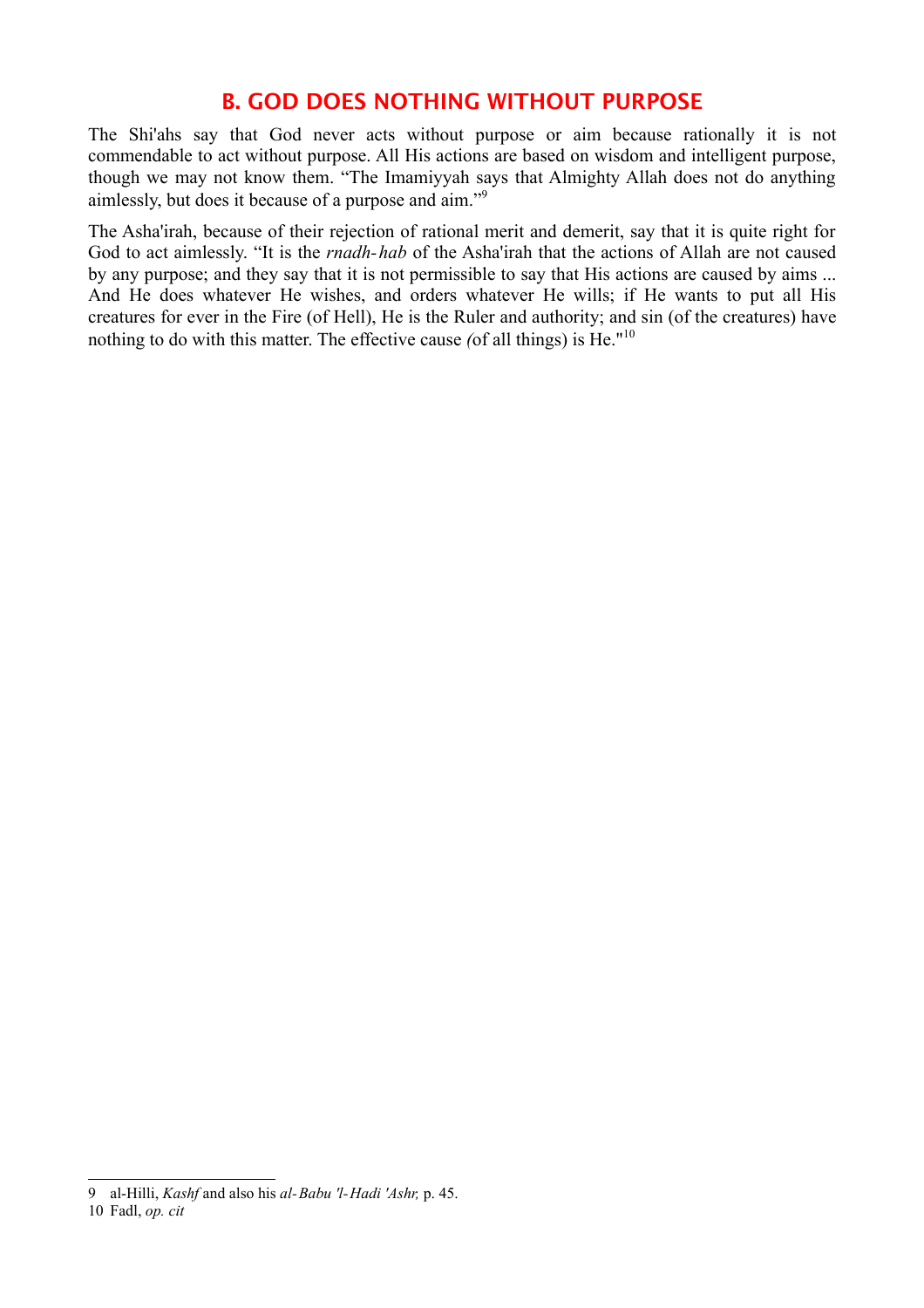## <span id="page-9-0"></span>C. CAN WE KNOW ALL THE REASONS FOR GOD'S ACTIONS?

As I just said, God does nothing without reason.? There must be a reason for everything which is created by God. However, it is not necessary that we should know the reason of His each and every action. We believe that every work of God is such that if we are made aware of its reasons, we would readily admit that it was the very right thing to do. We often feel perturbed by some incidents or by some problems because we do not know the real purpose behind them.

An illustration can be found in the Qur'an where the meeting of Prophet Musa and another man (who had more knowledge than Musa) is described. The learned man had allowed Musa to accompany him on the condition that "ask me not concerning anything till I myself mention it unto thee." Here is the whole episode:

The stranger: "Lo! You cannot bear patience with me. How can you have patience in that of which you have not got a comprehensive knowledge?"

Musa: "Allah willing, you shall find me patient and I shall not disobey you in any matter."

Then they proceeded in a boat. When they were in the boat, the learned man made a hole in it. Musa objected to it, and was reminded of the condition. Then the learned man slew a lad. Upon this Musa could not contain himself and condemned him in severe words. Again he was reminded of his promise not to ask questions.

Then they came to a township where they were refused food. There they found a wall on the point of falling in ruin, and the learned man repaired it. Musa said, "If you had wished, you might certainly have taken a recompense for it." Upon this third argument, the learned man told Musa: "This is the parting between you and me."

But before parting, he explained the reasons for his actions: "As for the boat, it belonged to the poor people working on the river; and I wished to mar it, for there was a king behind them who is taking every good boat by force.

"As for the lad, his parents were pious persons, and we feared lest he should oppress them by rebellion and disbelief; and we intended that their Lord should change him for them with one better in purity and nearer to mercy.

"And as for the wall, it belonged to two orphan boys in the town and there was a treasure [under the wall] belonging to them; and their father had been righteous. So their Lord intended that they should come to their full strength and should bring forth their treasure, as a mercy from their Lord, and I did not do it upon my command." (18:66-82)

I hope this example will suffice to explain our point of view about the actions of God.

\* \* \* \*

There is a saying in the Principles of Islamic jurisprudence (*usulu 'l fiqh)* that, "Whatever is ordained by reason, is also ordained by the *shari'ah;* and whatever is ordained by the *shari'ah, is* ordained by reason." A layman often misunderstands this saying. He thinks that whatever we decide to be good must be confirmed by the *shari'ah* as good accordingly. It is not so. The meaning of the above saying is that if we were to know the reason behind a certain law of the *shari'ah,* our intellect would certainly admit that the law is as it should have been.

And that all laws of the *shari ah* are based upon wisdom.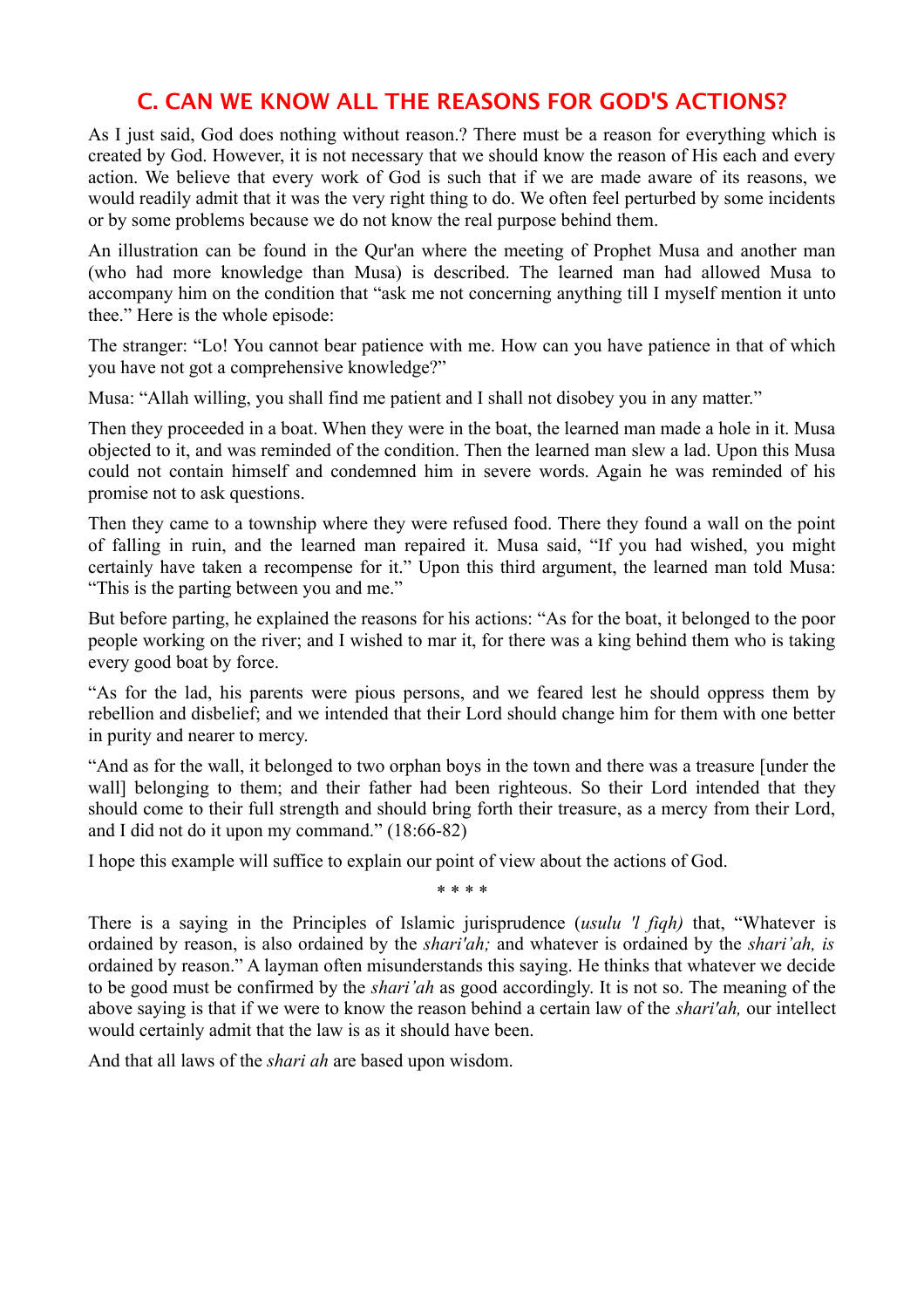## <span id="page-10-0"></span>**D.** *ASLAH* **- THE MOST BENEFICIAL**

We, the Shi'ahs, believe that all the actions of God are intended for the ultimate benefit of His creatures. *Aslah* means the most beneficial, and it is used by us to describe the actions of God.

This belief of ours is based on the following reasons: Firstly, He Himself has no need, and therefore whatever He does is for His creatures. Secondly, if His actions became devoid of the creature's benefit, then they will become purposeless; and doing something purposeless, as explained earlier, is rationally not good.[11](#page-10-1) Maybe a man who is repairing his roof feels annoyed because of heavy torrents of rain, but rain is for the general benefit; and even the person who at this particular time feels annoyed by it, will derive benefit from it in the long run.

The Asha'irah deny that all God's actions are for the benefit of His creatures because they reject the concept of rational good or evil.<sup>[12](#page-10-2)</sup>

Based on our belief in *aslah,* we believe that every instinct and desire in human beings has been created for some reasons. These instincts or desires should not be crushed but harnessed for the general benefit of mankind.

For instance, sexual desire has been embodied in human nature by God Himself. To crush that instinct will be a protest against the Creator. It should not be, and cannot be, crushed; but, of course, its function should be regulated for the benefit of mankind. And hence the necessity of marriage.

Likewise, fear and desire are natural instincts and should be utilized for human upliftment. A Muslim is taught not to fear anybody or anything except God, and not to desire anything in this world but to be anxious to receive the grace of God.

<span id="page-10-1"></span><sup>11</sup> al-Hilli, *al-Babu 'l Hadi 'Ashar*, p. 46.

<span id="page-10-2"></span><sup>12</sup> an-Nasafi, N.D., *al-'Aqa'id* (with *Sharh* of at-Taftazani) p.130; also see its translation E.E. Elder, A *Commentary on the* Creed *of Islam*, p. 97; ash-Shahristani, *al-Miial wa'n-Nihal,* p.129.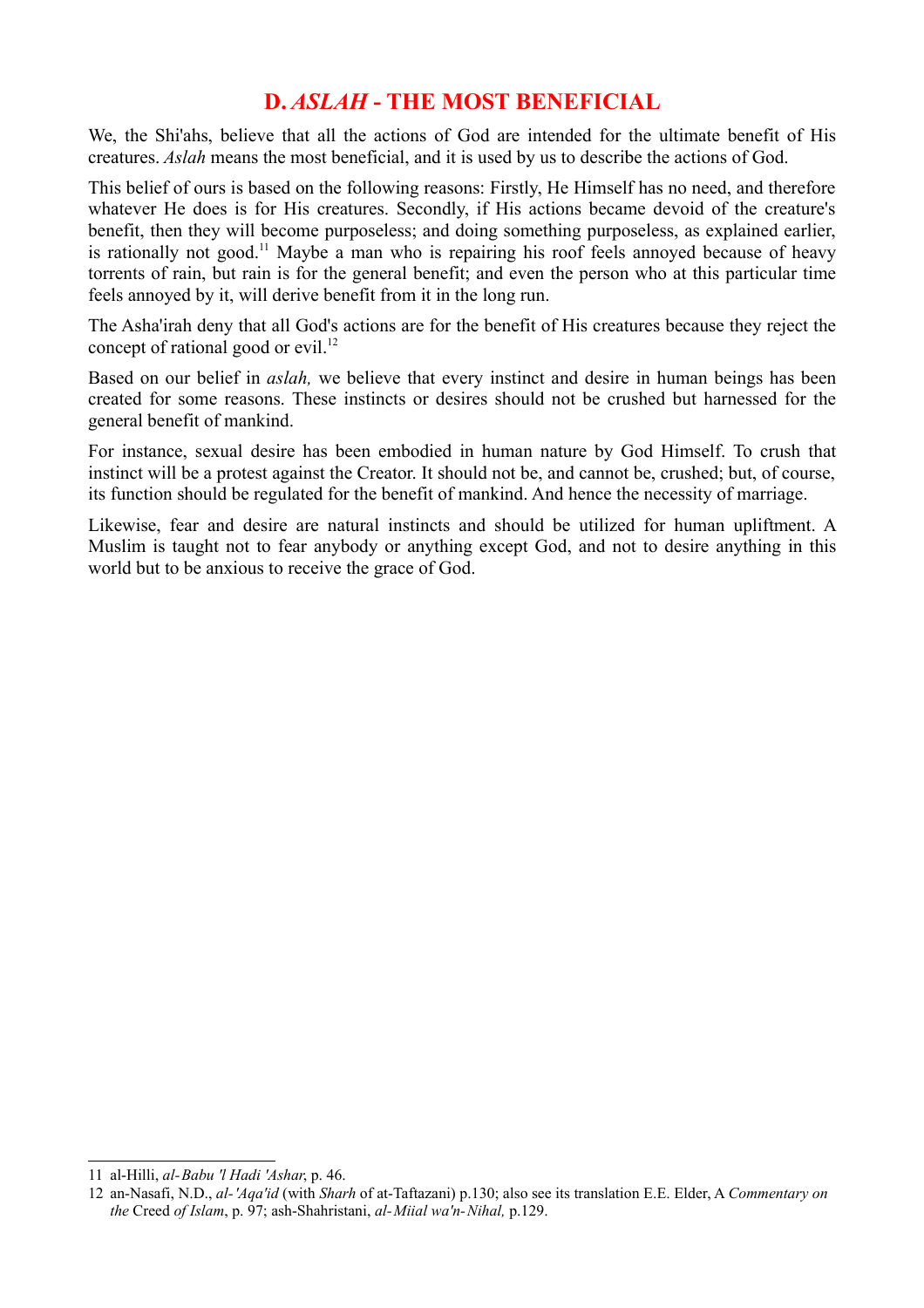## <span id="page-11-0"></span>**E. GOD'S PROMISE (***WA`D***) & THREAT (***WA'ID***)**

God has appointed a Day of Judgement. He has promised many rewards for good deeds and has threatened to punish for evil actions. There is a difference of opinion among Muslims whether or not God is obliged to fulfill His promises and threats.

- 1. The Mu'tazilah and the Kharijites say that it is compulsory for God to fulfill His promises and threats; that is, God cannot forgive evil actions of man who dies without repentance *(tawbah).[13](#page-11-1)*
- 2. The Asha'irah say that God is obliged to fulfill neither His promises nor His threats; that He may put pious believers (even the prophets) in Hell and put the Shaytan in Paradise. This belief of theirs is based upon their belief that nothing is good or evil by itself; and only what God has commanded us to do is good and what He has forbidden is evil. According to them nothing has any inherent evil or good except what God orders or forbids.<sup>[14](#page-11-2)</sup>
- 3. The Shi'ahs say that it is necessary for Allah to fulfill His promises of reward because not fulfilling a promise is against virtue and rationally evil; but it is not necessary for Him to fulfill His threats of punishment because forgiving the sinners has virtue in itself. So if He punishes, it will be His justice; and if He forgives, it will be His grace and mercy. [15](#page-11-3)

<span id="page-11-1"></span><sup>13</sup> ash-Shahristani, *al Milal wa 'n Nihal,* pp. 68,145,154.

<span id="page-11-2"></span><sup>14</sup> al-Ash'ari, Kitabu *'l-Luma*; p. 99. Also see ash-Shahristani, *al-Milal wa 'n-Nihal,* pp. 128-129.

<span id="page-11-3"></span><sup>15</sup> as-Sadiiq, *Risalatu 'I-I'tiqadat,* chp. 22, p. 69.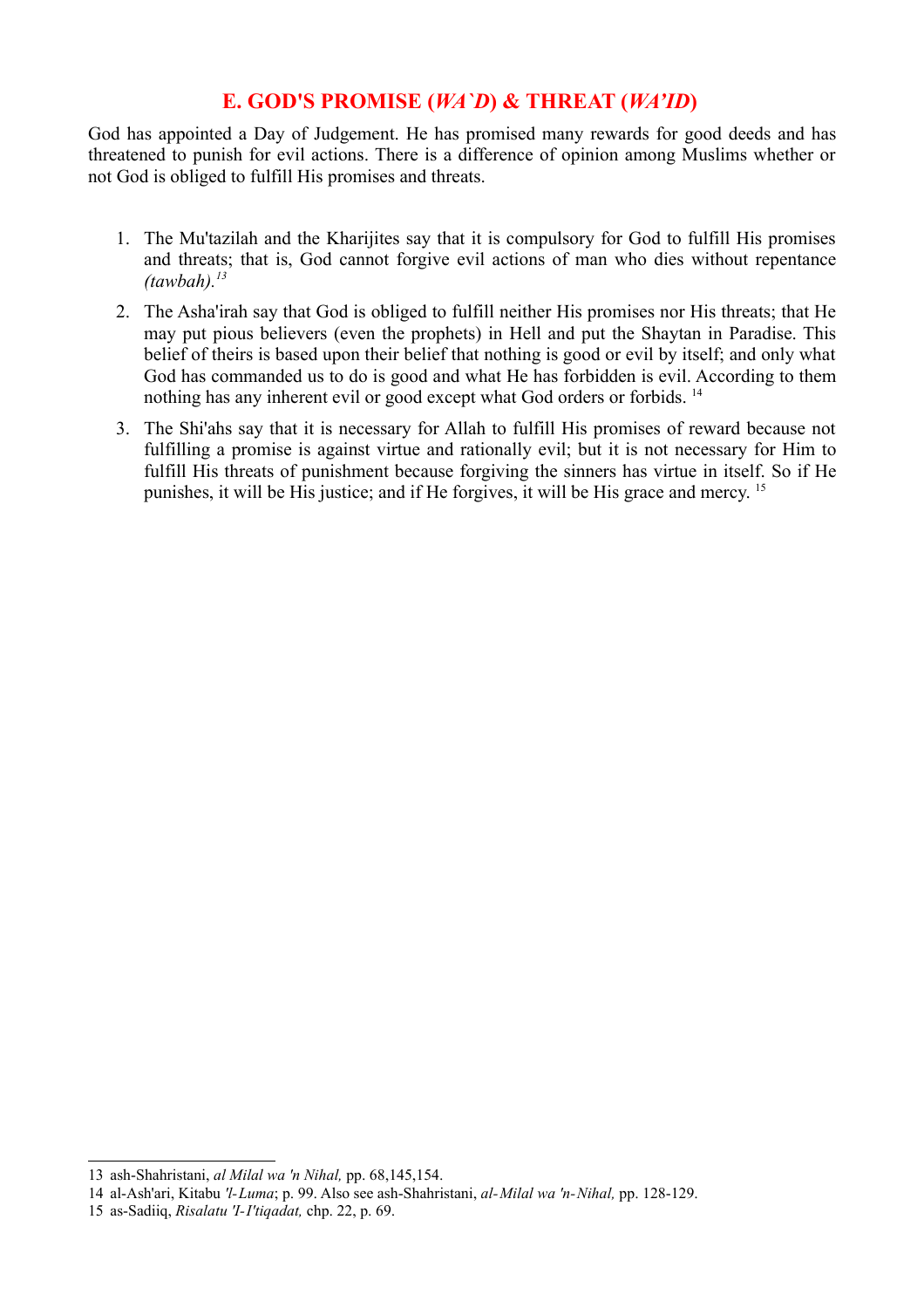## Chapter 2 COMPULSION OR FREEDOM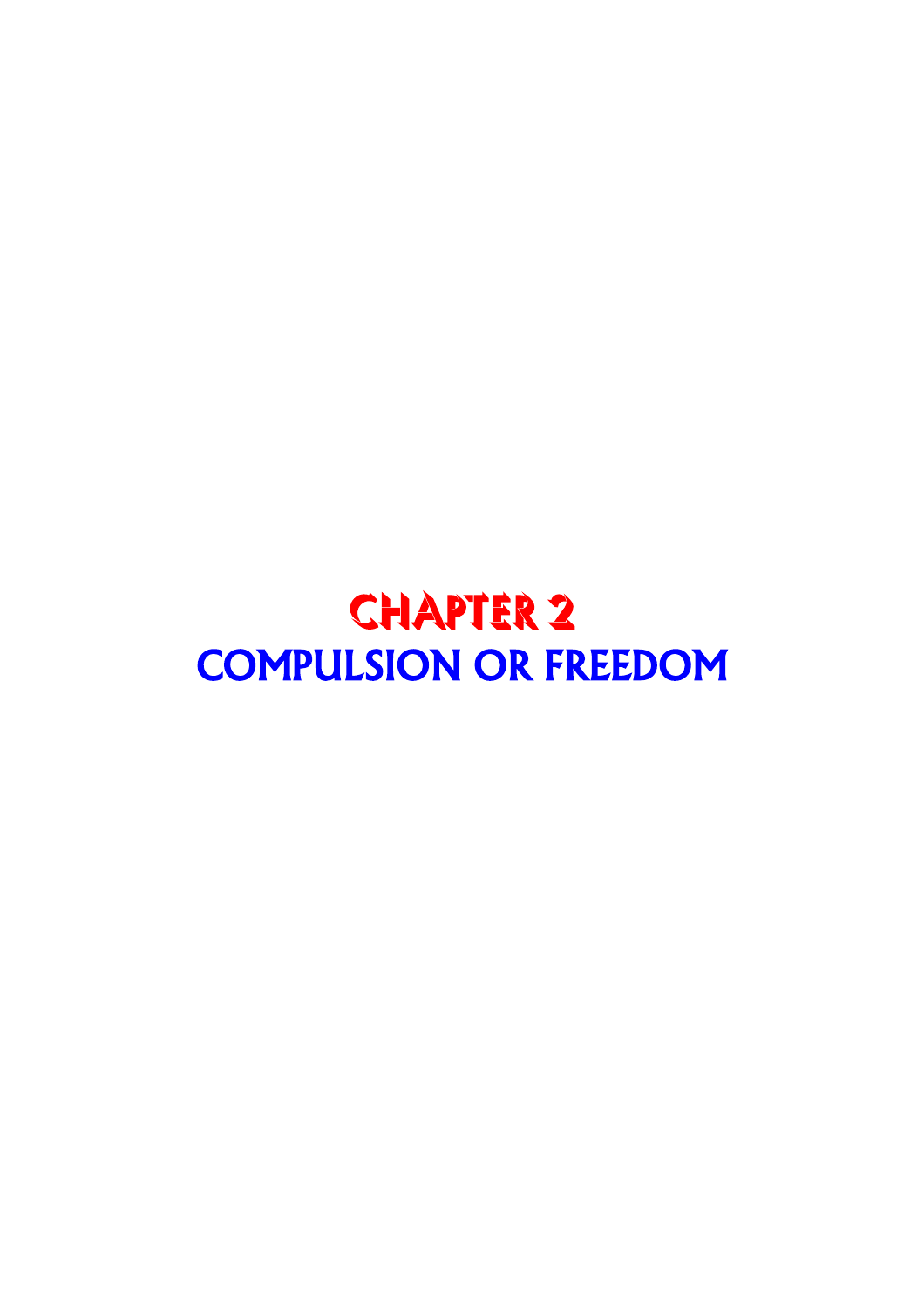## <span id="page-13-0"></span>A. THE DIFFERENCES

Now comes the most vital difference amongst the Muslim sects; and that is the question of compulsion or freedom of man in his actions.

There are four groups:

- 1. The Mu'tazilah say that man is completely free to do whatever he wished, and that God has no power over his actions at all. This view is known as *tafwiz-* delegation of power by God to man. This group is also known as Qadariyyah.
- 2. The Mujabbirah (also known as Jabriyyah) say that "man has no power over any of his actions. He is a tool in the hands of Allah like pen in our hand." This view is known as jabrcompulsion.
- 3. The Asha'irah say that man has no power or will of his own in his actions; but he still "earns" or "acquires" the action. The term they use to describe their belief is *kasb* which literally means to earn, to acquire. What they actually mean is a riddle.
- 4. The Shi'ah Ithna-'Asharis says that man is neither completely independent of Allah nor compelled by Allah, but the actual position is between these two extremes. The Shiite belief is known as al-amr *bayna 'l-amrayn*. This will be explained later on.

It will be seen that the theories of Mu'tazilah, the Mujabbirah and the Shi'ah are easily understood for what they stand. But the Asha'irah's theory of kasb is as incomprehensible as the Christians' belief of three-in-one god. It is clear that they have used the term *kasb* as a mask to hide their actual belief which is completely identical to the Mujabbirah's belief of compulsion.

'Allamah Shibli Nu'mani, a famous Sunni scholar of India, says, "Those who were bold enough, openly adopted the belief in compulsion and came to be known as Jabriyyah. Those who were hesitent to use the word *jabr,* used the guise of *'kasb'* and *'iradah'.* This guise was invented by Abu 'l Hasan al-Ash'ari."<sup>[16](#page-13-1)</sup> I therefore, will treat both the Jabriyyah and the Asha'irah as one. And as the present day Sunnis are all Asha'irah and as the topic under discussion is of vital importance, I propose to deal with it in some detail.

<span id="page-13-1"></span><sup>16</sup> Shibli Nu'mani, *'Ilmu 'l-Kalam*, p. 28.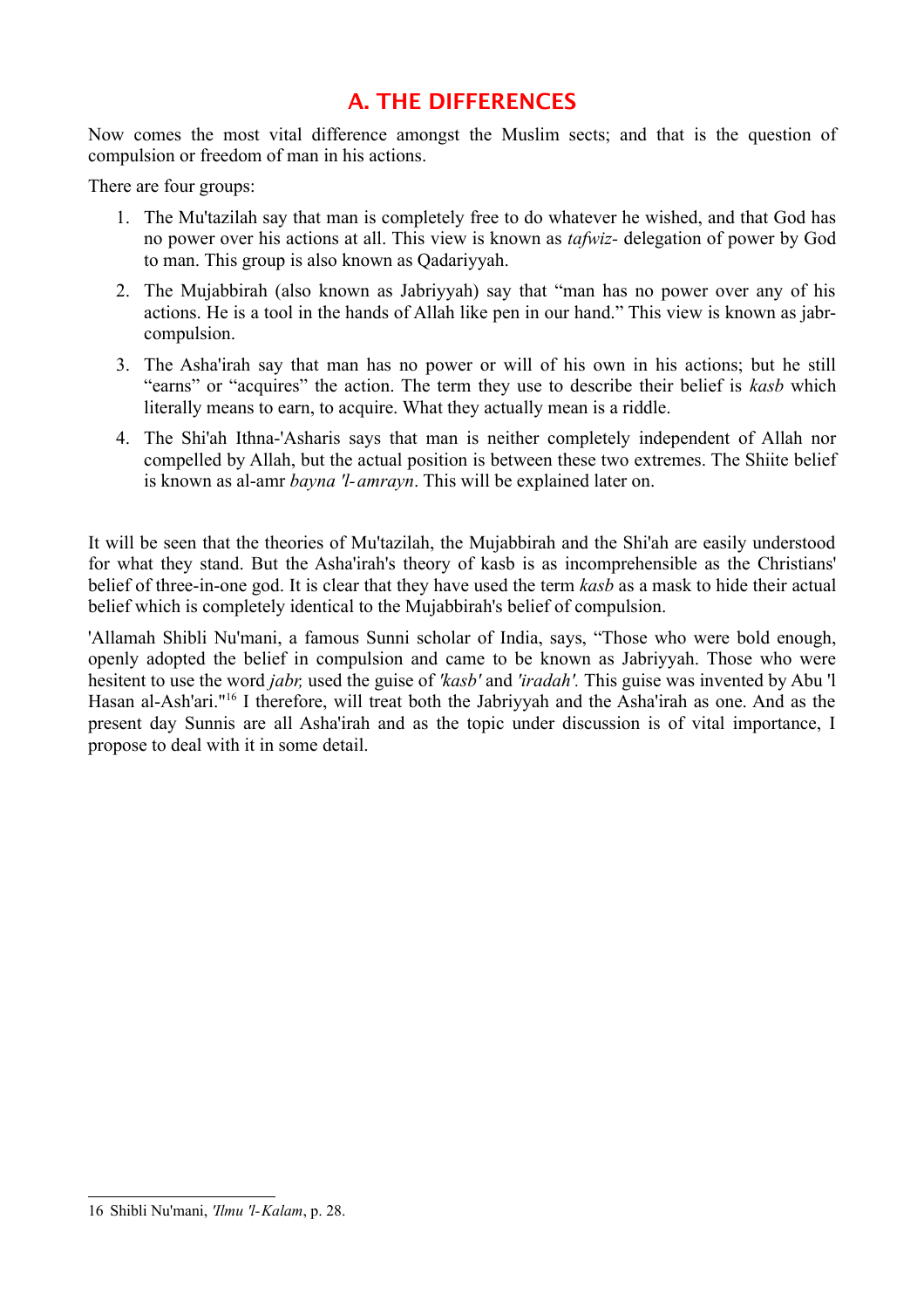## <span id="page-14-0"></span>B. THE SUNNIS' BELIEF

The position of the Sunnis in this respect has been explained by Imam Abu Hamid al-Ghazali as follows: "No act of any individual, even though it is earned (kasb) by him, is independent of the will of Allah for its existence; and there does not occur in either the physical or the extra-terrestrial world the wink of an eye, the hind of a thought, or the most sudden glance, except by the decree of Allah, of His power, desire and will. This includes evil and good, benefit and harm, success and failure, sin and righteousness, obedience and disobedience, polytheism and true belief."<sup>[17](#page-14-1)</sup>

It will not be out of place to mention that this belief was invented by, and under the influence of, Banu Umayyah to provide a respectable mask to their debauchery and tyranny. As 'Allamah Shibli Nu'mani has admitted in his book 'Ilmu 'l-Kalam:

"Although all the causes were present which were responsible for the differences in faith, yet the political differences started the ball rolling. The reign of Banu Umayyah was full of cruelty and bloodshed; and in reaction to that there was a spirit of revolt among the common people. But the well-wishers of the government always silenced the people by saying that 'whatever happens takes place according to the will of Almighty, and as such people should not raise their voice at all. Everything was destined beforehand; and whatever happens, good or bad, happens according to the will of Allah; and we should bow down to that."<sup>[18](#page-14-2)</sup>

I think this disclosure-that the idea of *jabr* (and its disguised version known as *'kasb')* was nothing but a weapon of tyrant rulers to subdue the oppressed masses- is more than enough to discredit this belief.

<span id="page-14-1"></span><sup>17</sup> al-Ghazali*, lhya 'Ulumi 'd-Din (Kitab Qawa'idu'l-'Aqad*), vol,1, p.193; also see *al-Ash'ari, Kitab 'l-Luma',* p. 53,239.

<span id="page-14-2"></span><sup>18</sup> Shibli Nu'mani, *'Ilmu 'l-Kalam*, p. 25.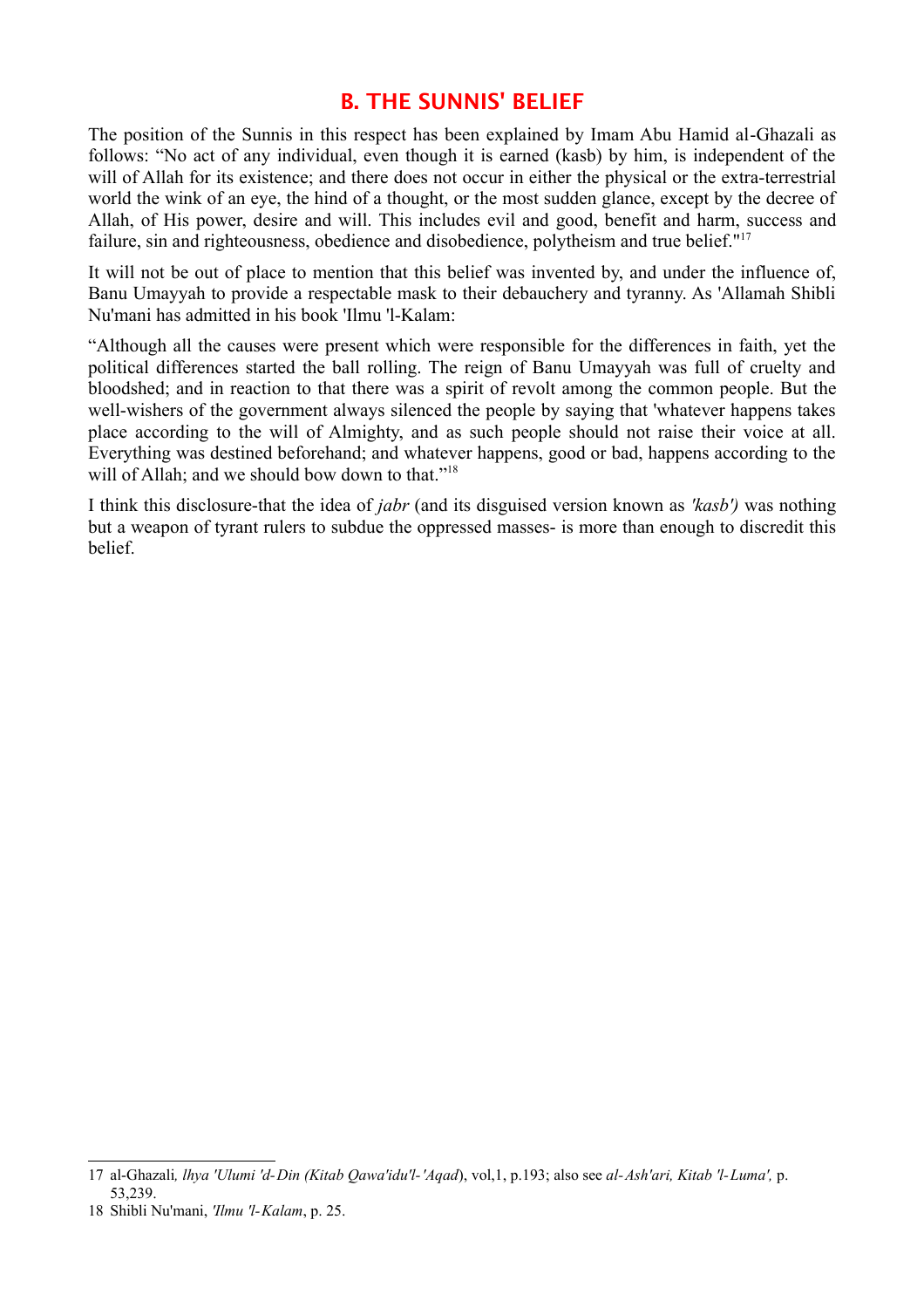## <span id="page-15-0"></span>C. THE SHIITE BELIEF

#### **1.** *al-Amr Bayna 'l-Amrayn*

The Shi'ah Ithna-'Asharis, on the other hand, say that we know the difference between falling down from a roof-top and coming down by ladders. The second act is done by our own power, will and intention; while the falling down is not so. And we know that our actions are not like falling down from the roof-top; instead they are like coming down the ladder with out own will and power. Therefore, what we do are our own actions and should not be attributed solely to Allah.

Again, we see that there are some of our actions for which we are either praised or blamed, while for other happenings we are neither praised nor condemned. It clearly shows that the first category is within our power and will, and the second category is beyond our power and will. For example, we may be advised to treat an ailment in this or that way, but we cannot be advised to recover from the illness. It means that getting treatment is within our power, but getting well is not within the sphere of our activities.

Therefore, we say that there are many things and aspects of life which are within our power and will, while some others are not within our power. Those things for which we can be advised, praised or blamed, are within our power and will. And the commandments of religion (the *shari'ah)* come under this category, because we have been advised or ordered to do this and not to do that, and because we are praised when we obey those commands and blamed when we disobey them. Therefore, it is absolutely wrong to say that our sins and righteousness, our obedience and disobedience, our true beliefs and wrong belief are by decree of Allah and His desire and will.

Shaykh as-Saduq says, "Allah possesses foreknowledge of human actions, but does not compel them to act in any particular manner."[19](#page-15-1)

But neither does this mean that man is completely independent of Allah. In fact, the power and wiil to act as we like is given to us by Allah. Thus Imam Ja'far as-Sadiq (peace be upon him) said, "There is no compulsion (by Allah), nor is there absolute delegation of power (from Allah to man); but the real position is between these two extremes: *al-amr bayna 'l-amrayn*."[20](#page-15-2)

The following example clearly portrays this "middle position". Suppose a man's hand is totally paralysed to an extent that he cannot move even a finger. A doctor has fitted an electrical device on his hand which, on being switched on, enables the man to use his hand freely in a normal way. The device is activated by a remote control which the doctor keeps in his own custody. When the doctor switches the device on, the man uses his hand in any way he intends, but when the device is off, he cannot do nothing. Now if the device is on and the patient does any work, can that work be attributed independently to him? No, because the power comes from that device which is fully controlled by the doctor. Then can it be attributed to the doctor? No, because the man had done it by his own free will and choice. This is exactly the position of our activities. We are not under compulsion because the will and choice is ours; nor are we completely independent, because the power to do whatever we intend to do comes from God.<sup>[21](#page-15-3)</sup>

And at what point does our ability to do things start? Imam Musa al-Kazim (peace be upon him) said,

**"A man acquires that ability when four conditions are fulfilled: 1. when there is nothing to** hinder his plans; 2 his health and 3 the faculties (needed for that work) are up to the required **standard; and 4 Allah provides him the occasion of that work. When all these conditions are fulfilled, a man becomes capable of acting according to his own free will."**

When asked for an example, the Imam said,

<span id="page-15-1"></span><sup>19</sup> as-Saduq, *al-I'tiqadat,* chp. 4, p. 58.

<span id="page-15-2"></span><sup>20</sup> *Ibid*, chp. 5, p. 58.

<span id="page-15-3"></span><sup>21</sup> al-Khui, *al-Bayan* fi *Tafsiri'l-Qur* an, p.102. This example has been slightly modified by us.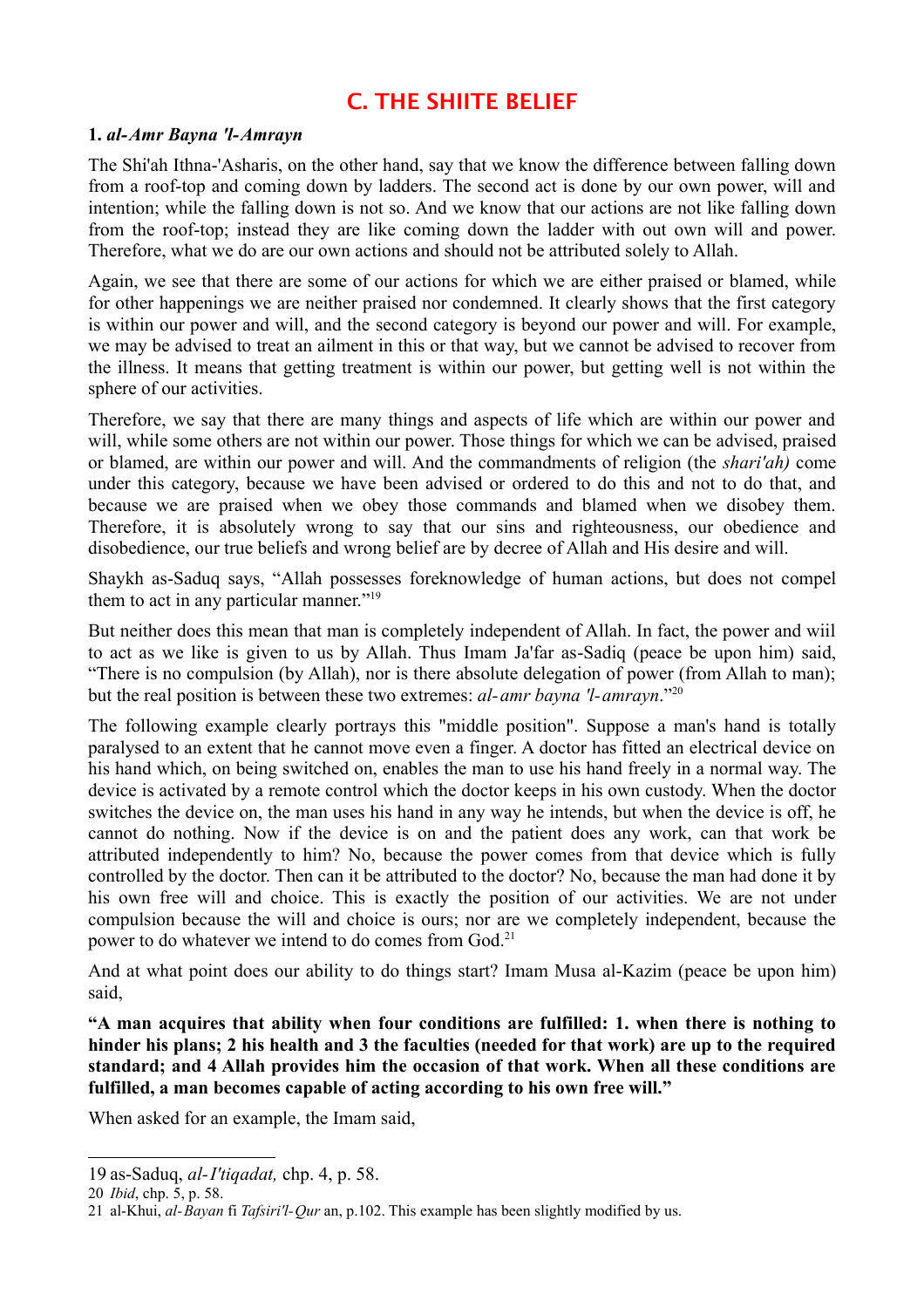**"Let us suppose that there is a man, without any hindrance, of good health and proper strength; yet he cannot commit adultery unless he finds a woman. When he gets a woman (and the fourth condition is fulfilled), then it is up to him to choose one of the two alternatives: either he controls his evil emotions and saves himself as (Prophet) Yusuf did, or he commits adultery. If he protects himself from that sin, it will not be by compulsion of Allah (as some people think). And if he commits the sin, it does not mean that he was above the power of Allah (as others think)."** [22](#page-16-0)

<span id="page-16-0"></span><sup>22</sup> as-Saduq, *al-I'tiqadat,* chp. 9, p. 60.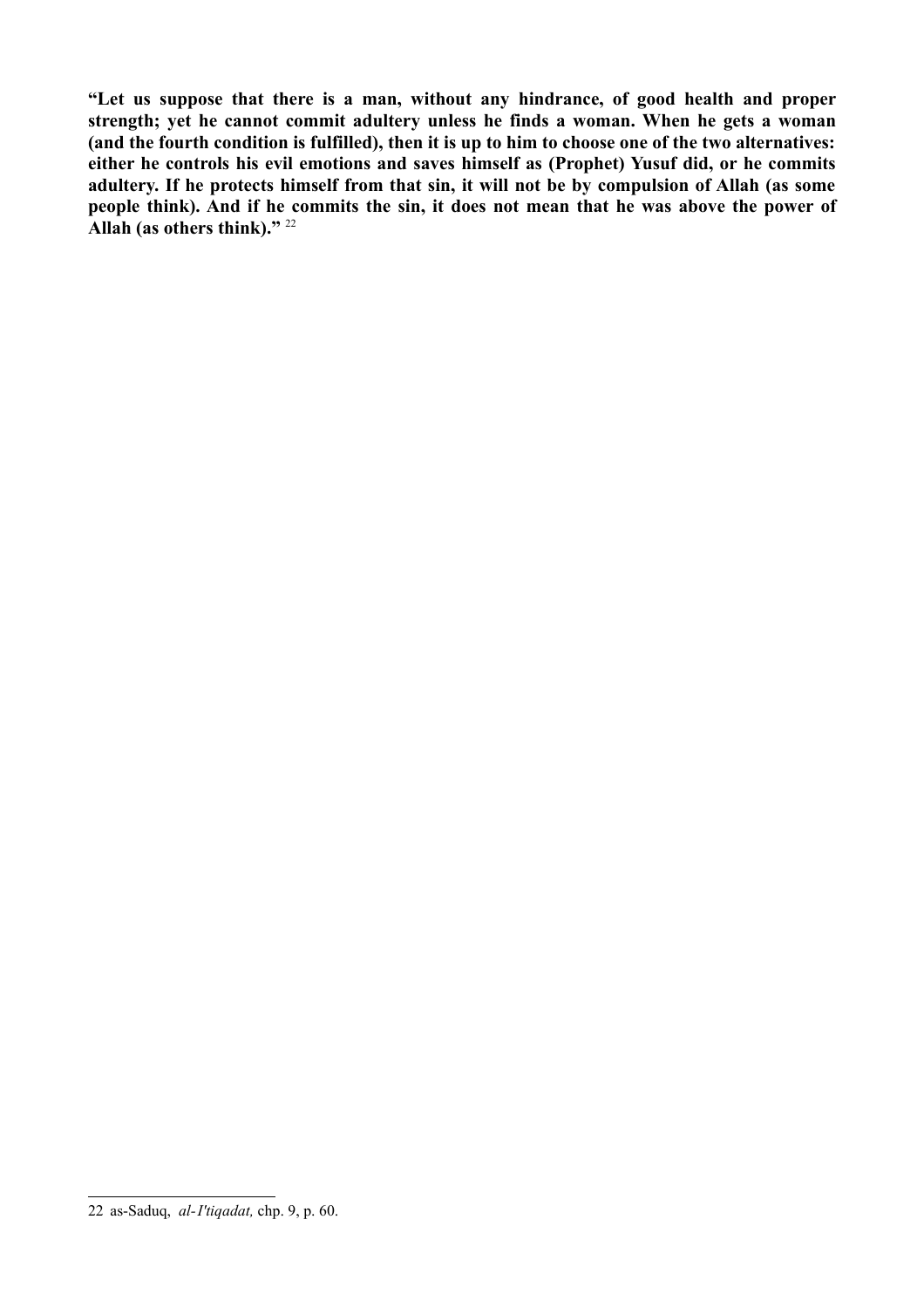#### *2. Predestination & the Day of judgement*

According.to our point of view, if any one believes in predestination, then he cannot at the same time believe in the day of judgement (qiyamat). If Allah decrees every act which is done by us, then why should He inflict punishment upon us for those sins, evils and transgressions, for polytheism, disbelief and immoralities which He Himself predestined for us. It will be gross injustice.

Here is a talk of Imam Musa al-Kazim (peace be upon him) in his childhood with Imam Abu Hanifah, the founder of the Hanafi school of Sunni laws:

Abu Hanifah once went to meet Imam Ja'far as-Sadiq (peace be upon him). The Imam was inside his house and Abu Hanifah was waiting for him to come out. In the meantime, a small child came out and Abu Hanifah, just to pass sometime, asked him, "O child, from whom is the action of man?" The child at once said,

**"O Abu Hanifah, there are only three imaginable sources: either the man himself is the originator of his action; or God is the doer of that action; or both together are the originators of that action. Now if God is the doer of the actions of man, then why does He inflict** punishment on man for the sins? Is it *not* injustice (*zulm*)? And Allah says, "Verily Allah is not unjust to His creatures." And if both man and God are partners in that crime, then is it not **gross injustice that the powerful partner (i.e., God) punishes the weaker partner (i.e., man) for an action which both of them performed together? And as these two alternatives are proved to be illogical and impossible, the third theory is proved to be correct that man does his actions by his own power and will."[23](#page-17-0)**

Abu Hanifah kissed the forehead of the child. That child was Musa, later known as al-Kazim, the seventh Imam of the Shi'ahs.

<span id="page-17-0"></span><sup>23</sup> at-Tabrasi, *al-Ihtijaj* vol. 2, pp. 387-388; al-Majisi, *Biharu l-Anwar*, vol. 5, p. 4, 27.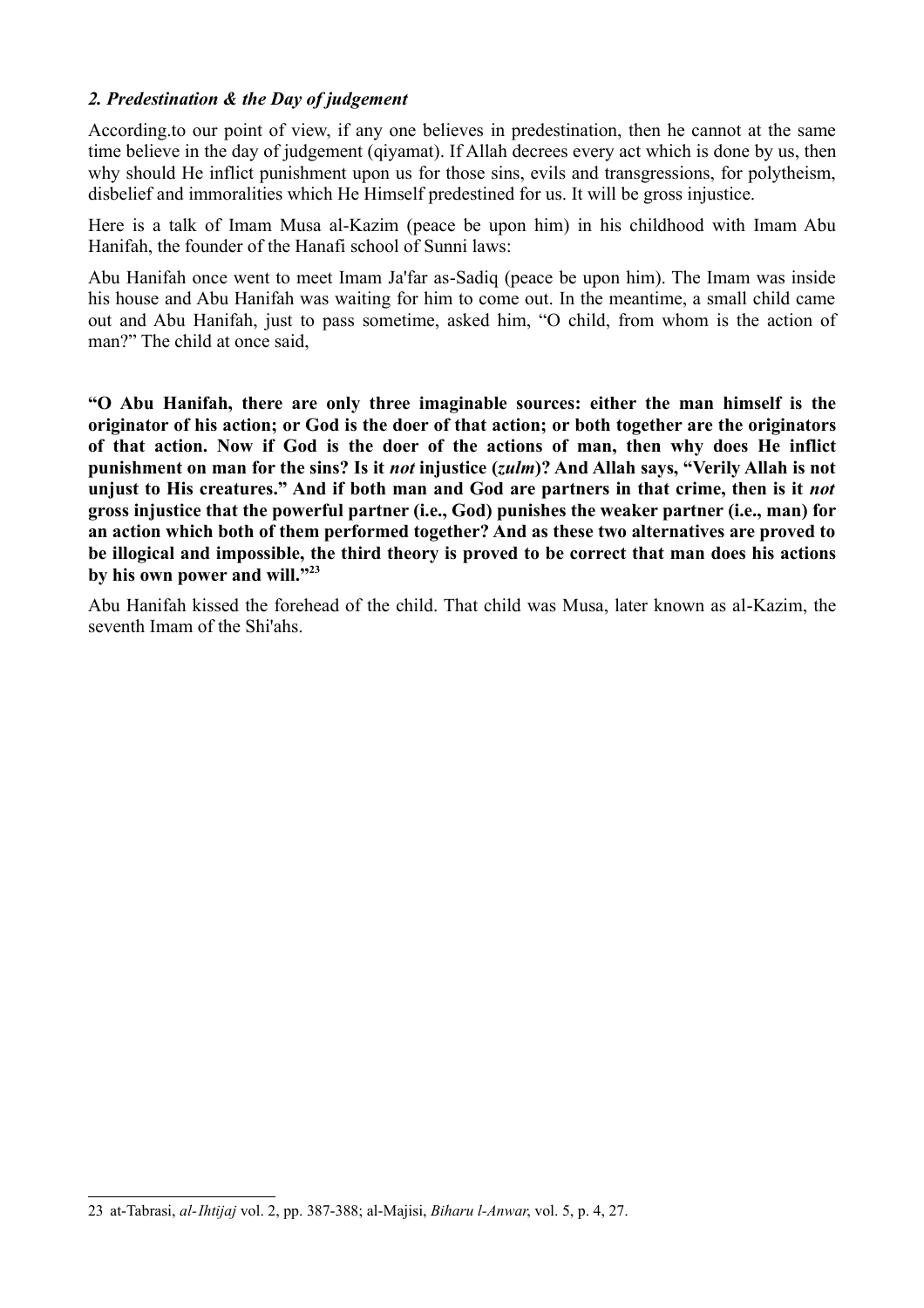### *3. Abu Hanifah & Bahlul*

Imam Abu Hanifah, of course, believed that man does nothing by his own will and power. In spite of the clever and logical discourse of Imam Musa alKazim, mentioned above, he did not charge his belief. Once his theory led to a tragi-comic event.

Bahlul means wise and chief. It was the name of a famous companion of Imam Ja'far as-Sadiq who lived up to the last days of Imam 'Ali an-Naqi and saw Imam Hasan al-'Askari also. As a twist of fate, he is commonly referred to as Bahlul '*Majnun*' (*Bahlul*, the lunatic). This is so because he pretended to be insane in order to save himself from the responsibilities of judgeship offered him by the Caliph Harun ar-Rashid. But, wise as he was, he took advantage of his supposed lunacy and always censured great people of his time (including the kings) for their short-comings.

Once he heard Imam Abu Hanifah (who lived in Kufa) telling his disciples that, "I have heard three things from Imam Ja'far as-Sadiq which I think are wrong." The disciples asked what those things were. Imam Abu Hanifah said:

"First of all, Imam Ja'far as-Sadiq says that Allah cannot be seen. But it is wrong. If a thing does exist, then it must be seen. Secondly, he says that Satan will be punished in Hell. But it is absurd. Because Satan was created from fire: how can fire do any harm to a thing or person made of fire? Thirdly, he says that a man's action is done by his will and power, and that he is responsible for it. But it is wrong because all the actions of man are done by Allah's will and power, and Allah is, actually, responsible for it."

The disciples' applaud had just begun when Bahlul took a lump of clay and sent it hurtling towards Abu Hanifah. It hit him on the forehead, he cried in anguish and pain. The disciples caught Bahlul, and Abu Hanifah took him to the judge.

The judge heard the complaint and asked Bahlul whether the allegation was true.

Bahlul: "O Judge! Imam Abu Hanifah alleges that he is suffering from a searing pain in his head because of the clay which hit him. But I think he is lying. I cannot believe him until I see the pain."

Abu Hanifah: "You really are mad! How can I show you the pain? Has anybody ever seen a pain?"

Bahlul: "But, O Judge, he was just teaching his disciples that if a thing does exist, then it must be seen. As he cannot show the pain, I submit that according to his own belief, he is not suffering from any pain at all."

Abu Hanifah: "Oh! my head is splitting because of the pain."

Bahlul: "O Judge, there is another matter which I just remembered. He was also telling his disciples that as Satan is made of fire, the fire of Hell cannot do him any harm. Now man is made of clay, as the Qur'an says, and it was a lump of clay which hit him: I wonder how can he claim that a lump of clay did harm to a man made of clay?"

Abu Hanifah: "O Judge! Bahlul wants to go scot-free by his verbosity. Please, take my revenge from him."

Bahlul: "O Judge, I think Imam Abu Hanifah has very wrongfully brought me in this court. He was just teaching his disciples that all the actions of man are done by Allah, and that Allah is responsible for those actions. Now, why did he bring me here? If he really is suffering from the effect of that lump of clay, he should file suit against Allah who did hit him with that clay. Why should a poor harmless person like me be brought to the court. When all I am supposed to do was in fact done by Allah?"

The judge acquitted Bahlul.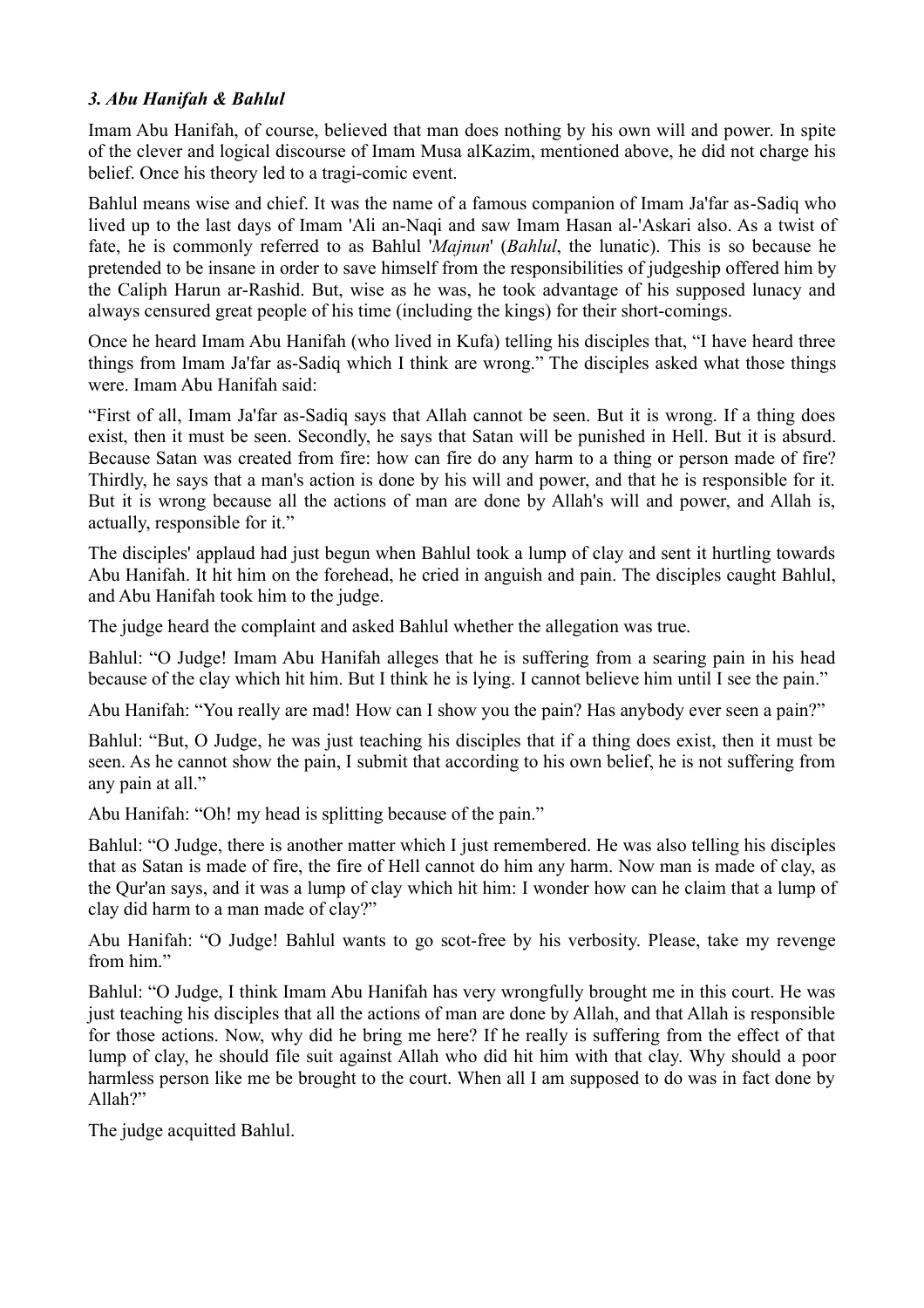## <span id="page-19-0"></span>D. MAN'S WILL IN REGARD TO BELIEF & DISBELIEF

It has been mentioned earlier that God does nothing without a purpose. So we may ask: what is the purpose of creating man?

God created man so that he may acquire those virtues which may bring him nearer to God. Man comes in this world like a blank paper. During his span of life various designs appear on that paper as the effect of his thoughts and deeds. Virtues which he acquires are like beautiful designs, and vices are like monstrous drawings. God says, *"Blessed be He, Who created death and life so that He may try you which of you is best in deeds."* (67:1-2)

God gave wisdom, will and power to man so that he may acquire the virtues. He has shown him the right path and has warned him against going astray. But He has not compelled him to do good deed nor to commit vices. He has given him power to do as he wishes in this life. The Qur'an says, "*I swear by.........the soul and Him who made it perfect, then He inspired it (the knowledge of) right* and wrong for it. He who purifies it (i.e. the soul) will indeed be successful; and he who corrupts *it will indeed fail."* (91:7-10)

### *1. Tawfiq & Khidhlan*

As the purpose of our creation is to acquire virtues by obeying God and as we have been given freedom of choice, God does not compel us to select a certain path. Still, in His infinite mercy, He helps a man who sincerely wants to obey Him; but that help does not amount to any compulsion from God.

Let us take the example of a mason who is asked to repair a roof. He agrees to do the work, and starts preparation. But then he finds some difficulty in obtaining a ladder of proper height. You known that he is going to do the job any way; but you also know that he will face difficulty because of the shortness of the ladder. So you loan him your own ladder which is of proper height, and thus you make his work easier for him.

But remember that the help was given to him when the mason had the firm intention of doing the job, when he had made all his preparations. So this help did not compel him to start his work, nor did it create the intention or will or power to repair the roof. The power, the intention, the will, all was there beforehand. What you did was just to help him in carrying out his intention.

Such help from God, given to those persons who sincerely want to obey His commands, is called *tawfi'q. Tawfiq* means helping someone to succeed.

Now let us look at the other side. Suupose the mason did not want to repair that roof and refused outright to accept the job; or even after agreeing to do the work, he started delaying tactics and putting lame excuses. You knew that he had no intention of doing the job. Therefore, there was no sense in providing him with the ladder and you did not offer it to him. Can it be said that by withholding the ladder from him, you compelled him not to do the job? No. Because that man, with his own free will and choice, had refused the job (or was postponing it without any genuine cause). Your ladder had nothing to do with his decision.

That withholding of the help from those persons who choose to disobey the commands of God by their own free will and power, is called *khidlan. khidlan* means abandonment.

You will find many verses in the Qur'an which refer to these two aspects of God's act: helping and withholding the help. Take for example:

*"Whomsoever Allah wills to guide, He opens his heart to Islam; and whomsoever He wishes to leave straying, He makes his heart narrow and constricted, as if he was climbing into the heights - thus does Allah heap the punishment on those who do not believe."*(6:125)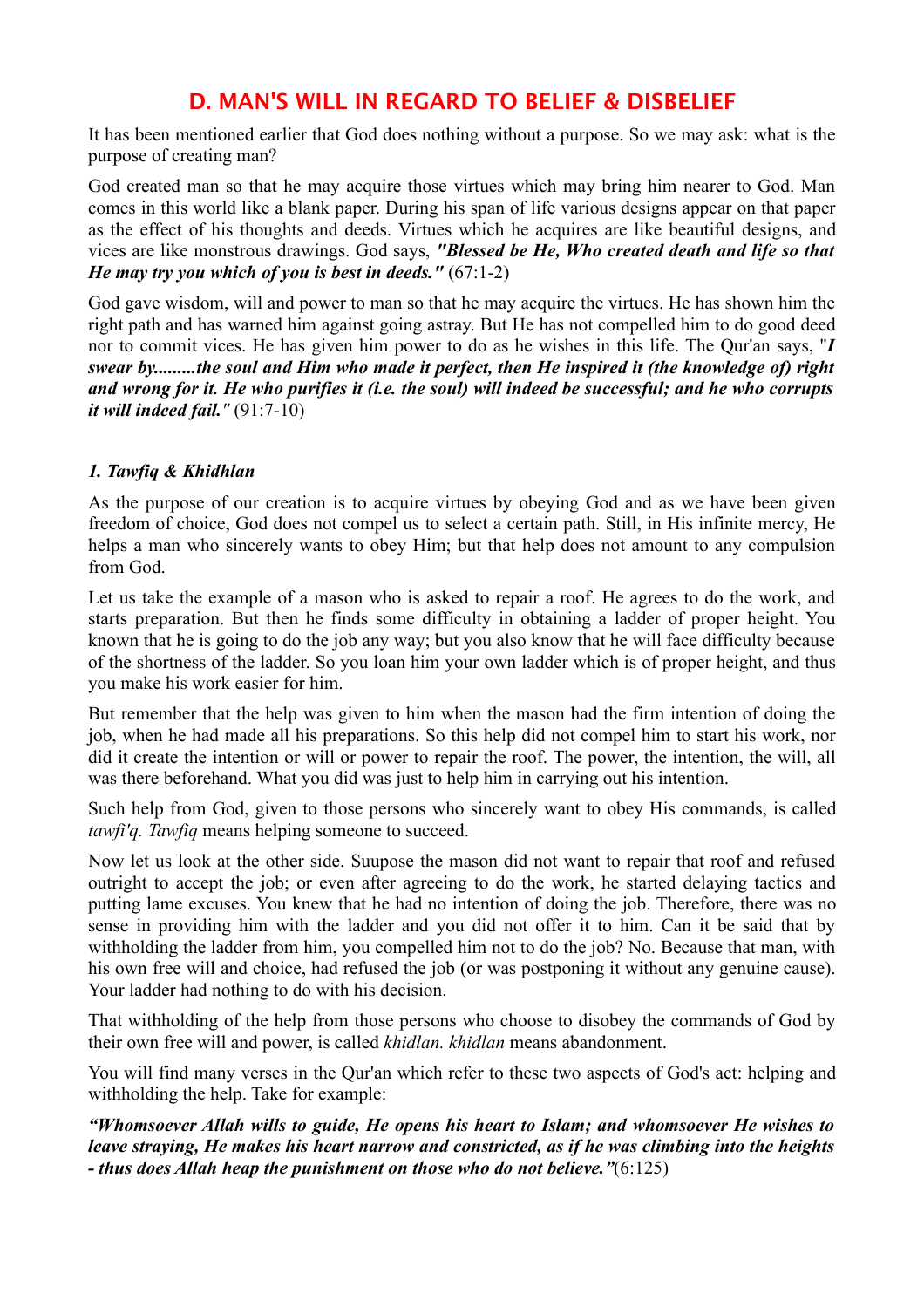Mark that God does not mislead the unbelievers --- He just leaves them straying. It means that they had gone astray and then God left them to wander. This meaning becomes more dear when you see the last phrase "thus does Allah heap the punishment on those who do not believe." It clearly shows that they were left in their wandering as a sort of punishment for their disbelief. They had chosen, on their own accord, not to believe in God; and then, as a result of that disbelief, God left them straying. Another verse says:

#### *By it (i.e., the Qur'an) He leaves many straying, and many He leads into the right path. But leaves not straying except those who transgress divine commandments.* (2:26)

Here also only those have been left straying who had already transgressed the laws by their own choice. It is clear that they were left in their wandering because they had gone astray themselves by their own wrong choice.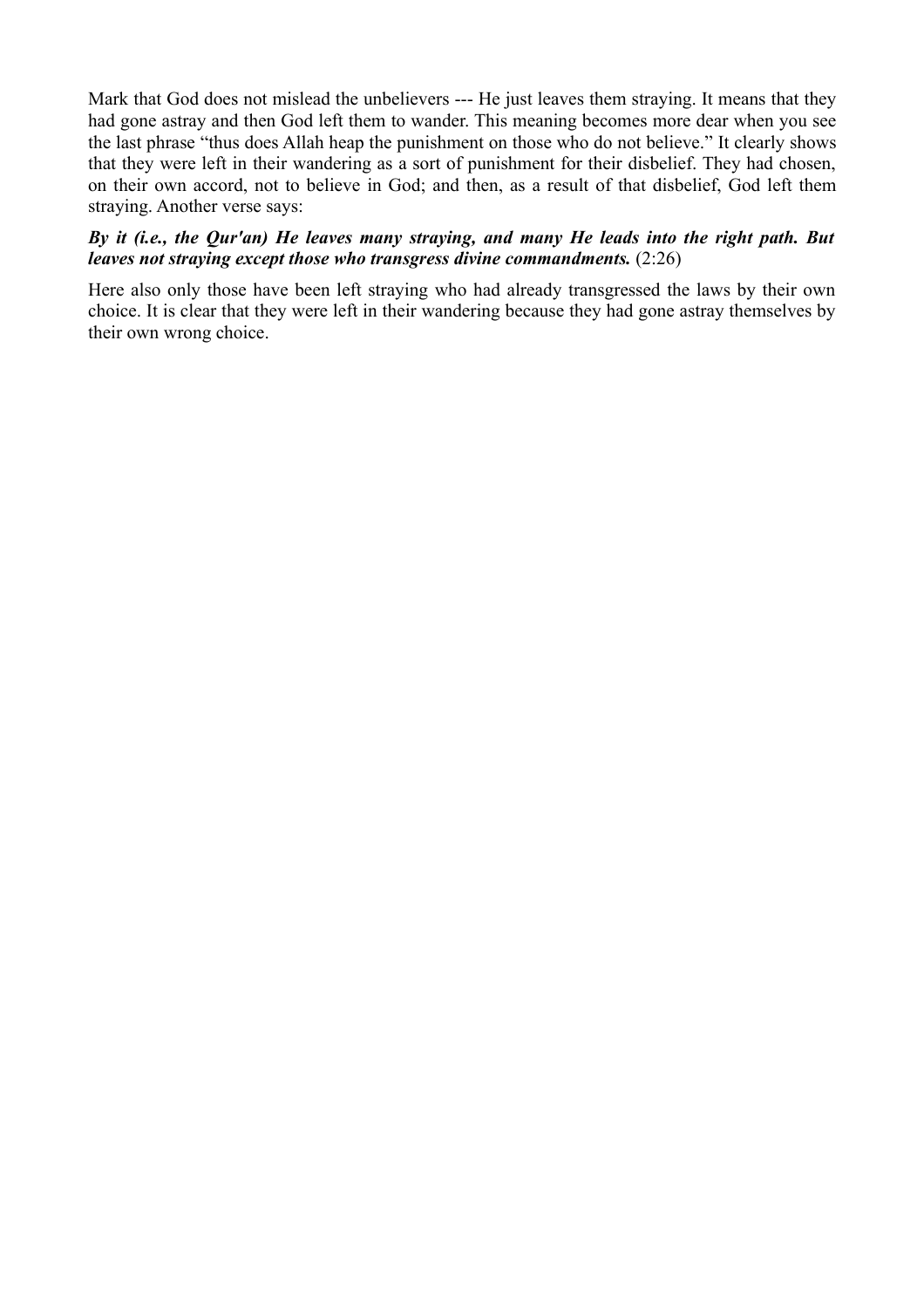#### **2. Knowledge of God & Action of Man**

*Question:* God knows everything. He knew from ever that, for example, Bakr would be an unbeliever. Now, if Bakr accepts Islam, it would mean that the knowledge of God was wrong; and since God's knowledge can never be wrong, therefore, it is necessary for Bakr to remain an unbeliever. Does it not mean that Bakr had to remain an unbeliever because of the previous knowledge of God?

*Answer*: It is one thing to know what is going to happen; and quite another to cause that thing to happen. Suppose there is a doctor who, after examining a patient, declares that the patient cannot survive more than half an hour. Can it be said that the doctor caused the death of that patient because he knew that the patient was going to die? Can a claim be lodged against him that he killed the patient? No. Instead this incident will be quoted to show how experienced that doctor is because he foresaw what was going to happen to the patient after half an hour.

Let us look at this example again. The doctor knew that the patient was going to die, because he was in such a condition that he could not survive more than half an hour. So, that knowledge was derived from the condition of the patient; not that the patient died because of the knowledge of the doctor. The knowledge was the result of the condition of the patient; the condition of the patient was not the result of the knowledge of the doctor.

This simple difference was overlooked by the majority of the Muslims who though that as God knew everything which was to happen, so it must happen accordingly. They failed to realize that Bakr was to die an unbeliever, because he was going to die in the condition of disbelief by his own will; that the knowledge of God was based upon that independent will of Bakr; not that Bakr died an unbeliever because of the knowledge of God.

Of course, there is a difference between the knowledge of a doctor and the knowledge of God; The knowledge of doctor is imperfect and incomplete. Therefore, his forecast can be wrong at certain times. But the knowledge of God is perfect and complete in every respect for ever. Therefore, His knowledge cannot be wrong at anytime. Still it does not mean that His knowledge causes the sin or polytheism or hypocrisy or faith and virtue of His creature.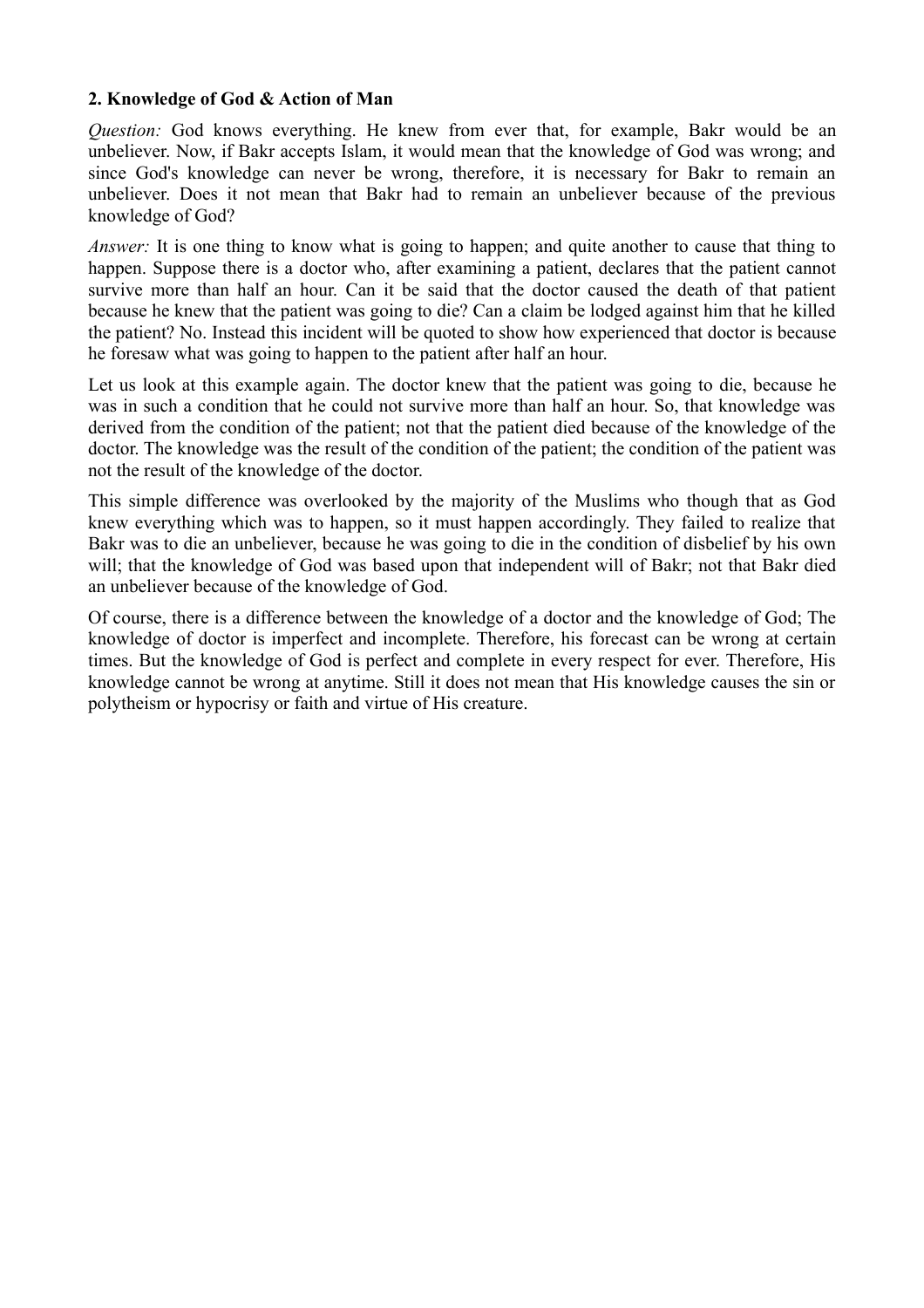## <span id="page-22-0"></span>E. *LUTF* - *THE* GRACE OF GOD

If a person can do some thing good to someone without harming any other person and still he does not do so, then his reluctance from helping the others is against virtue, it is evil. Therefore, if God can do any thing beneficial for His creatures and then suppose that He does not do so, it will be against the virtue of God, and not commendable. It is for this reason we believe that "it is morally incumbent upon Allah to do every act of *lutf* (grace) in dealing with mankind."<sup>[24](#page-22-1)</sup>

What is the meaning of *lutf* which has been roughly translated above as "grace"? *Lutf is* the action on part of God which would help to bring His creatures nearer to His devotion and obedience, and facilitate moral correction. It must be mentioned here that "Allah has ordered us to be just, but He Himself treats us with something better than justice, namely tafaddul---grace." (*Tafaddul has* same meaning as *lutf*.)

The belief that *lutf* is morally incumbent upon God is the distinctive belief of the Shi'ah Ithna- 'Asharis. The Sunnis do not believe that *lutf* is incumbent upon God. They say that even justice ('*adl*) is not incumbent upon God, let alone *lutf*. According to the examples given by them, if God sends good and virtuous persons to Hell and sends Satan to Paradise, it will be quite right. There would be nothing wrong.

Both *tawfiq* and *lutf*, as mentioned above, are primarily meant to help the individuals or the groups in obeying the commandments of God. However, sometimes such help is offered to an obstinate person not because he is expected to take its advantage and perform his duties, but just to close the door of argument, to refute all his excuses, so that he may not claim that had he been given a bit of encouragement, he would have been an obedient servant of God. This type of help is known as *itmamu 'l-hujjat.*

Some examples of *lutf*: Now we know that God created us to acquire virtues in this life so that we may be nearer to God in the hereafter. The question is: How are we to know what is virtue and what is evil? Human intellect does appreciate inherent virtue or evil of many of our actions, but can we expect everybody to act according to the perfect reason? Certainly not. Many are the times when desire or anger suppresses the voice of wisdom; many are the times when an immediate benefit (obtainable by evil means) seems more impressive than the fear of condemnation by society or losing the grace of God in the life after death.

If God had left mankind without any effective device to check their evil thoughts and desires, it would have been tantamount to defeating His own purpose. Therefore, He laid down some rules and sent the Prophets and Imams to bring those rules to His creatures, and to explain and protect those laws from corruption.

And He did not leave us at that, He also appointed a day when all will be gathered to give account of their beliefs and actions. And, He, in His mercy and justice, sent us the news that there was to be a Day of Reckoning, a Day of Judgement, a Day of Rewards and Punishments. This information helps the creatures in obeying those laws which were brought by the prophets.

Thus sending the *shari'ah is* a *lutf* which helps the mankind to achieve the purpose of life. Also, sending the prophets and the Imams, and appointing a Day of judgement are *lutf* for the same reason. And because these acts are *lutf*, they are incumbent upon God.

\* \* \* \* \*

The rules of the *shari'ah* are called *taklif. Taklif* literally means to put in hardship. As any law, thought it may be the simplest one, appears to human nature as a 'hardship; the *shari'ah is* called *taklif.* (By the way, lawlessness in the end brings real hardship and calamities, while the law brings peace and happiness.)

<span id="page-22-1"></span><sup>24</sup> al-Hilli, al-Babu *'l-Hadi 'Ashar,* p. 99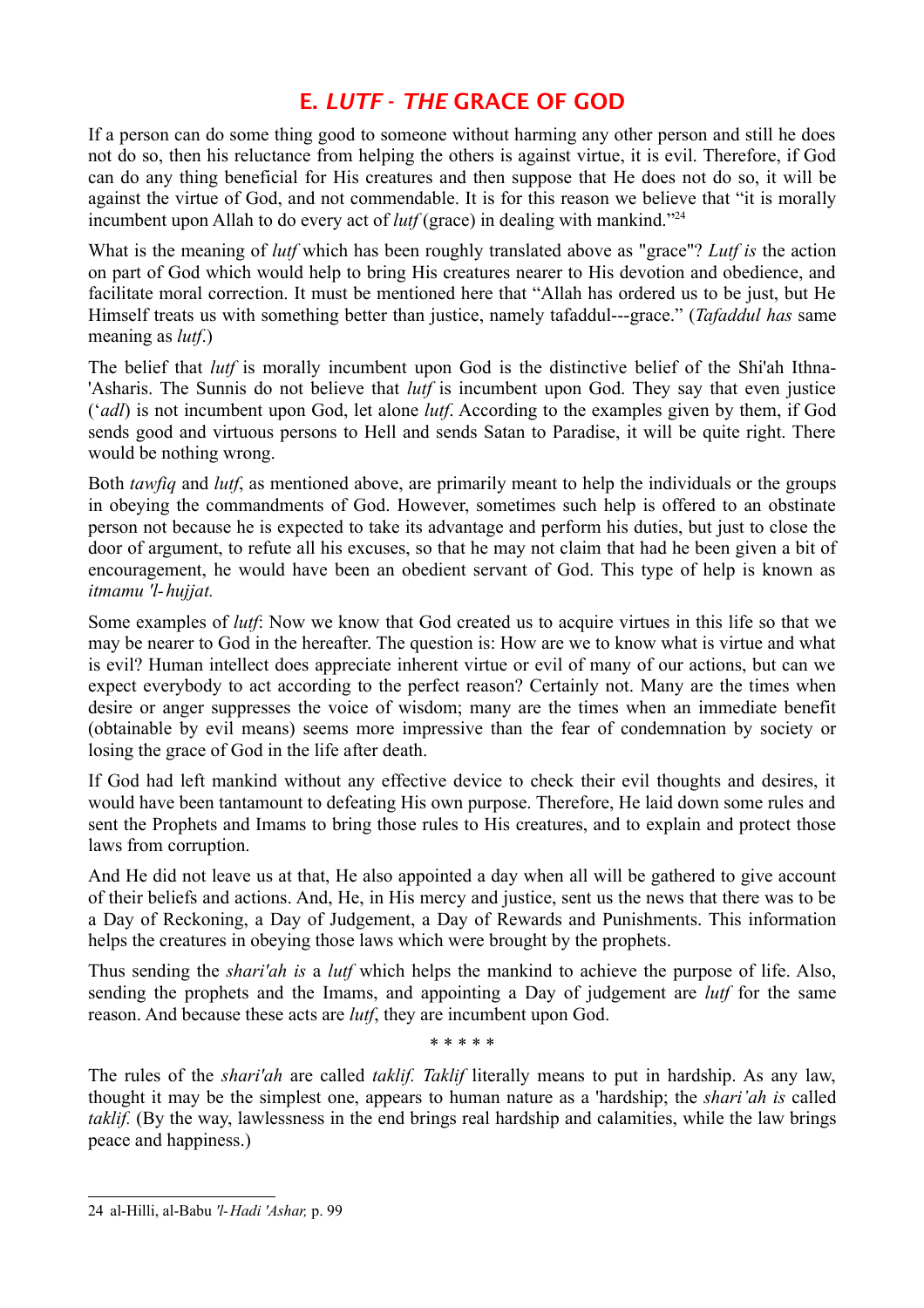Though the rules of the shari'ah are called 'hardship,' in reality they are well below our strength and ability. God says, "*On no soul does Allah place a burden but less than its capacity."* (2:286)

Imam Ja'far as-Sadiq (peace be upon him) said,

**"Allah did not give orders to His servants but that they were less than their strength ...Because He told them to pray five times a day, fast one month in a year, pay** *zakat* **five** dirhams in two hundred and to go to *hajj* once in a life; but the people have strength to do **more than this minimum**."[25](#page-23-0)

Significantly, the word used in the above verse is not taqãt - strength and ability, but wus' which carries the idea of "ease" and "comfort" and here means "less than its strength or capacity." This is one aspect of God's infinite mercy as He says, *"Allah intends every facility for you and He does not want to put you in difficulties."* (2:185) Some more explanation about the shari'ah will be given in Chapter Three.

<span id="page-23-0"></span><sup>25</sup> as-Saduq, *Risalatu'l-I'tiqadat*, chp. 3, p. 57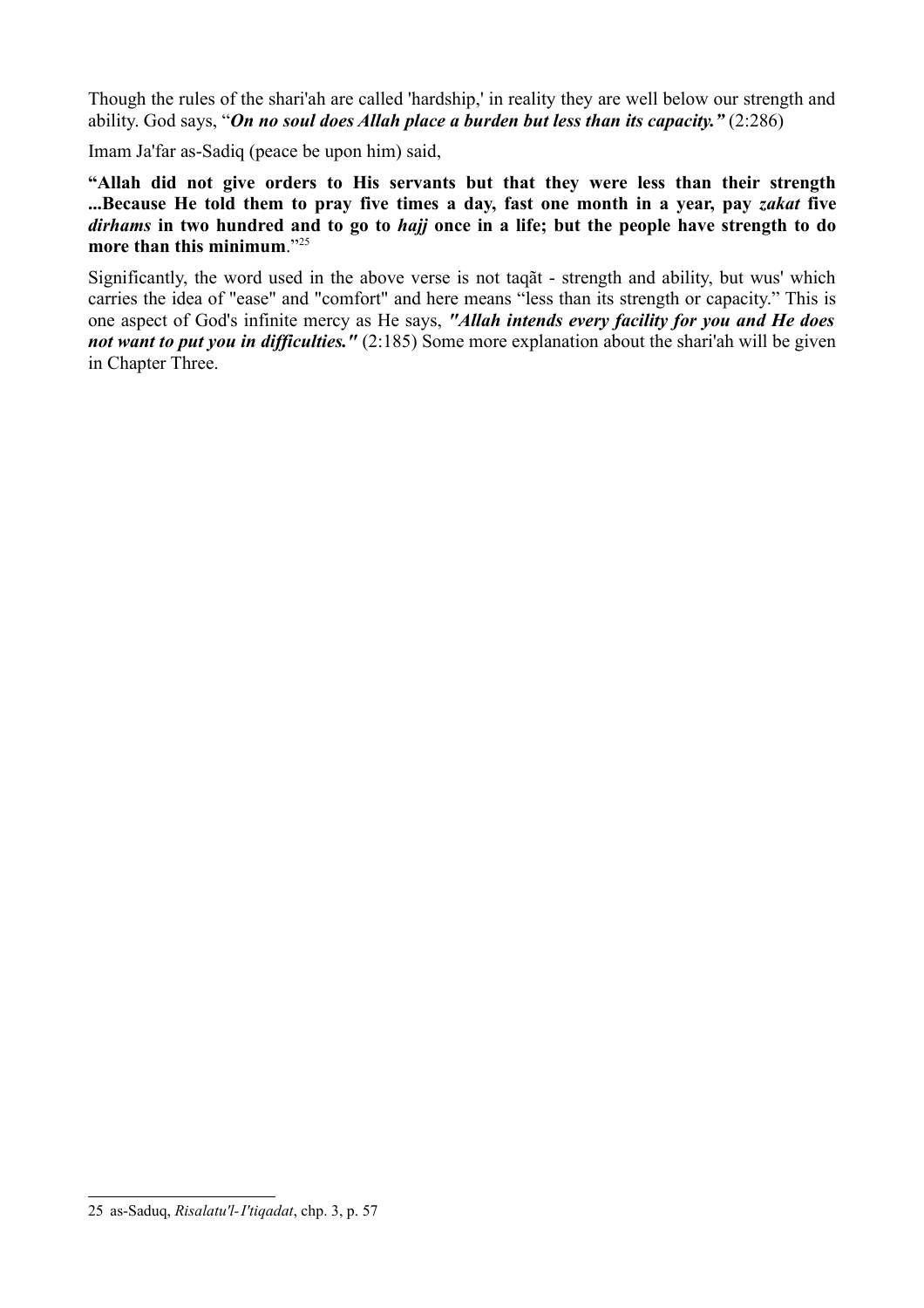## Chapter 3 TEST AND SUFFERING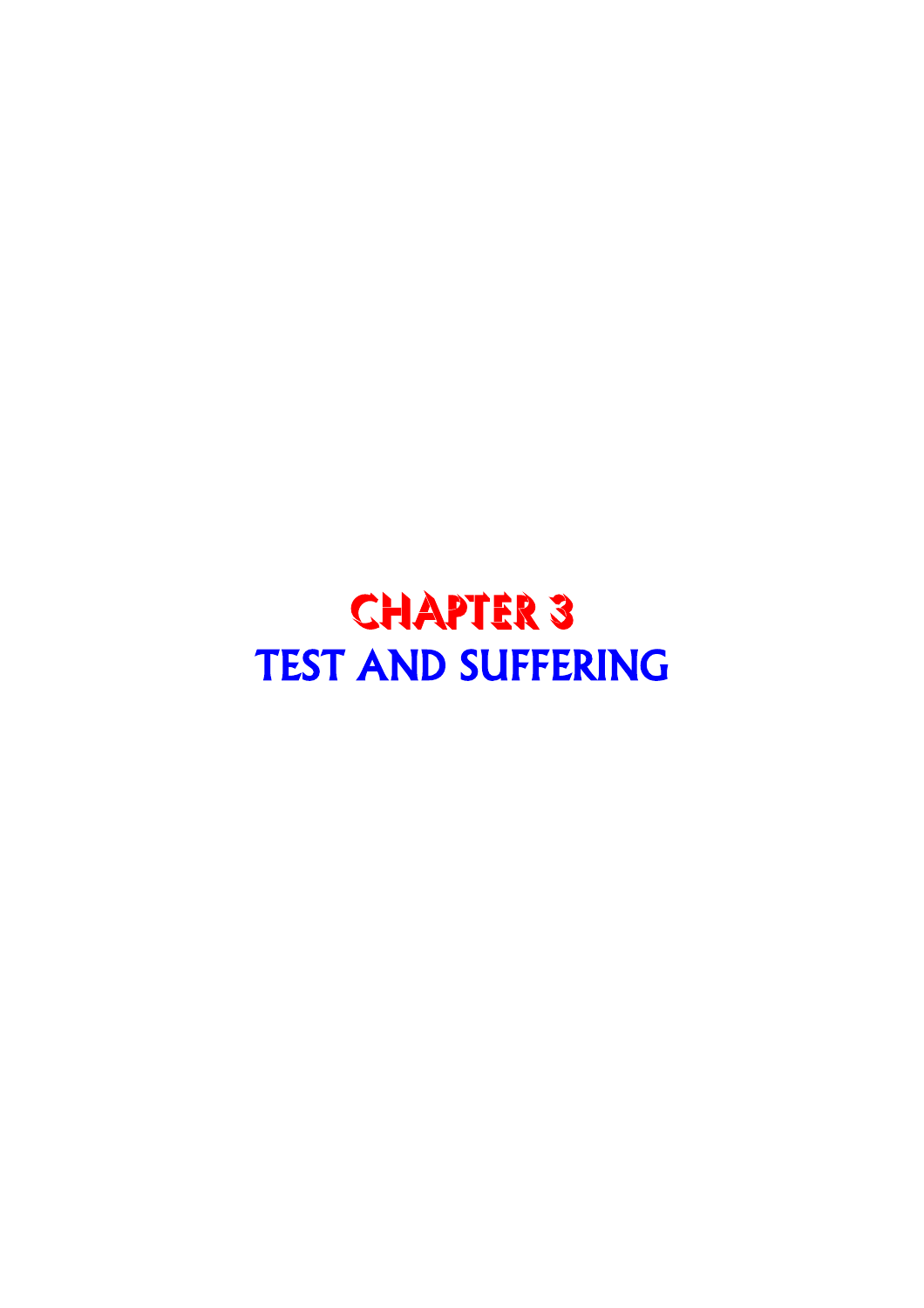## <span id="page-25-0"></span>A. TEST & TRIAL IN MAN'S LIFE

Now you know that we have been created to acquire virtues so that we may be nearer to Allah. But how to ascertain the standard of our virtues? To make us understand the judgement of Allah easily, He has established a system of tests which determine our spiritual perfection or lack of it, as the case may be. Allah has said in the Qur'an

#### *"Verily, We created man from a drop of mingled sperm so that We may test him; and therefore We made him hearing and seeing. We have indeed showed him the way, now he be grateful or ungrateful."* (76:3)

Test will be held for all persons, believers and non-believers alike. Test presupposes that the man is not predestined to go to Paradise or Hell, as some groups of the Christians and the majority of the Muslims suppose. If our place in the hereafter is predetermined, then why should we be given orders to do this and not to do that? Those who believe that God has already predestined our actions and our ultimate destination, then can neither justify the theory of test which is mentioned in numerous verses of the Qur'an nor can they justify their belief in the Day of Judgement. Why the Day of judgement when everything is pre-arranged? And whose judgement when one does only what has been ordained for him by God?

\*\*\*\*\*\*

Since we believe that God knows everything, then why should He test us?

The test which we are to undergo is not meant to add to the knowledge of God. Although God knows everything, it still is necessary that all men and women be put to test so that the true form of God's justice and mercy may emerge on the Day of Judgement. If God were to send all persons to Paradise or Hell according to His own knowledge without putting them to test for their beliefs and deeds, then those sent to Hell could rightly complain that why were they being punished without any sin on their part while others enjoyed bliss of Paradise without any good deed in their credit? So in order to uphold the principle of justice and fairness, it was necessary for God to test all persons before sending them to Hell or Paradise.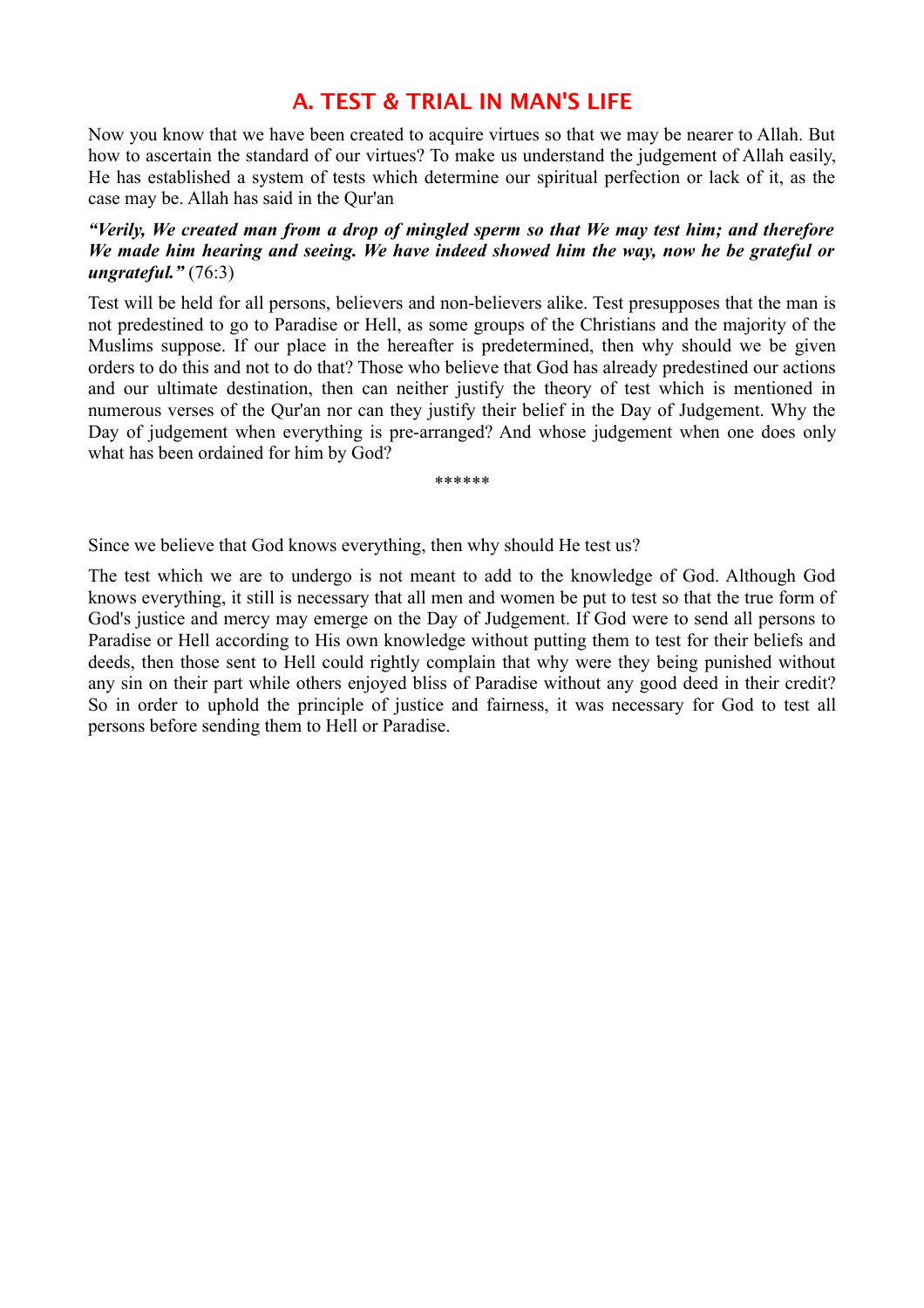## <span id="page-26-0"></span>B. CATEGORIES OF TEST & SUFFERING

The tests and trials may be divided into two categories:

First is the test by the rules of the *shari'ah* and tenets of faith. As already explained, God sent the *shari'ah* with the prophets, and man is expected to believe in the true religion sincerely and obey its rules faithfully.

The second category is the harder one, and that is by sufferings. Allah says in the Quran:

#### "Verily, We shall put you to test with some fear, and hunger, and with some loss of wealth, lives, *and offsprings. And (O Muhammad) convey good tidings to those who are patient, who say, when* inflicted by hardship, "Verily we are of God and verily to Him shall we return;" upon them is the *blessings of Allah and His mercy."* (2:155)

There are innumerable miseries, accidents, floods, earthquakes; fires, robbery, war, riot, famine, epidemics- all such things have effect upon our lives: We are being tested as how we react to them. Does our faith remain unshaken? Have we proved ourselves as pillar of courage to sustain the hopes of others? Have we shown fortitude and patience in face of these disasters? Our ever-lasting happiness depends upon the result of these tests.

\*\*\*\*\*

Sufferings can be attributed to any one or more of the following three causes:

- 1. 1. The suffering which is a result of our own negligence or carelessness. A man overlooks the rules of hygiene and falls ill. He himself is the immediate cause of his suffering, and his affliction is the natural consequence of his carelessness. In strict legal sense, there is no sin in it. It is a self-inflicted harm. Nobody else is involved in it. He may, if he wants, blame himself.
- 2. The second cause of suffering is nature; such sufferings are described by us as 'the act of God.' Earthquake, cyclone, storms and such other natural incidents which are beyond human control come in this category. Such incidents are necessary to run the machinery of the world according to planned and systematic way. Nevertheless, the sufferer and his worth is put to test by these sufferings.
- 3. The third is the suffering which is caused by other person or persons. This is the most complicated type of suffering. A tyrant ruler, an irritating neighbour, a disobedient child, a heartless enemy, an indisciplined subordinate, a boasting superior, a dishonest customer, a cheating partner, a torturing spouse, an unjust arbitrator-these are some of the examples given at random. A man has to suffer in all these cases, whether willing or unwilling, often without any fault of his own.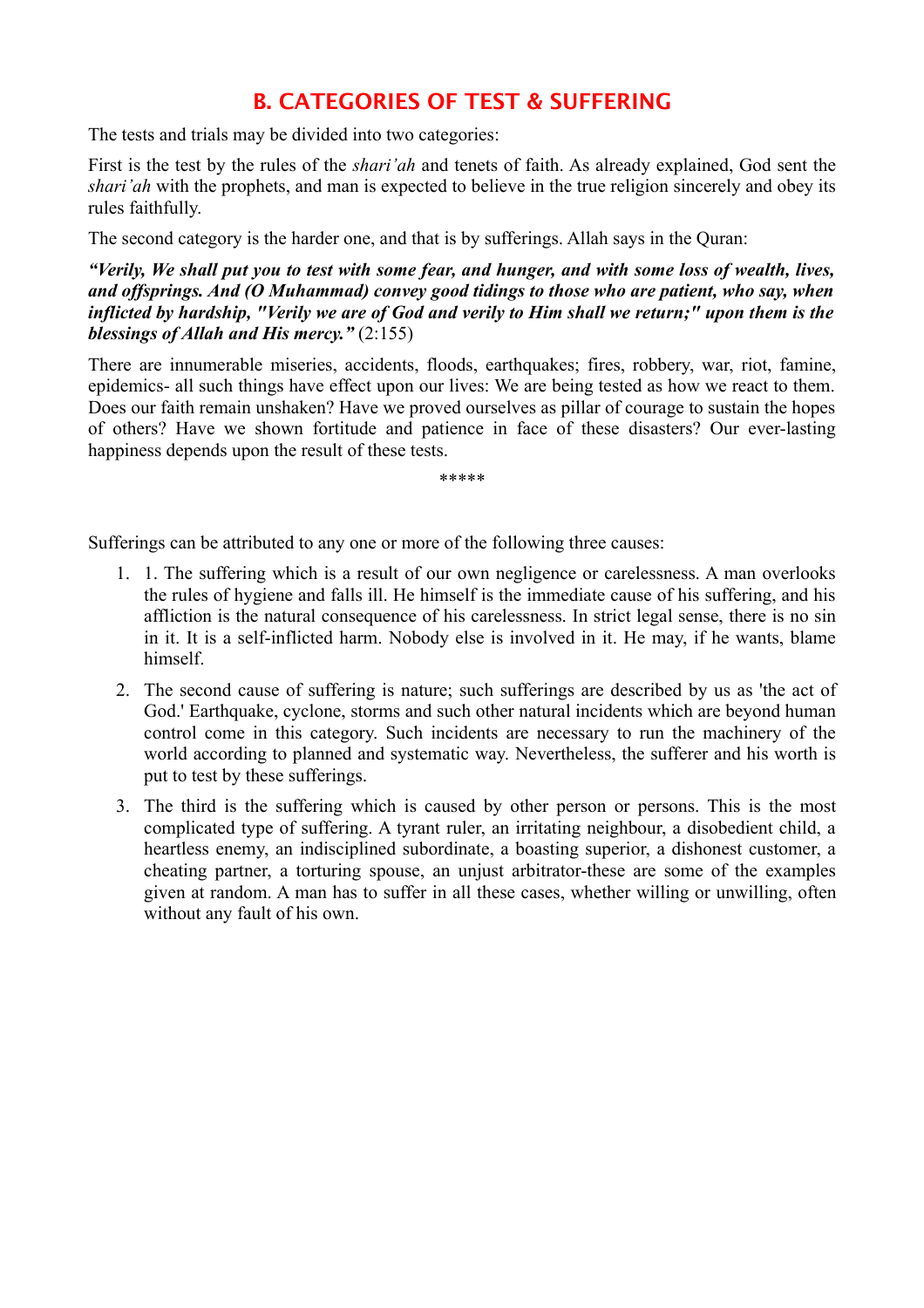## <span id="page-27-0"></span>C. WHAT IS THE ALTERNATIVE?

God could have made us all like angels, without any independent will or power of our own. But in that case man's virtues would not have been worth any praise. It was and is the plan of God to give us power and will to do as we like, because only then can we be responsible for our good or evil deeds. And only then can we feel that we have achieved something worth its name.

Thus God gave us the will and power to act according to our will. And after this bestowing of power, we were sent to this world to be tested. Try to visualize this world in this light: There is a tyrant king, trying to capture the world and eliminate the God-loving people from this earth. He goes against the requirements of God to rule justly and mercifully He is thus failing in his test.

On the other side are his God-loving subjects. What is expected of them? They are expected to live a virtuous life, and to persuade others to follow their example. They feel that God expects them to warn their tyrant ruler because it is the only way to save him from eternal disgrace, and to save his victims from his cruelties. If they choose not to interfere, they too will fail in their test. If they opt to follow the command of God they are performing their duty towards themselves, towards mankind and towards God.

What follows now is either of the two things: either the king accepts their advice, heeds their sermons and follows them onto the path of God; or he ignores their warning and returns to his old tactics. If he follows their advice and returns to the path of God, then it is good for everyone: the virtuous people did their duty by warning him; and he did his own duty by following their advice. All pass the test with flying colours.

But if he ignores their warnings and wants to remove them from his way, then he loses every chance of success in this most important test. But what should be the course of action for those virtuous people? Should they surrender to the king's godlessness, or should they continue in their efforts to make him amend his ways? If they surrender, the success which they have achieved so far would turn into failure. If they do not surrender, they would have no alternative but to endure the hardships inflicted by that tyrant.

To summarize, we can say that (1) every person is, being tested in this world; (2) everybody provides a chance of test for others, as well as for himself. For example, if an ill-tempered person harms his neighbour, he is failing in his test; but at the same time he is providing a test for his neighbour also. If his neighbour tries to correct his behaviour by his own example, and by persuasion, then he succeeds in his own test, no matter whether his ill-tempered neighbour changes his attitude or not.

By the way, it is for this reason that Islam expects us to perform our duties towards others without caring whether they perform their duty or not. After all, as we are undergoing a test, we are like students sitting in an examination hall. No student would like to ruin his answer book just because his classfellow did not write his own test-papers well.

\*\*\*\*\*\*\*

But why suffer on account of others?

Now comes the other question: Why should we suffer on account of the folly of others? We are not lifeless models; we are human beings. We have got feelings. Why should our feelings be injured just because somebody else is failing in his duties? Likewise, one may ask: "Why should we be inflicted with injuries or loss of life or property, or with sorrows and gloom, in the course of what is loosely termed as 'act of God' like flood, earthquake, storms and cyclones?"

All these questions would have been of relevance if the death in this world would have been the end of life, if there had been no Day of judgement. But, at present, the position is as follows:

No matter how great our sufferings, they are not everlasting. We have a sure knowledge that sooner or later, all this trouble will come to an end because our stay in this world will be terminated one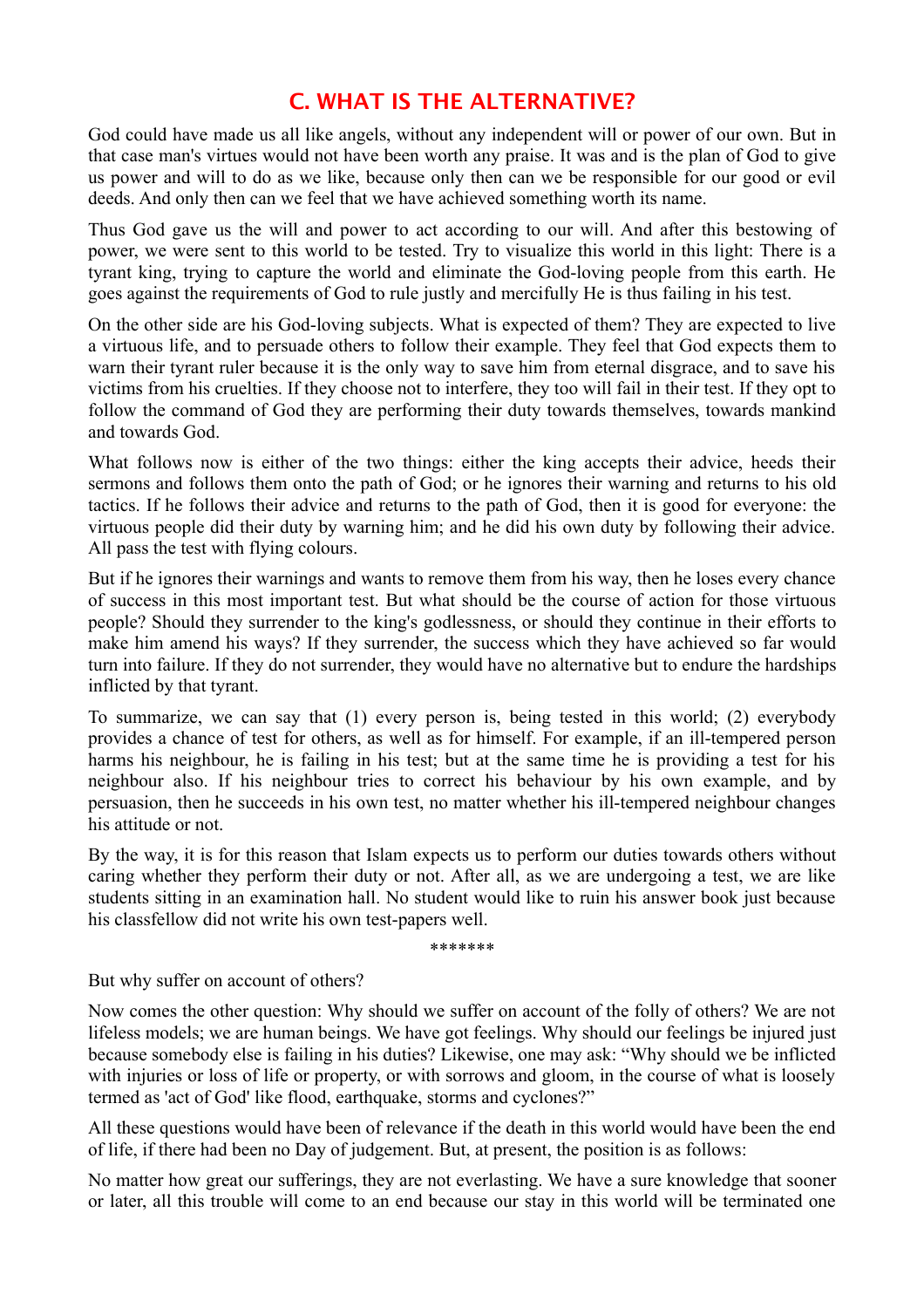day and we will be transferred to another everlasting world. And as soon as we are transferred from this world, our anxiety and trouble will end provided we have prepared ourselves for it.

According to our belief, God rewards man for his sufferings, whether he be a Muslim or a non-Muslim. [26](#page-28-0)Those persons who have committed sins get reward of sufferings in the form of remission of the punishment in the life hereafter. And those who did not commit any sin, like Prophets and Imams, and still suffered most of all, will be rewarded by higher and greater prestige and honor : in the presence of Allah.

Thus according to the Shi'i, a point of view, sufferings of this world ultimately serve to cleanse the man from sins, and to bring him nearer to Allah in the hereafter.

<span id="page-28-0"></span><sup>26</sup> Hilli, *al-Babu 'l Hadi 'Ashar*, p. 52.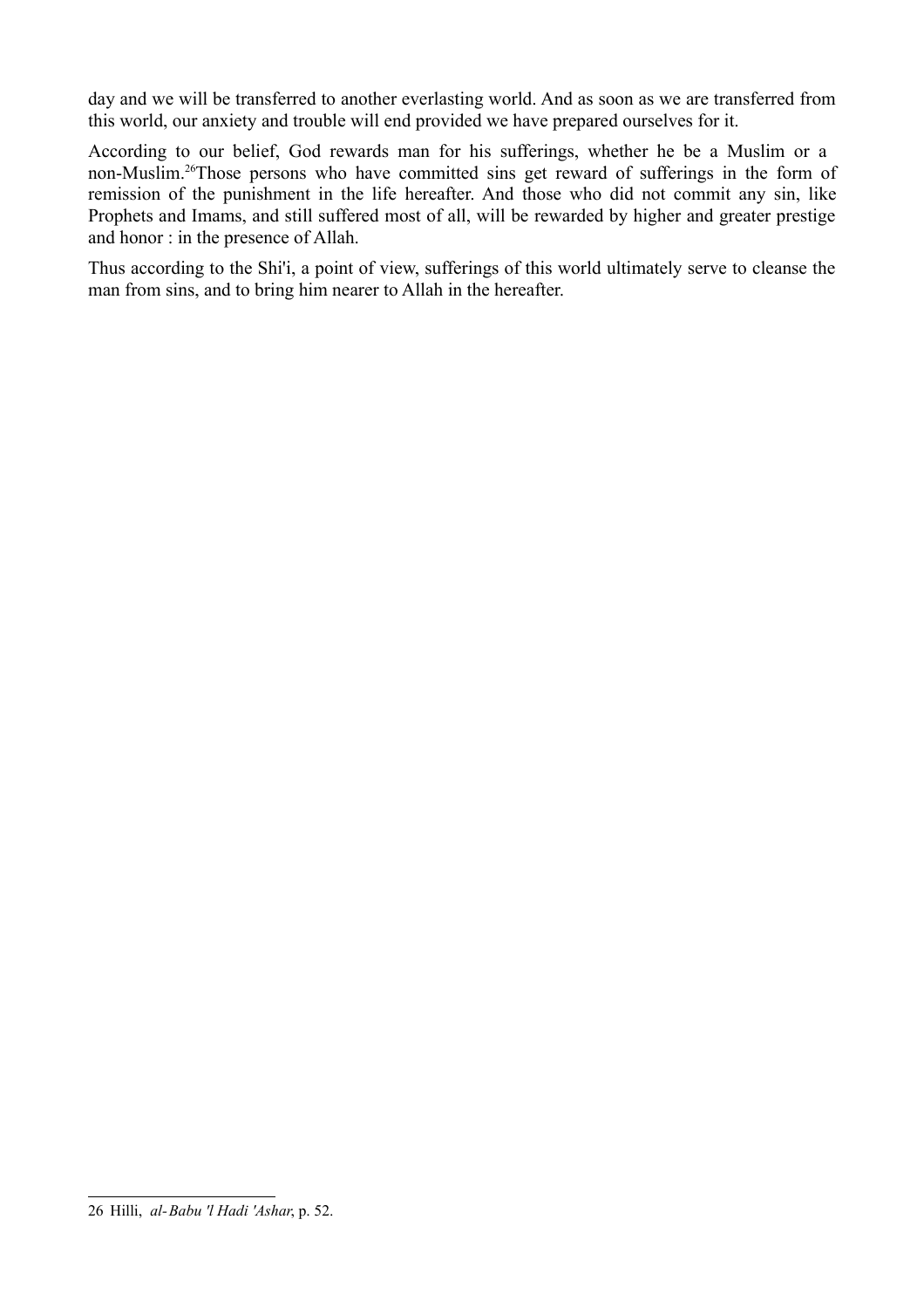## <span id="page-29-0"></span>D. SUFFERINGS AS WARNING OR PUNISHMENT

It should be mentioned here that sometimes suffering and disaster is used not as a test, but as a warning to sinners or a punishment for transgressors.

Examples of such warnings may be found in the traditions of the Prophet such as the following: "When Allah is displeased with a people [and yet does not want to wipe them out completely], the prices go up and up, life-span becomes shortened, trade brings no profit and the land bears less fruits."

The Prophet also explained that adultery, when practised openly, increases the accidental and sudden death, brings such plagues and diseases which had never been heard of before. When people resort to cheating in weight and measure, warning comes in form of famine, underemployment, and tyrants. When rich people withhold *zakat,* poverty strikes the community. Imam 'Ali bin Abi Talib said, "If all liable persons paid their *zakat,* there would not be a needy person in the community." These are but a few examples of how God gives us warning so that we may amend our ways.<sup>[27](#page-29-1)</sup>

And examples of sufferings as punishment may be found in the stories of Pharaoh (Fir'awn), Nimrod (Namrud), people of Prophets Lot (Lut), Shu'ayb, Noah (Nuh) and Salih. It will not be out of place to mention here that the outright destruction (like that of the people of Lot, Pharoah and Nimrod) has been removed from the Muslim *ummah* as a respect to the Holy Prophet who was "a mercy to the universe." But the suffering to warn the transgressors continues.

However, one should always remember that God, in His mercy and grace, has hidden the true purpose of a particular suffering from our eyes. Therefore, we should never say that, for example, a certain person suffering from a chronic disease is a sinner who is undergoing punishment. Why? Because, he may be a good person undergoing a hard test for his virtues. So we should never judge anybody by his apparent affluence or poverty, by his good or bad luck, by his physical strength or weakness, by his fortune or misfortune. We should, instead, concentrate upon our own spiritual and moral upliftment.

<span id="page-29-1"></span><sup>27</sup>al-Majlisi, *Biharu 'l-Anwar,* vol. 70 (chaps. 137, 138) pp. 308-377 which altogether contain 112 traditions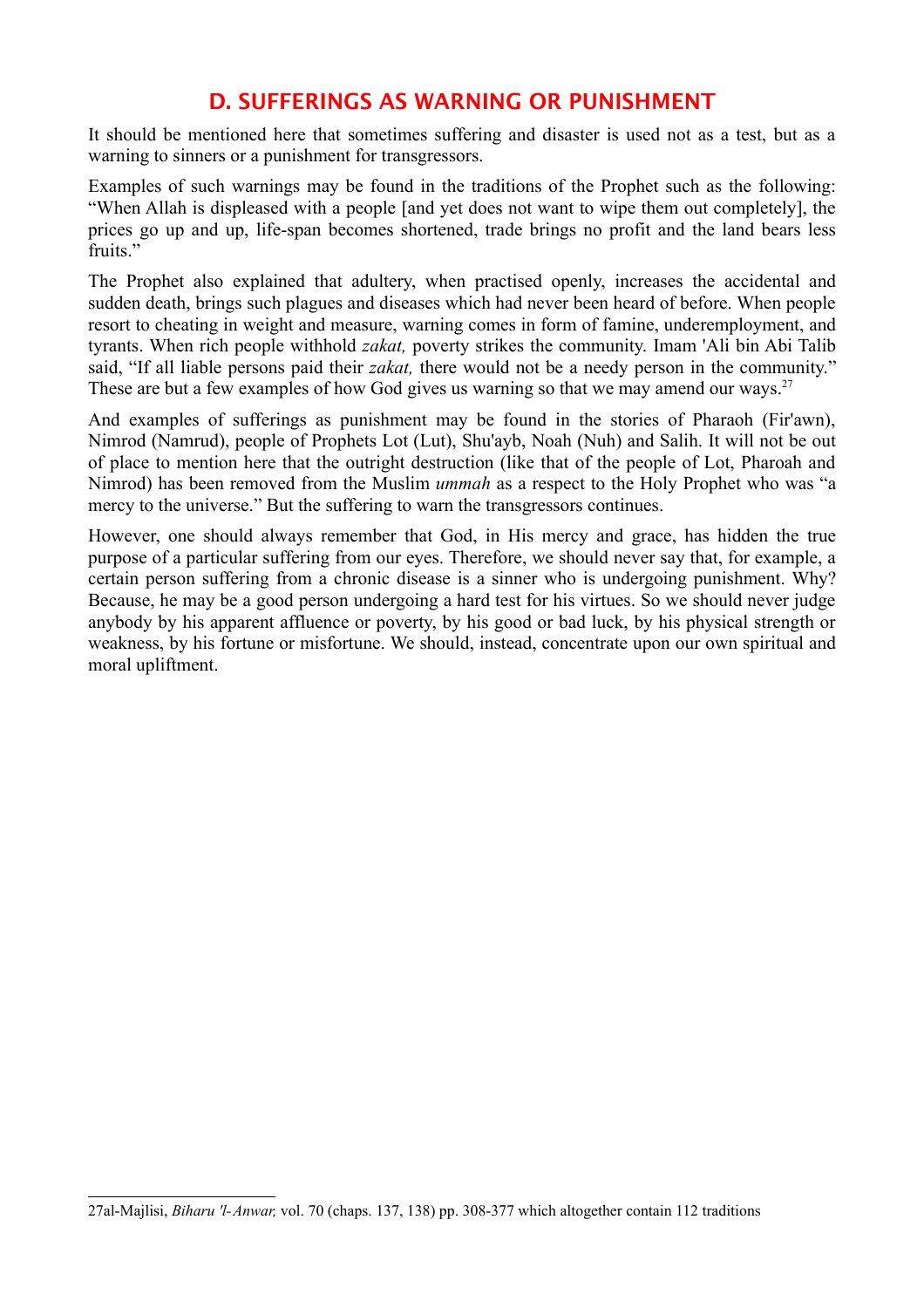## Chapter 4 THE KNOWLEDGE OF GOD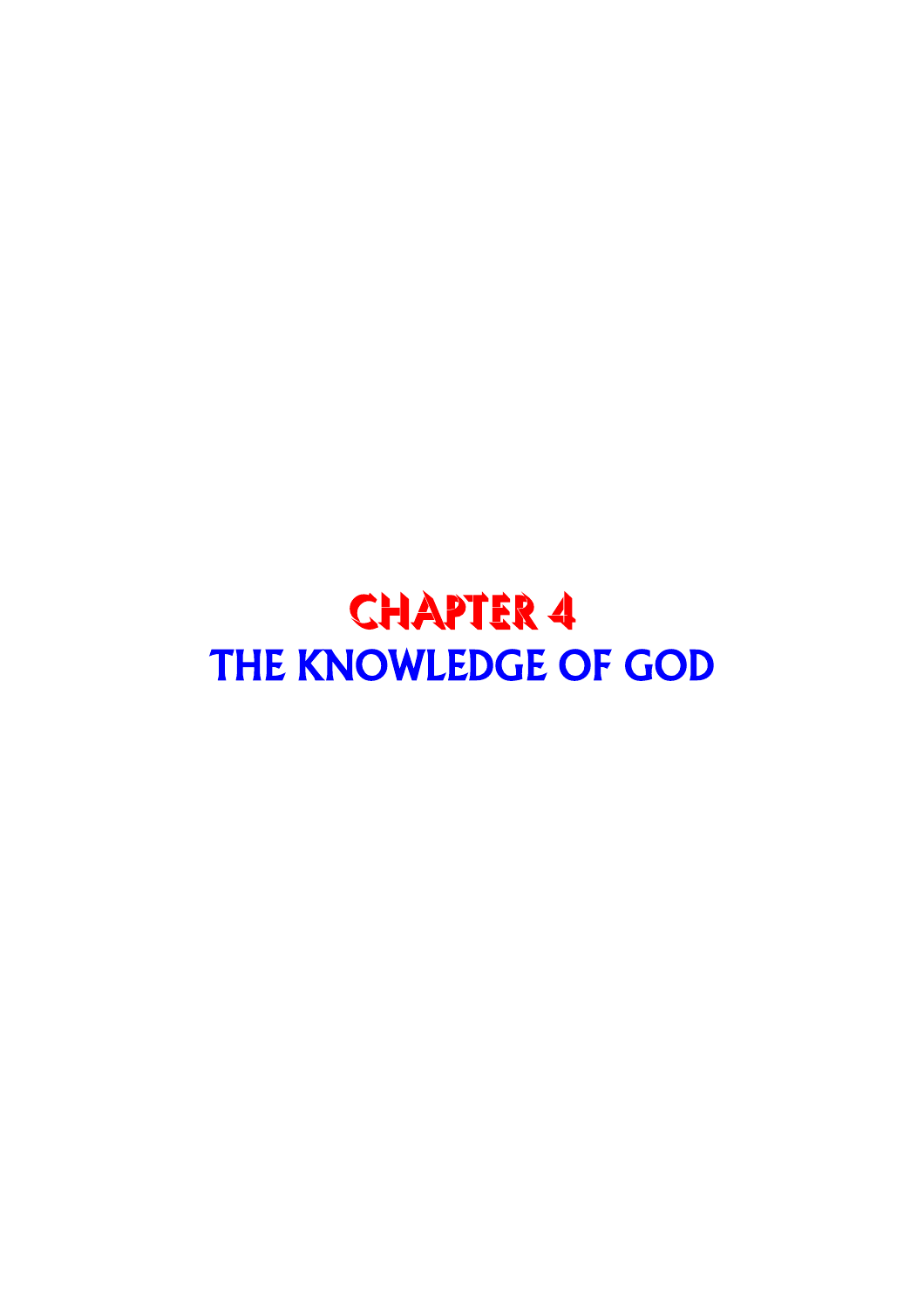## <span id="page-31-0"></span>A. THE KNOWLEDGE OF *AL-GHAYB*

*al-Ghayb* means "unseen" or "hidden" things. *Ilmu 'l ghayb* means knowledge of the things which are hidden at present, like the events of the future. Such knowledge is the sole prerogative of Allah. Nobody can know the *ghayb* except Allah.

Of course, many of us can forecast hundreds of things which are to happen in future. We know in advance the time and extent of tide; we know the exact day, time and extent of solar and lunar eclipses. Weathermen forecast the rain, storm, cyclone and many such conditions of season and weather. By looking at the feature of a man, some of us can even say with a degree of certainty what is the character and nature of that person. Doctors and physicians can easily gauge the chances of survival of their patients. You may find many such examples in your daily life. Is it same as *'ilmu 'l ghayb?* Does the weatherman know the *ghayb?*

The answer is 'No'. Because all such forecasts and prophecies are based upon the observation of the laws of nature. By keen observation and deduction, we are in a position to know many things in advance. Such advance knowledge is based upon deduction and observation of physical laws.

The *'ilmu 'l-ghayb* which is mentioned in the Qur'an as the sole prerogative of Allah, is the knowlege of the unseen things and future events which is not based on deduction or observation of physical laws: It is this type of knowledge which has been referred to in the following verse:

#### "(Allah is) the Knower of the unseen, and nor does He reveal His secrets to any one, except the *one whom He chooses from among the messengers; for verily He causes a guard to march before him and after him."* (72:26-27)

This verse and many similar verses declare in unambiguous terms that the knowledge of unseen things and future events, not based on observation of physical laws or deduction, is with God only. And He, in His own wisdom, selects some messengers, prophets and Imams to divulge to them such knowledge as and when He thinks fit. In short, nobody can know the unseen things or future events (without some present signs or deductions) except Allah. And Allah, in His grace, informs whoever He selects for such knowledge, be they angels, prophets or Imams.

In the sayings of the Imams of Ahlu'l-bayt, it has been explained that Allah had revealed only one of His Great Names to 'Asif bin Barkhiya (the vizier of Prophet Sulayman); and by that one part of the knowledge he was able to bring the throne of Bilqis, the Queen of Sheba, from her capital to Jerusalem within any eye-wink.<sup>[28](#page-31-1)</sup>

But Allah had given our Holy Prophet (upon him and his progeny be peace) all the knowledge given to all the prophets from Adam onwards (upon them be peace), as well as the knowledge given to all the angels; and then his knowledge was being increased constantly. And he, by divine order, taught all that to 'Ali (upon him be peace); and that knowledge passing through the succeeding Imams has come to Imam al-Mahdi (upon all of them be peace).<sup>[29](#page-31-2)</sup>That is why they have been called 'the Treasurers of Allah's knowledge.' [30](#page-31-3)

<span id="page-31-1"></span><sup>28</sup> al-Majlisi, *Biharu 'l-Anwar*, vol. 26, p.170.

<span id="page-31-2"></span><sup>29</sup> al-Majlisi, *Biharu 'l-Anwar,* vol. 26, chap. 1 to chap. 3, pp. 18-976

<span id="page-31-3"></span><sup>30</sup> *Ibid*, chap. 5, pp.105-108.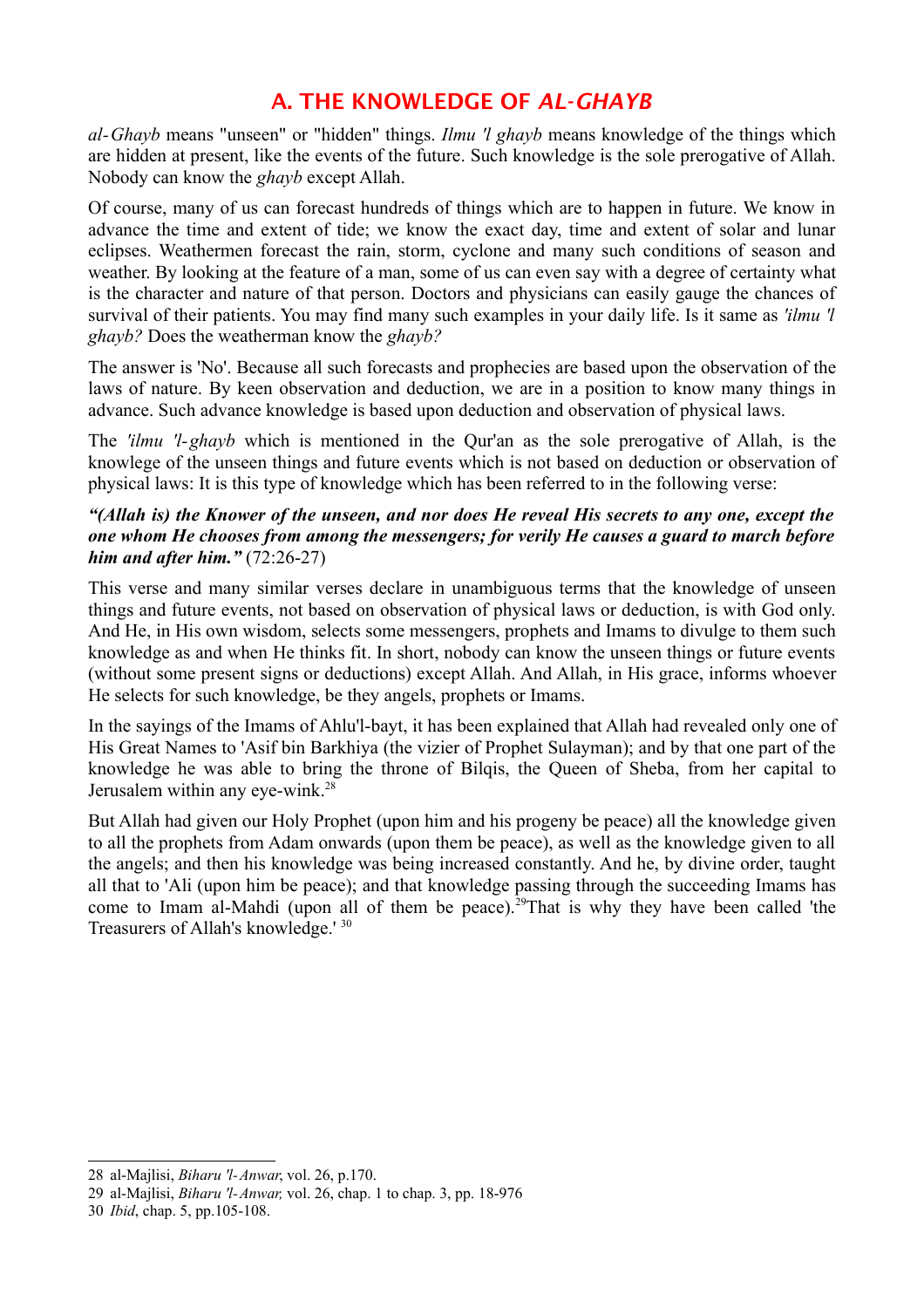### **1.** *"Lawh mah fuz"* **and** *"Lawh mahw wa ithbat"*

*Lawh* means "tablet of wood or stone used for writing". Metaphorically, it is used for "knowledge," because knowledge usually comes from written things. Mahfuz means secure; in safe keeping; something that cannot be apprehended by unauthorised persons; firmly protected. Therefore, *"lawh mahfuz*" means the knowledge which cannot be apprehended by others; the knowledge which is firmly protected.

*Mahw* means erasure; rubbing something out. *Ithbat* means affirmation; writing. Therefore, "*lawh mahw wa ithbat"* means the knowledge which is capable of erasure and substitution; the knowledge which is liable to change from time to time.

Now that you know the literal meanings of "*lawh mahfuz*" and *"lahw mahw wa ithbat,"* let me explain what is meant by these two terms in Islam.

We know that the knowledge of God can never be wrong. In other words, there can never be any change in the knowlege of God. It is for this reason that God has called His own knowledge as *"lahw mahfuz".* This phrase describes the knowledge of Allah because His knowledge can never change. It is always correct and needs no erasure or substitution or modification.

*"Ummu 'l-kitab" is* another name used for the knowlege of Allah. It means "the basic book," "the mother of the book." Allah's knowledge is called "the basic book;"that is, the basic knowledge; or "the mother of the book," that is, the source of knowledge because only His knowledge can be called "the true knowledge".

*"Lawh mahw wa ithbat" is* the name given by God to the knowledge of the angels, prophets and Imams. Their knowledge, though the most complete and perfect of all human beings, is still incomplete when compared to the knowledge of God.

These names have been taken from the following verse of the Qur'an:

### *"For every term there is a book prescribed; Allah erases out whatever He pleases and writes (whatever He pleases); and with Him is the mother of the book."*(13:39)

This 'mother of the book' is called *"lawh mahfuz"* in the following verse:

### *"Nay, it is the glorious Qur'an, in the guarded tablet."* (85:22)

As the knowledge of the angels, prophets and Imams is constantly being replenished, perfected and completed, it is called 'the tablet of erasure and writing - l*awh mahw wa ithbat.*. [31](#page-32-0)

More will be said about *lawh mahw wa ithbat* in the following section.

<span id="page-32-0"></span><sup>31</sup> *Ibid*, vol. 4, p.130.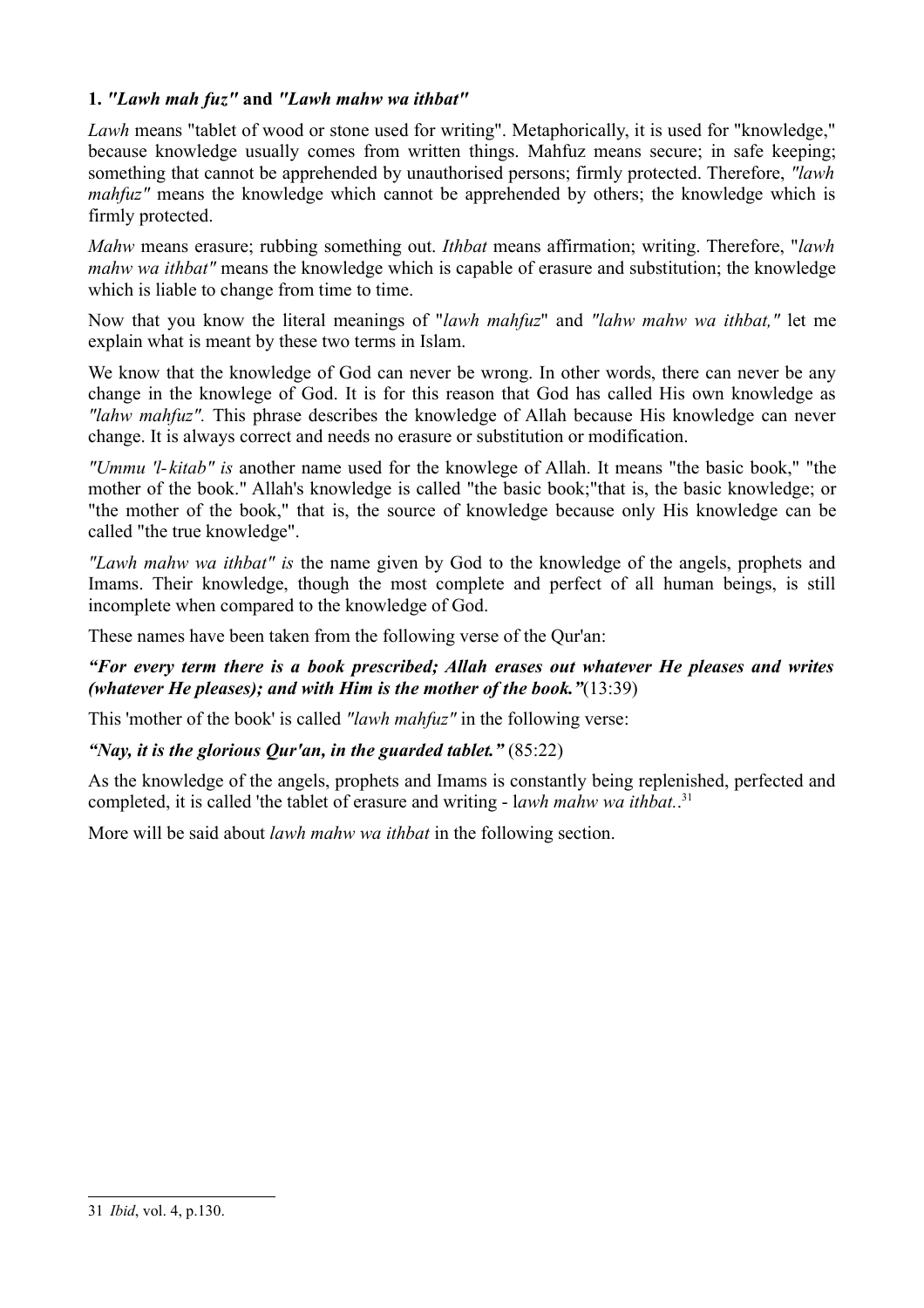## <span id="page-33-0"></span>B. THE THEORY OF *BADA'*

#### **1. Bada' in the Qur'an**

It appears from many stories in the Qur'an that sometimes Allah, in His mercy and wisdom, reveals only a part of His future plan to the angels or the prophets concerned. They are informed of His plan to a certain stage, and the knowledge of the later stage is not revealed to them. Before explaining the theory further, let me give you some examples from the Qur'an.

#### *1. The People of Yunus:*

First of all comes the episode of the people of Prophet Yunus. Allah refers to that episode in this verse:

### *"And why, there was not a town which believed and its faith profited it except the people of Yunus. When they believed We removed from them the torment of ignominy in the life of this world and provided them (with comfort to enjoy it) for a fixed while."* (10:98)

The fact is that the tribe of Prophet Yunus had rejected him; and only two persons had believed in him; one of them a pious person but without knowledge, the other one a righteous man with knowledge. When Prophet Yunus prayed to Allah to send punishment and affliction upon his people because of their disbelief, Allah promised him that on a certain day affliction would visit them. Prophet Yunus with his pious companion left his people and went away. But the learned man remained with the people and tried to put the fear of God in their hearts. He told them that there still was time to repent from their *kufr,* to believe in God and His prophet, Yunus, and then to pray to God to avert that affliction.

On the appointed day, the children were separated from the mothers and the calves from the mothercows; everybody fasted, all of them went out of the village; there they cried, they prayed, they prostrated to God and asked His forgiveness and pray to Him to avert that affliction. The sky was covered with black clouds, day became like night, thunder and lightening were shattering the whole atmosphere. It appeared that soon the punishment from God would wipe out the whole nation of Prophet Yunus. It was fortunate that they had repented before seeing the punishment; and, therefore, God in His mercy forgave them, and as their prayers, crying and weeping continued, gradually the sky became dear, the clouds went away and all were saved.

Then they waited for Prophet' Yunus to return so that they might follow him. Next day Prophet Yunus came back expecting to see the town destroyed. Instead, he saw a shepherd tending to his herd. He thought that God did not keep His promise, and so he did not enter the town.

Here I am not concerned with the whole incident. What I want to show is that Allah knew before hand that the people of Prophet Yunus would repent, accept the true faith and believe in Prophet Yunus and his God; and thereupon they would eventually be saved. But He did not reveal the whole event to Yunus. Prophet Yunus was informed only that the affliction was to visit them. Naturally he thought that the affliction would wipe out the whole community. Since he was not told, he did not know that before coming of the affliction, the community would repent and that all of them would be saved. It is clear that Allah informed Yunus of the events to a certain stage without telling him the conclusion.

Why was it done so? Because if Prophet Yunus had known that affliction would visit them and then go away, his exhortations would not have in them the force of sincerity that softened the hearts of his people. If that learned companion of Prophet Yunus had known that affliction would visit and then would dear away, he could not have exhorted them so sincerely and so his words would have fallen on deaf ears. It was because Allah, in His own mercy and according to His wise plan, wanted them to listen to the voice of wisdom, He did not reveal the whole future to Yunus. It was not that Allah had told him a lie, or had not intended to keep His promise. He had not told Yunus that his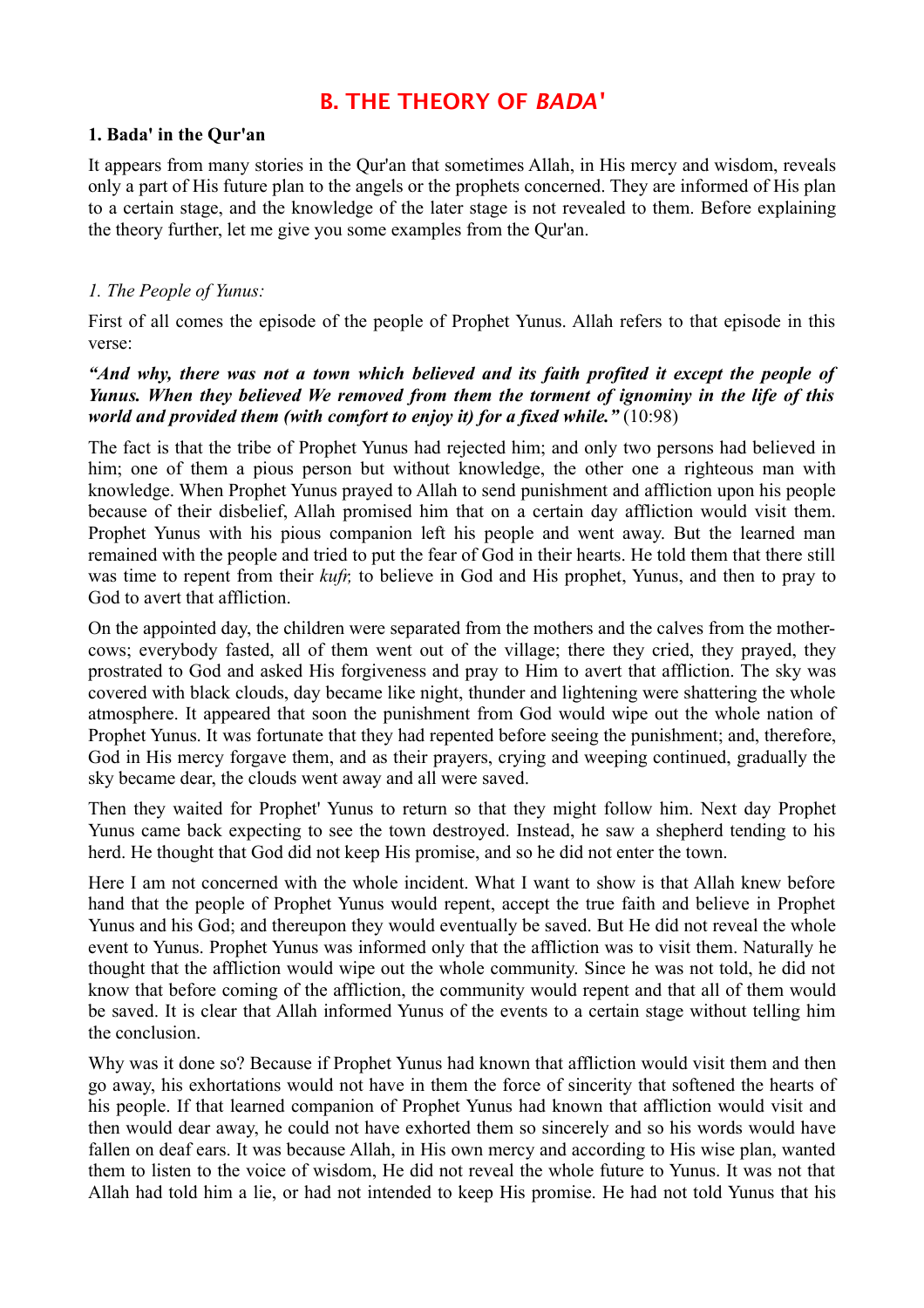people would be wiped out by that affliction. The promise was kept. But it was not promised that the people would be destroyed. It was not promised by Allah though all of the parties concerned had thought that the people were going to be destroyed.

This episode clearly shows that God, because of His mercy and wisdom, withheld the knowlege of later stages from Prophet Yunus. Yunus came to know of the whole plan after that plan was carried out and put into effect.

### *2. The Sacrifice of Prophet Ismai'l:*

Now let us look at another example. Prophet Ibrahim was shown in a dream that he was sacrificing his son in the name of God. As it was a dream, he must have seen how he was to kill Isma'il. He must have seen himself binding the hands and feet of the child, blindfolding himself and then putting the knife on the child's throat and pressing it down. Naturally, by seeing this dream he though he was required to kill his only son Isma'il in that way. Therefore, he steeled his heart to sacrifice his only child.

The child heard it and prepared himself to be killed in obedience to the command of God. Father and son both were willing to sacrifice everything in the name of Allah. Prophet Ibrahim did as he had dreamed himself doing; he bound the hands and feet of the child and put him in the position of prostration; and blindfolding himself, put the knife and cut the throat. After removing the blindfold from his eyes, he saw Isma'il smiling and a lamb slaughtered in his place.

Prophet ibrahim thoaght that he had failed in his test. But he had done what he had seen himself doing in dream. Of course, Allah had not informed him of the events up to the last stage. Because if Ibrahim had known that Isma'il would be saved, or if Isma'il had known that he would be saved, there would have been no meaning in that test; there would not have been any chance of showing their willingness to sacrifice everything in the name of Allah. So God showed to Ibrahim in his dream the events to a certain stage but kept him unaware of the final stage; not informing him how the whole episode was to end. Because they did not know the result. Ibrahim and Isma'il were able to show, how willing they were to obey the command of God even to the extent of sacrificing their lives and the lives of their dear ones in His name.

If they had known the result from the beginning, the test would have been meaningless.

### *3. Tawrat Given to Prophet Musa:*

A third example concerns Prophet Musa and the revelation of Tawrat. Prophet Musa was ordered to go to Mount Sinai, fast there for thirty days in preparation for receiving the tablets of Tawrat. On the thirtieth day he cleansed his teeth and went to Mount Sinai. There he was asked by God as why did he cleanse his teeth. He explained that as he was coming to a holy place, he thought it proper to make himself neat and dean. God told him that the smell of the mouth of a fasting person was sweeter before God that the smell of musk and ambergris. And then he was told to return to his staying place, and fast for ten more days and then come to Mount Sinai without cleansing his teeth. Thus it was on the fortieth day that he was given the stone tablets of Tawrat.

Allah knew from ever that Musa would come after cleansing his teeth, and would be asked to fast for ten more days. But neither Musa nor the Israelites had been told about it; nor Musa was told before hand that he was riot to cleanse his teeth on the thirtieth day.

When Allah refers to His knowledge, He describes the whole period of forty nights together:

## *"When we made appointment with Musa for forty nights. then you (the Israelites) took the (image of) calf (for your god) after he left you and thus you transgressed***."** (2:51)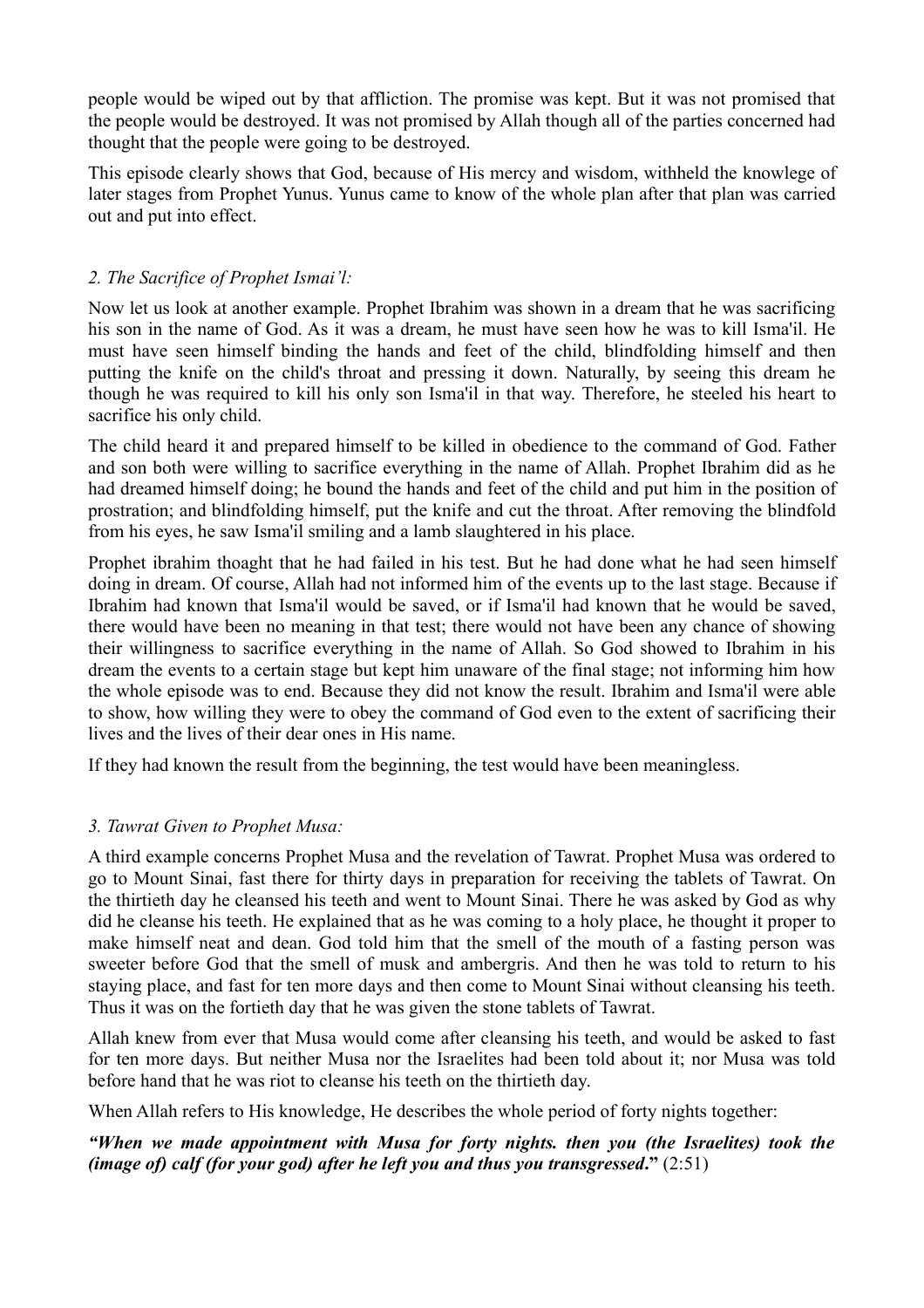And where He refers to the knowledge of Musa, He mentions the thirty days and the ten days separately:

### *"And We made an appointment with Musa for thirty nights; and We completed it with ten (more); thus was completed the term of his Lord forty nights***."**(7:142)

The reason of not giving the advance information is clear from the behavior of the Israelites who because of his ten days delay, left worshipping the only and true Allah and started worshipping the image of a calf. The story is given beautifully in the following verses of the Qur'an,

*"Said God to Musa, "Verily We have tested thy people in thy absence, and the Samiri had led them astray." So returned Musa unto his people angered, and sorrowful. Said he, "O my people, did not your Lord promise you a good promise? Did then the promise seem long to you, or did you want the wrath from your Lord should light upon you, that you violated the promise with me?" Said they, "We violated not thy promise of our own accord..." Then he (Samiri) brought* forth for them a calf, a mere body, with a lowing sound. Then they said, "This is your god and *the god of Musa, but he (Musa) has forgotten."* (20:85-88)

Just imagine a whole community of several thousand companions of an *ulu 'l-' azm* prophet, in the presence of his successor and vicegerent Harun, leaving the path of true religion and starting idolworship, just because Musa was delayed for a few days! This test of faith could not have been conducted if Allah would had told Musa that he was supposed to stay for forty days; or if he had been told before hand not to cleanse his teeth on the thirtieth day.

### **2. The Meaning of** *Bada'*

These three examples taken from the Qur'an are enough to show that Allah makes known His plan to the angels, prophets or Imams only to that extent which is beneficial to the mankind or which is necessary to make a test meaningful. When the time comes for the angel, the prophet or the Imam concerned to think that the plan of work is nearing its end, a new development extends the plan or brings it to an unexpected end. This new development is called *bada'* in Arabic which means "to appear".

There is no need to emphasize that this appearance or clarification does not concern Allah who knew every thing from ever. It refers to the knowledge of His creatures who come to know at the end of God's plan what they did not know before.

And it is also for this reason that the knowledge of angels, prophets and Imams is called *lawh mahw wa ithbat* (the tablet of erasure and substitution), while the knowledge of Allah is called *lawh mahfuz* (the protected tablet) which is above any change or substitution.

### **3. The Benefits-of Bada'**

There are many reasons for this partial revelation. Some of them may be enumerated here. (In the above mentioned three stories of the Qur'an, you may find two benefits of *bada'.)*

- i. *Bada'* helps the servants of Allah to discard their wrong beliefs and come unto the right path, as happened in the case of the people of Prophet Yunus (upon whom be peace).
- ii. *Bada'* helps in the test of individuals or the communities, as was the case with Prophet Ibrahim and Isma'il (peace be upon them), and with the Israelites.
- iii. As the angels can never be sure that the plan of the events as told to them is final, they constantly seek the guidance from Allah. Thus they never think of themselves as being independent of the guidence and commandments of Allah.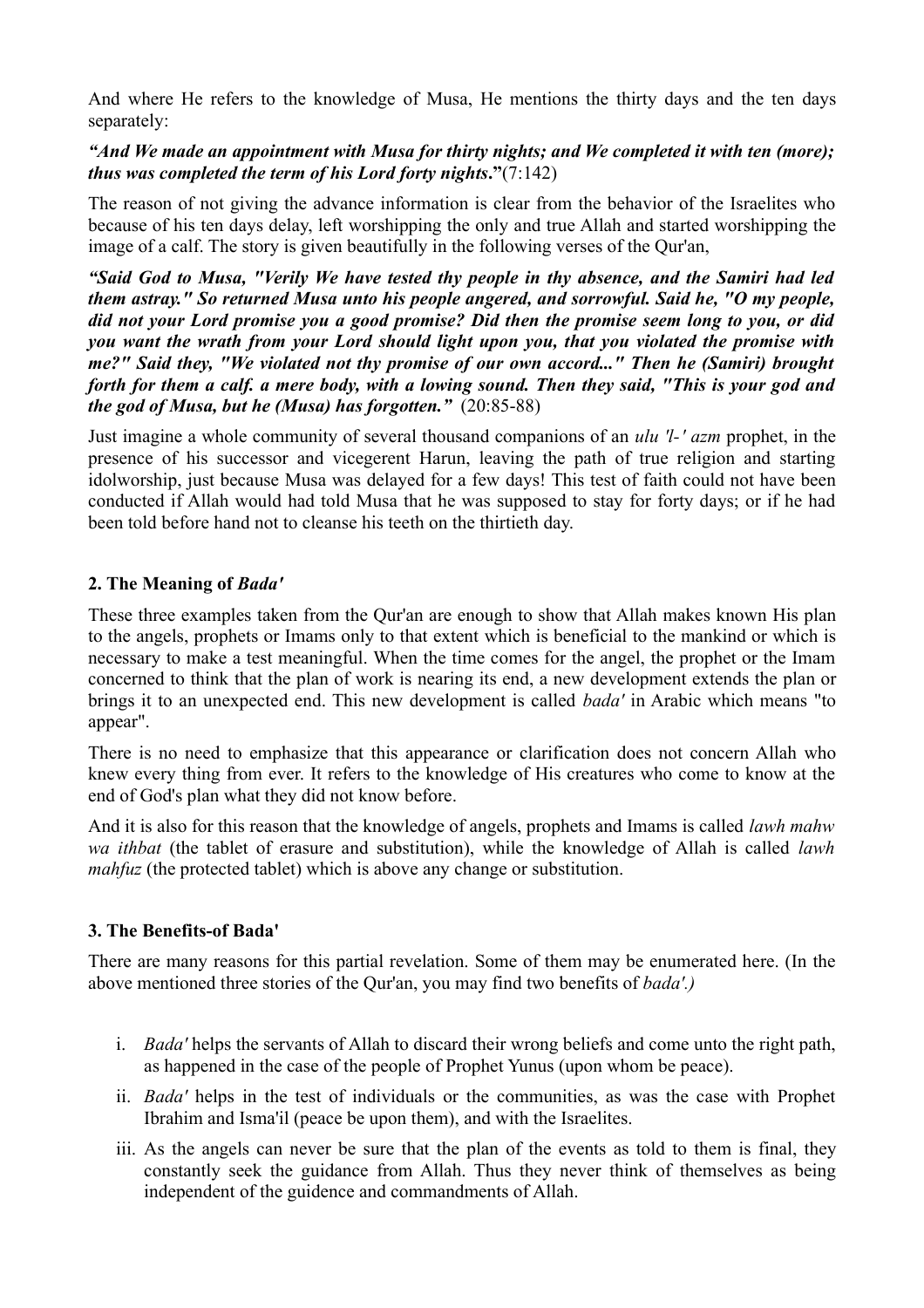iv. Likewise, the prophets and the Imams can never think that they had known all there was to know. Prophet Muhammad (peace be upon him and his progeny) was advised to always pray: "O My *Lord increase my knowledge."[32](#page-36-0)* Imam Zaynu'l-'Abidin (peace be upon him) said, "Had there not been for a verse in the Qur'an, I could have told all the events upto the qiyamah." On being asked, "Which verse?, he recited, "Allah erases whatever He pleases and writes (whatever He pleases)."<sup>[33](#page-36-1)</sup> This verse has been explained in section "A" of this chapter.

It must be mentioned here that many times Allah informs the angels, the prophets or the Imams about future events, clearly telling them that it was the final word. In such cases there can be no amendment of the plan and no erasure or substitution.

<span id="page-36-1"></span><span id="page-36-0"></span>v. The human beings can never know what is in store for them in the future. Thus they will always seek the help and mercy of Allah. It will benefit them in this life as well as in the life hereafter.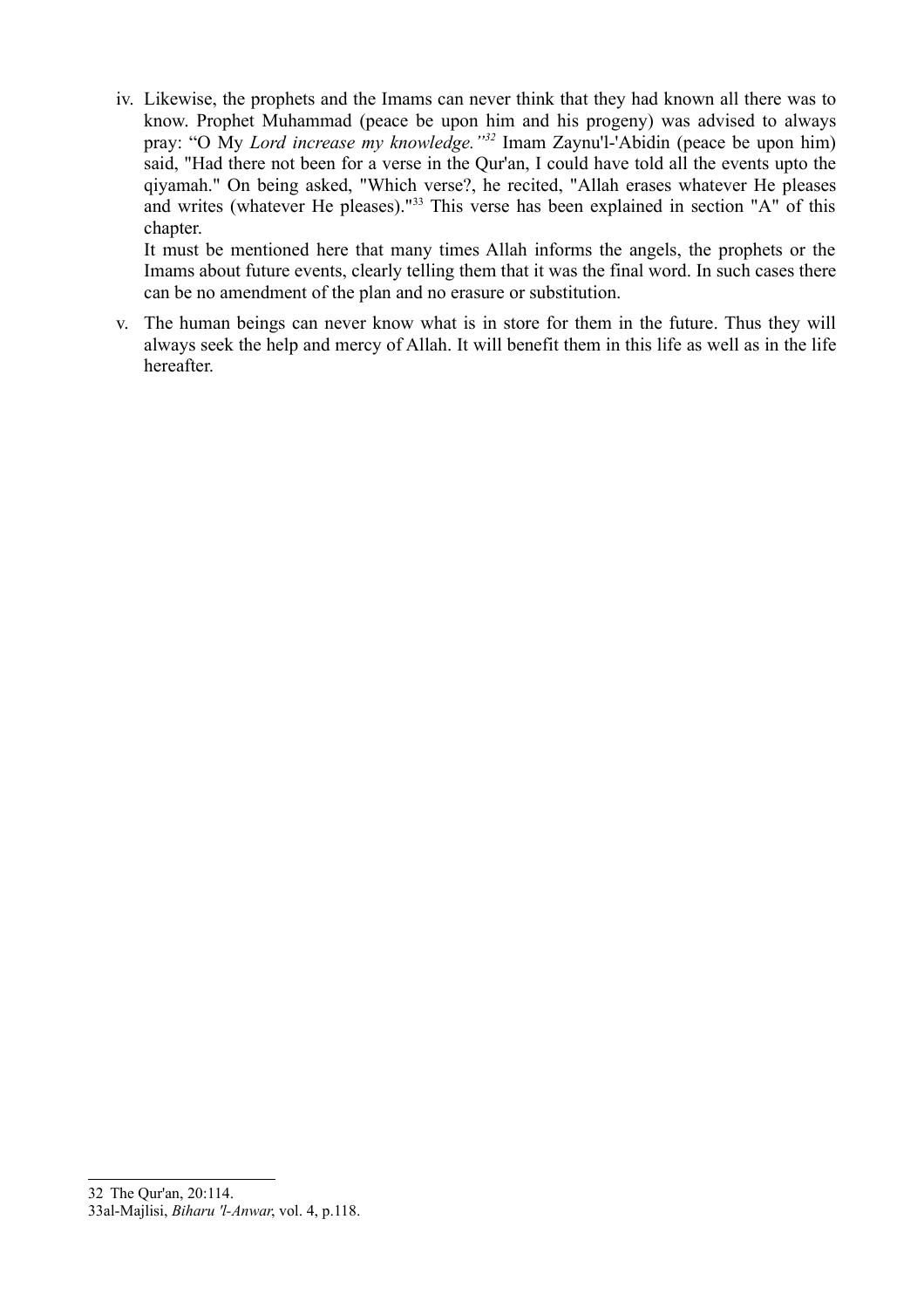## Chapter 5 FATE AND DIVINE DECREE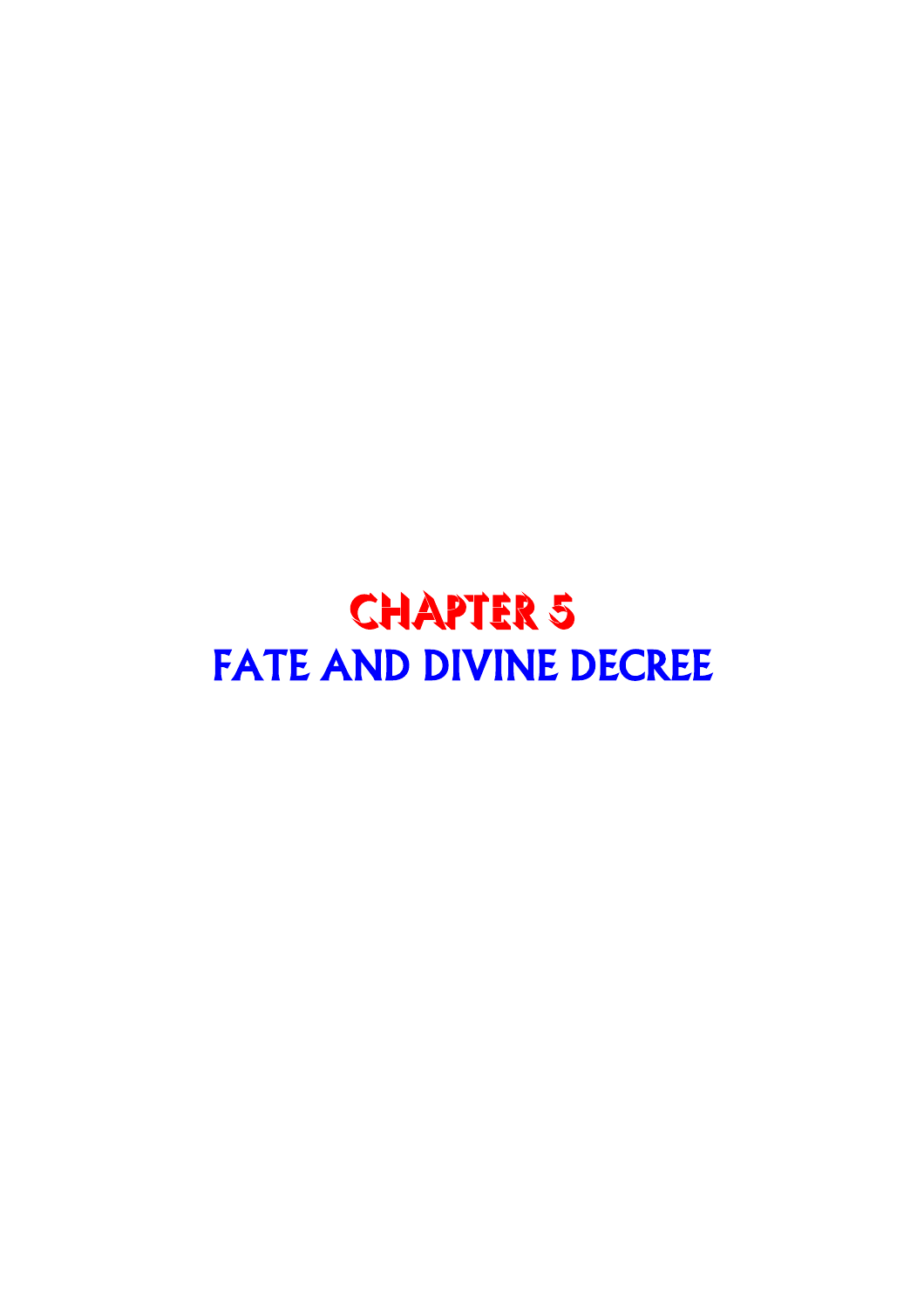## <span id="page-38-0"></span>A. PREROGATIVES OF ALLAH

it was mentioned in Chapter Two (section "C") that there are some aspects of our life which are beyond our will and power. An example was given of getting treatment and recovering from illness; and it was shown that getting treatment is within our power, but being cured is not within the sphere of our activities.

From birth to death, there are hundreds of such conditions which are beyond our power, which are under the absolute control of Allah. A man is born in a wealthy and educated family; another in a nomad family of primitive civilization. Naturally, the first one has more chances of material wellbeing and intellectual development than the second one. A man is healthy and strong; another remains chronically sick. One is born blind, another has normal eyesight. Naturally, one can do more work than the other. A man lives up to eighty years, another dies in young age. The first one gets enough time to fulfill his plans, while the second one is not given time even to formulate any plan.

These and many such aspects of life are beyond the control of human beings. These matters are truly subject to "predetermination by God" which is called *qada*' (fate) and *qadar* (divine decree).

Why Allah chooses a certain condition of life for a certain man? It is a riddle which is beyond any solution. Many groups have tried to find answer to this puzzle. But all in vain. No theory solves the problems involved even partially.

When all is said and done, the only answer is provided by the verse of the Qur'an: *"He is not questioned about what He does; but they (the people) shall be questioned."* (21:23) It was perhaps for this reason that Amiru'l-mu'minin 'Ali bin Abi Talib (peace be upon him) said about qadar of Allah that "it is a deep ocean; you should not enter it."<sup>[34](#page-38-1)</sup>

However, we can be confident that whatever is decreed is because of some good reason. What is the basis of this assertion? Let us look at those things which we do understand, like the system of universe, co-ordination of different forces of nature, our own biological system and the arrangement which have been made on this earth to make our lives pleasant. All these things convince us that the Creator has done nothing without a good reason. After this manifestation of His wisdom and knowledge, if we come across some aspects of life which we are unable to understand, it is not difficult to assume that these things also must have some valid reasons.

Before going further, it will be a good idea to refresh your memory by going through Chapter One (sections "B" to "D") again. Then you will know that Allah does nothing without purpose; that we are not in a position to know every reason of every thing in this world; that Allah does whatever is most beneficial to the mankind; that if we were told the reasons for these aspects of our lives, we would admit that they are most appropriate.

<span id="page-38-1"></span><sup>34</sup> as-Sadiq; *op. cit.*, chp. 7, p. 59; al-Majlisi, *Biharu'l-Anwar, vol.* 5, p.110.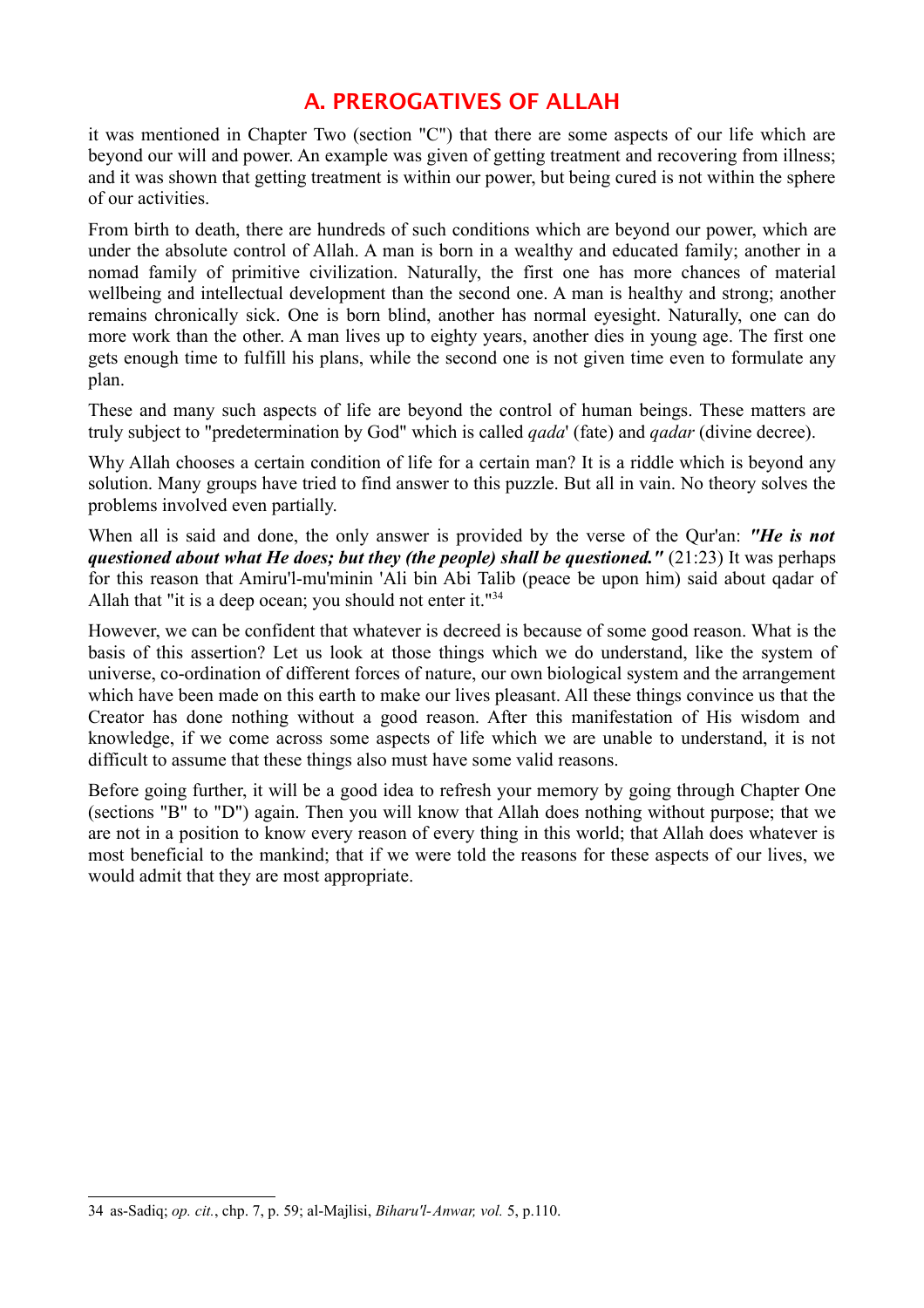## <span id="page-39-0"></span>B. THE PREDETERMINED MEASURE

Allah says in the Qur'an: *"Verily We have created every thing to a determined measure."* (54:49) So, it is according to His own measure and plan that Allah has created every thing. As I have mentioned previously, we are justified in believing that there is good reason for every aspect of an individual's life as planned by Allah, though that individual may be unable to understand it by himself.

Look at a wrist watch. Some parts are made of gold, others of steel; still others of glass and ruby. There is a flat dial; arrow-like hands; hair-like spring; and axis-like spring-wheel; and various wheels, all of different sizes., The dial is white, the numerals black, the hand of second red and other two hands black: The numbers vary from one to twelve: In short, it takes scores of parts of different type, colour, origin and shape to make an ordinary wrist watch work.

Could the wrist-watch work if all the components were of the same shape, size and design? Can the minute-and-hour hands complain justifiably why they were coloured black while the hand of second was painted red? Can the number 1 complain why it was not given the position of 12? And if all the numerals were put in one and the same position, could anybody know the time from that watch?

If a small ordinary wrist-watch cannot work without different types of parts, is there any reason to believe that the human society could go on without different types of people having various colour, outlook, capacity and ability?

And look at what the critics say. They demand that there should not have been any sickness, any handicap, any financial gaps; people should have been of equal strength, intelligence and wealth.

Now let us look at what it envisages. It means that nobody would have depended upon any other person. Nobody would have done any work, because we have already supposed that one person would have as much money as the other. Then why should anybody work when his health, life-span, wealth and social status is guaranteed? The world would have remained as it was when Adam came on this earth. No improvement, not even barkcloth! It would have been like spoon-feeding little children who have to do nothing for their own needs. But this is not the purpose for which we were created. We were created for a higher purpose, not just to eat, drink and breed.

If there was to be any test, there was bound to be some hardship. And that hardship differs from person to person. That test varies from one person to another. And it is because of this variety of test that we find variety of problems.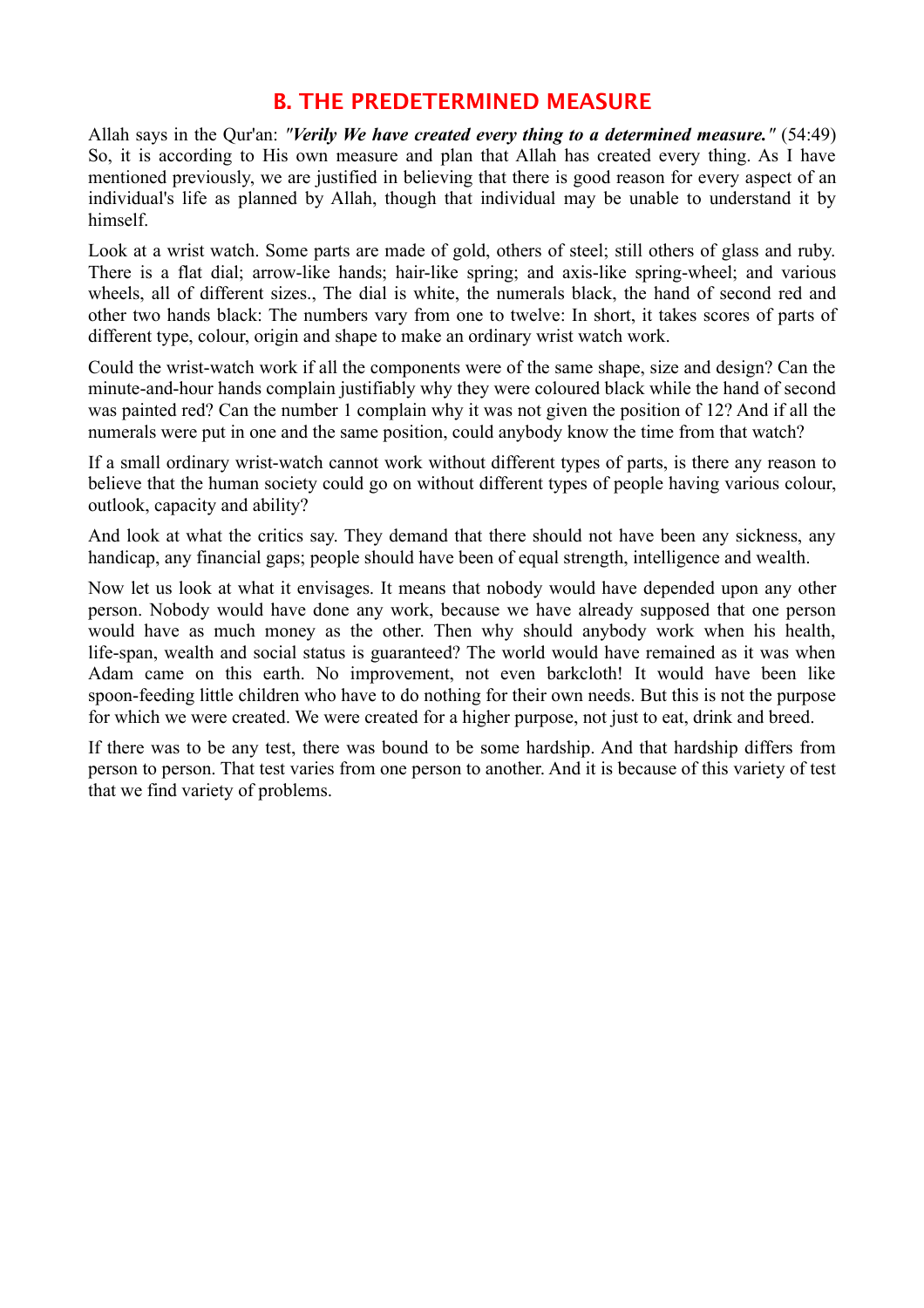## <span id="page-40-0"></span>C. SO WHERE IS EQUALITY & JUSTICE?

*Question:* If what you say is true, then it means that there is no equality between one person and the other. Where is the equality of which Islam is so proud?

*Answer:* By "equality" we do not mean that all human beings are of equal health and strength; nor that all of them are of equal intelligence; nor that all of them are born with equal eyesight, or hearing capacity; nor do we mean that man and woman are equal in physical capacity and biological functions. What we do mean by "equality" is the equality before the law. Rich and poor, strong and weak, all are equal in the eyes of religion; all have to follow the same rules and all are governed by the same civil, criminal and ethical codes. There is neither high nor low, neither favourite nor neglected in the eyes of law. Another meaning is that anybody in Islam can achieve the highest possible honour and office without any distinction of origin, colour or tribe. The criterion of respect in Islam is neither wealth nor strength, neither birth nor colour. The only criterion is the "character." Allah says, *"Verily the most honoured before God amongst you is the most pious of you." (49:13)*

*Question:* But where is the justice of God when He gives one person normal eyes and deprives another of both eyes?

*Answer:* You have been told that we are here for test. "The examiner is Allah. It is His prerogative to decide in which way a person is to be examined: The justice is in the fact that the examiner does not burden any one with a test which might be beyond his or her ability. Allah has not given us wings to fly; and therefore, does not ask of us to fly in the air like birds. This is justice. Had He asked us to fly like birds (without giving us the wings), then it would have been injustice. But can we claim that because He did not give us wings (while birds have got it) we have been wronged by God? No. It is His sole prerogative to decide by which test should a particular person be examined. And it is His justice and mercy that He does not demand from anyone more than his or her ability. If He has created a man without hands, He at the same time has exempted him from jihad, wudu and tayammum. Had such a person been required to wage war without hands, then we could have rightly complained. But as long as the responsibilities of an individual are tailored to his abilities, nobody can say that Allah has done injustice.

We may sum up this topic in the following lines:

- i. This world could not work if all people would have been of the same strength, same ability and same life-span.
- ii. The working of the world requires people of different calibre, strength and ability.
- iii. All are equal in the eyes of the religion and `laws of religion.
- iv. Everybody's responsibilities are tailored to his abilities. And that is the only thing demanded by justice.

Imam Ja'far as-Sadiq (peace be upon him) was asked about *qada* (fate) and *qadar* (divine decree). He said,

"**When Allah will gather His servants on the Day of Judgement, He will question them about the things which He entrusted them with, i.e., our obedience to the shari'ah which is within our power; but He will not question them about the things which He decreed and predetermined for them, i.e., the conditions of life which are beyond our control**."[35](#page-40-1)

<span id="page-40-1"></span><sup>35</sup> as-Saduq, *op. cit.*, chap. 7, p. 59.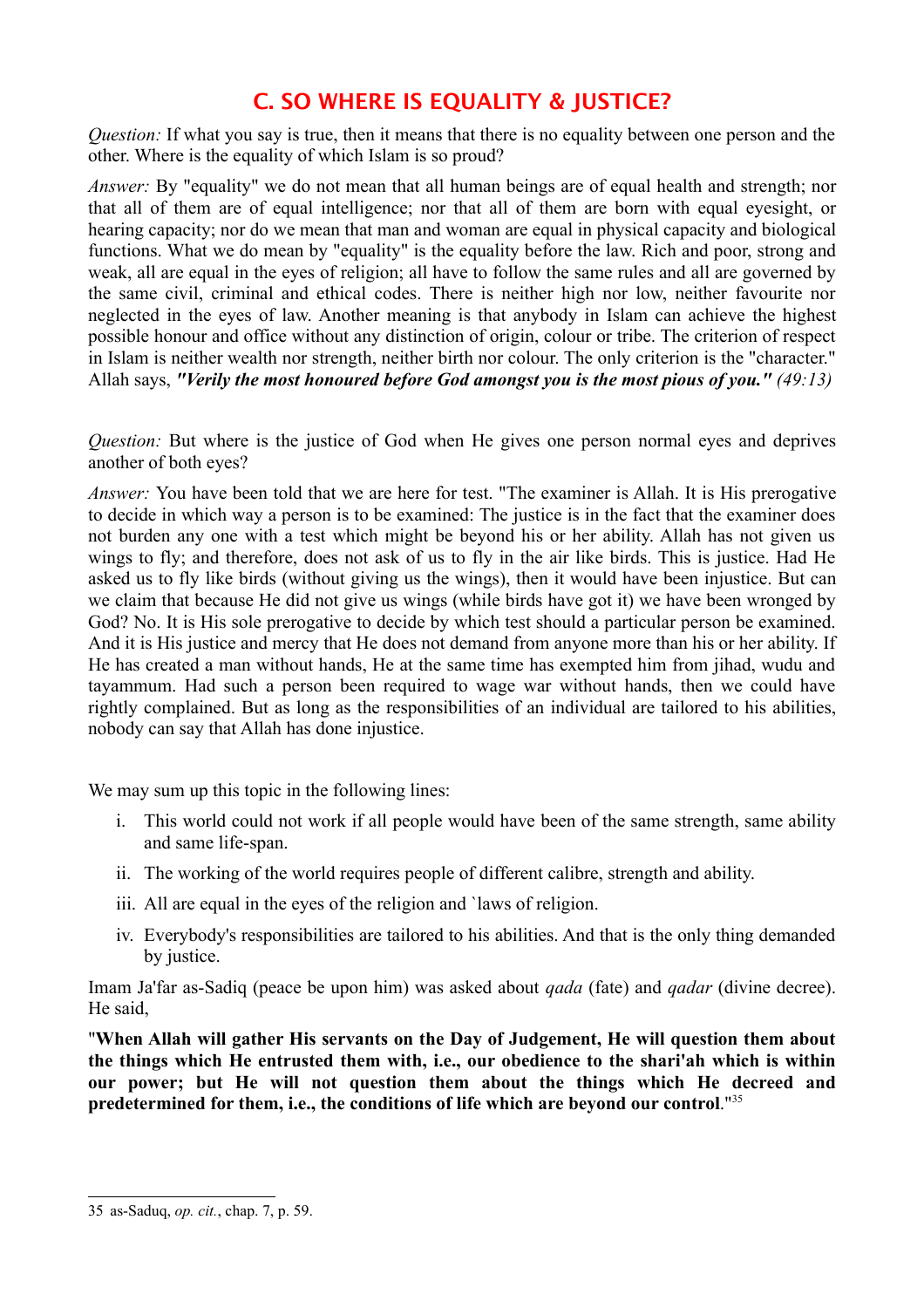## <span id="page-41-0"></span>D. *TADBIR & TAQDIR* (Our Plans & God's Decree)

It was mentioned in Chapter Two that though the power and opportunity to do a certain work is given by Allah, the ultimate responsibility is ours because we opt to do or not to do that work by our own free will and choice. Thus, while the tools of our actions are provided by Allah, the final choice is ours.

It is interesting to note that to a certain extent in matter of predetermined measures, the opposite is true, that is, while the preliminaries are provided by human beings, the final decision is in the hands of Allah. (Mark the phrase 'to certain extent'. I have used this phrase because the decree of Allah is not 'always' dependent upon our actions:) In this context, our action and planning is known as *tadbir,* while Allah's dcision is known as *taqdir.*

To give you one example, if we want to reap a harvest, we will have to cultivate the land, sow the seed, irrigate the plants, weed out the grass and remain always on alert.

Still, after doing all that was necessary, we cannot be sure of getting the harvest. A cyclone, a fire or a lightening may destroy the produce; armed gangs of robbers may attack; circumstances may force us to sell the farm just before the harvest, and so on. Thus while the preliminary stages are prepared by us, the final outcome of that venture is in hands of Allah.

Two of the matters which are of day to day interest to the readers and which are under the direct control of Allah, are life and death, and the means of livelihood. In the following pages, some light will be thrown on these two subjects.

### *1. Life & Death:*

#### Allah says, *"He is the one who has created you of clay, then decreed the term; and the predetermined term is with Him; and yet you doubt."*(6:2)In another verse, it is said, *"And ageth* not any aged, nor is reduced from any one's life, but it is all in a Book; verily it is easy for *Allah."*(35:11)

These two verses, and especially the last one, show that the life-span of a person is liable to be increased or decreased by the decree of God. And the first verse speaks of a "term" and a "predetermined term" which is with Allah. What do all such references mean?

The idea may be understood easily in the light of the previously mentioned two lawhs (see Chapter Four). For example, Allah decrees that Zayd would live up to hundred years; but if he behaves badly with his relatives, his life-span would be reduced, lets us say, by thirty years and he would die at the age of seventy. This is the direction given to the angel of death. The angel of death does not know how will Zayd behave with his relatives. Therefore, he cannot know whether Zayd would live up to hundred years or would die at the age of seventy.

Now suppose Zayd behaves badly with his relatives. At the end of seventy years, the angel of death must seek guidance from Allah about him. Allah tells him to erase the hundred years, and replace it with seventy years. And Zayd dies.<sup>[36](#page-41-1)</sup>

Thus the knowledge or information of the angel of death is constantly being updated. This is how the decrease or increase in the life-span of a man is effected. And it is the knowledge of the angel of death which has simply been called as a "term" in the first verse. But what about Allah's knowledge? Allah knew from ever that Zayd would die at the age of seventy. There was no change in His knowledge. The actual life-span of an individual is known to Allah only; and that life-span has been termed as a "predetermined term" in the first verse

*Question:* Why Allah did not decree a fixed age for all human beings?

*Answer: So* far as human being is concerned, Allah has designed everything with only one purpose:

<span id="page-41-1"></span><sup>36</sup> al-Majlisi, *Biharu 'l-Anwar*, vol. 4, p.121.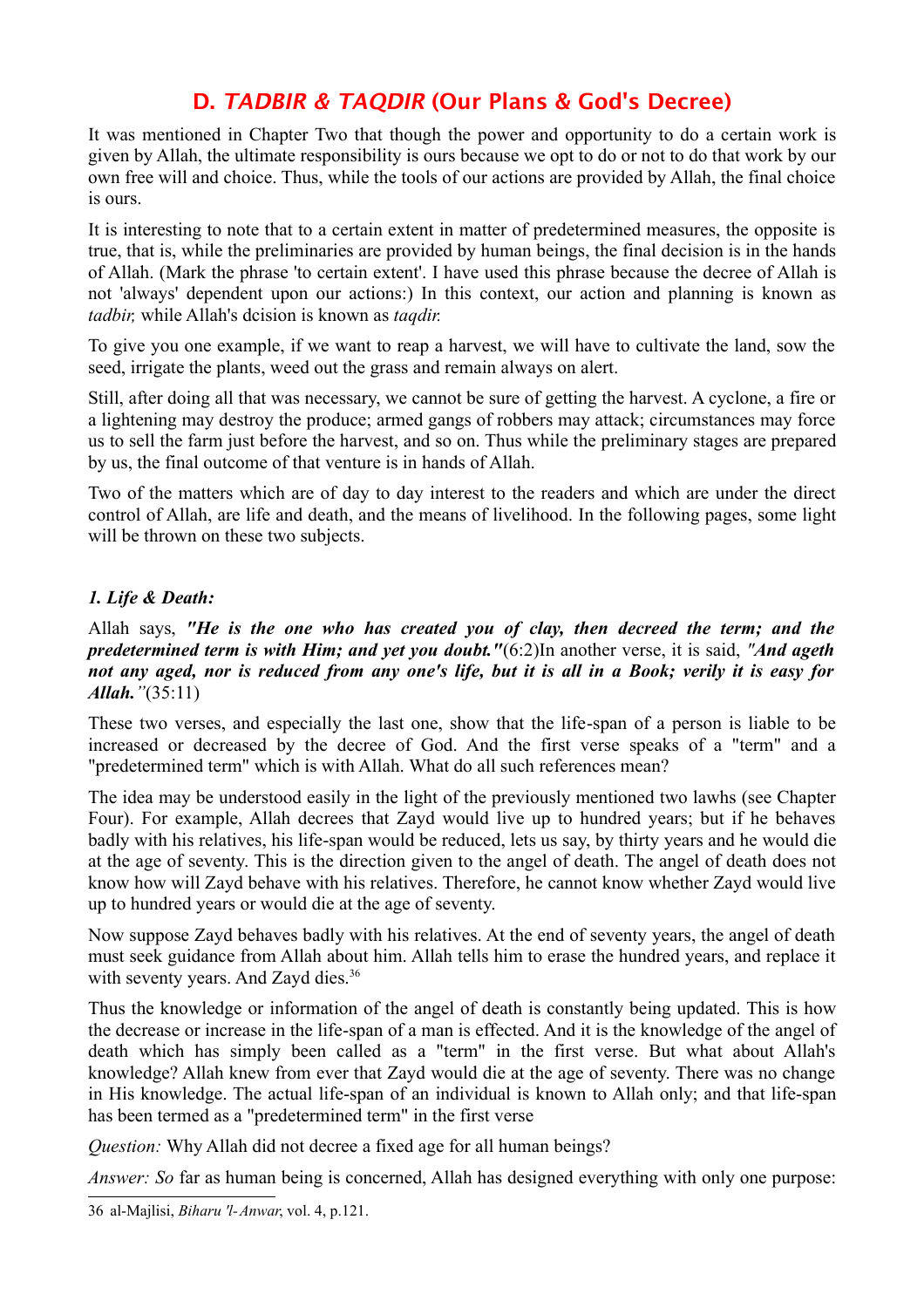to help him to acquire virtues and become an obedient servant of Allah. It is precisely for this reason that he has been informed that his life-span can be effected by his deeds. When a man knows that, for example, by being generous to his relatives, he will live longer in this world (and that this immediate reward is quite separate from the rewards of akhirah, the hereafter) he will naturally try to be good to his relatives. And thus he would become a virtuous servant of Allah.

## *2. Sustenance & Livelihood:*

Though trying to earn a livelihood is within the sphere of our activities, the final result is not within our power. We see many people endeavouring hard from sunrise to sunset to earn livelihood and still they spend their lives in constant poverty and need.

#### Why is it so? Allah says, *"Allah expands the sustenance for whomsoever He desires and straitens it for whomsoever He desires. "* (13:26)

Similar to what we mentioned about human life-span, sustenance also may be of two kinds: For example, Allah may inform the angels that if Zayd endeavours hard he will be given ten thousand dollars. But if he does not endeavour so hard he will be given five thousand. Allah knows whether or not Zayd will endeavour; He knows whether finally he will be given ten thousand or five thousand. But Zayd himself does not know and the angels who are able for his sustenance do not know the final outcome. The purpose of keeping every one in suspense is that because of this suspense, man will always try to work up to his utmost capacity to earn more and more; also he will try as many hopeful lines as he can, because he does not know whether he has readied the final stage of his sustenance or not. He does not know where his better livelihood lies. Therefore, he will always be on alert to try as many opportunities as will come his way. He will remain active and ambitious, and constantly in search for a better life.

According to the verse of the Qur'an and writings of the 'ulama', I have come to the conclusion that Allah has fixed a maximum limit for the livelihood of every person. Try as he may, he cannot go beyond that maximum limit. As the maximum limit is hidden front our eyes and, as a matter of act, even from the eyes of the angels, we cannot or at least should not sit idle without endeavouring to better our condition.

Also, it has been left to our choice whether we want to reach that goal by lawful way or through unlawful means. If we adhere to the commandments of Allah and to the tenets of religion, we will reach the desired limit and, at the same time, will earn the grace of Allah in the hereafter. If we choose the unlawful way, we may get that sustenance; but our allotted share of lawful sustenance will be reduced by that much, and by opting the wrong method, we will make ourselves liable to the punishment from Allah in the hereafter.<sup>[37](#page-42-0)</sup>

It must be remembered that in Islam even a lawful thing becomes unlawful if it is obtained by unlawful means. In Islam, the end does not justify the means. There is no denying that lawful methods sometimes seems to be slow, and therefore those people who want to get rich overnight resort to unlawful means. But such tactics do not benefit very much. The following episode will make my point more clear:

Imam 'Ali (peace be upon him) went to a mosque where he wanted to pray. He asked a man standing nearby to look after his horse. When he came out, he had two dirhams in his hand which he intended to give to that man as reward. But that man was nowhere to be seen. Imam 'Ali came to the horse and found that his rein was missing. He gave someone the two dirhams to buy another rein. The man went to the market. He saw a man selling a rein and bought it for two dirhams. When Imam "Ali saw the rein, he recognised that it was his own rein which the supposed guard had stolen. Imam 'Ali had intended to give that guard the same two dirhams as a reward which would have been perfectly lawful for him. But his impatience turned him into a thief and he got nothing

<span id="page-42-0"></span><sup>37</sup> al-Majlisi, *Biharu 'l-Anwar*, vol 5, p.147.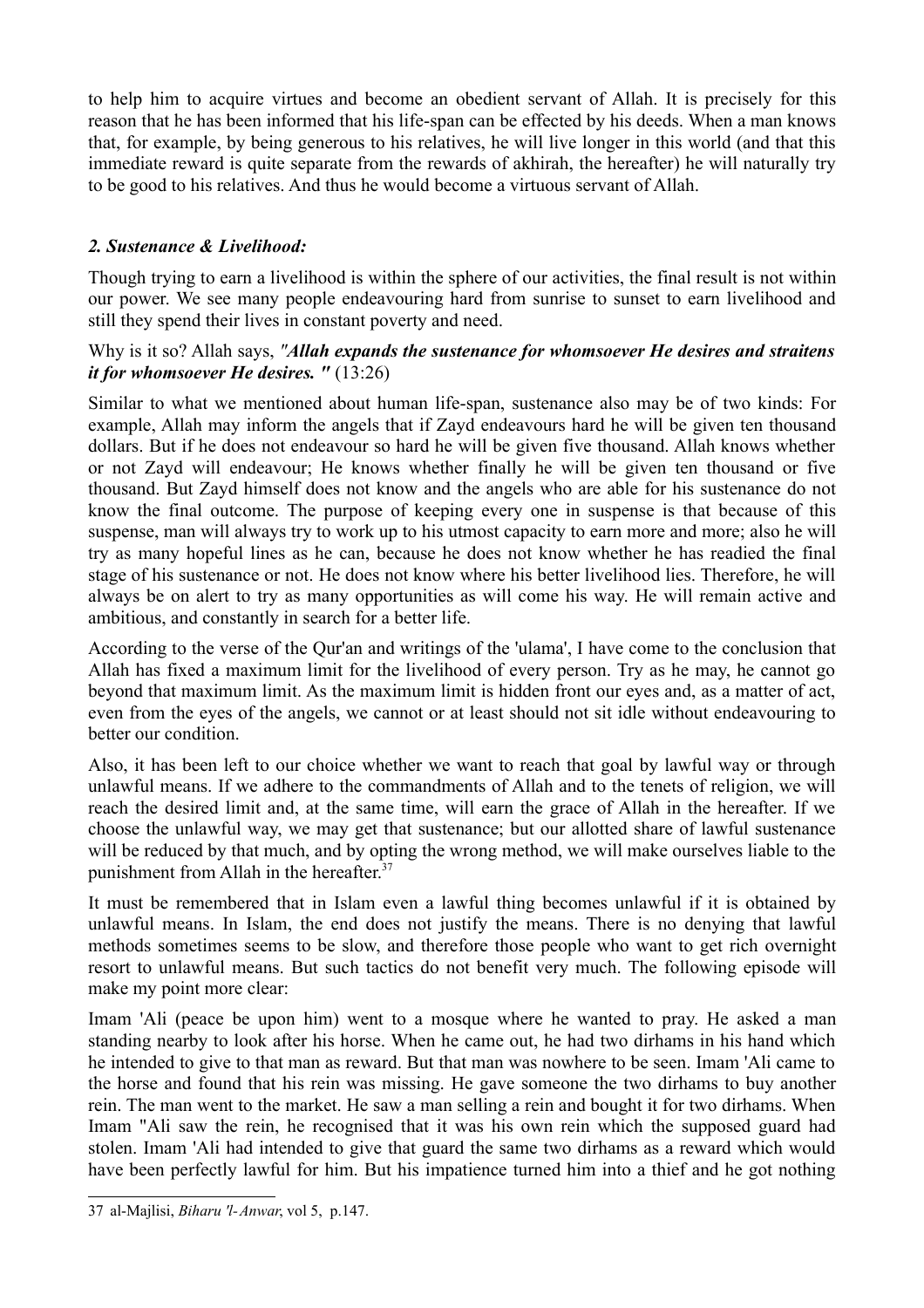except the same two dirhams. His anxiety did not increase his wages at all and made him a criminal into the bargain.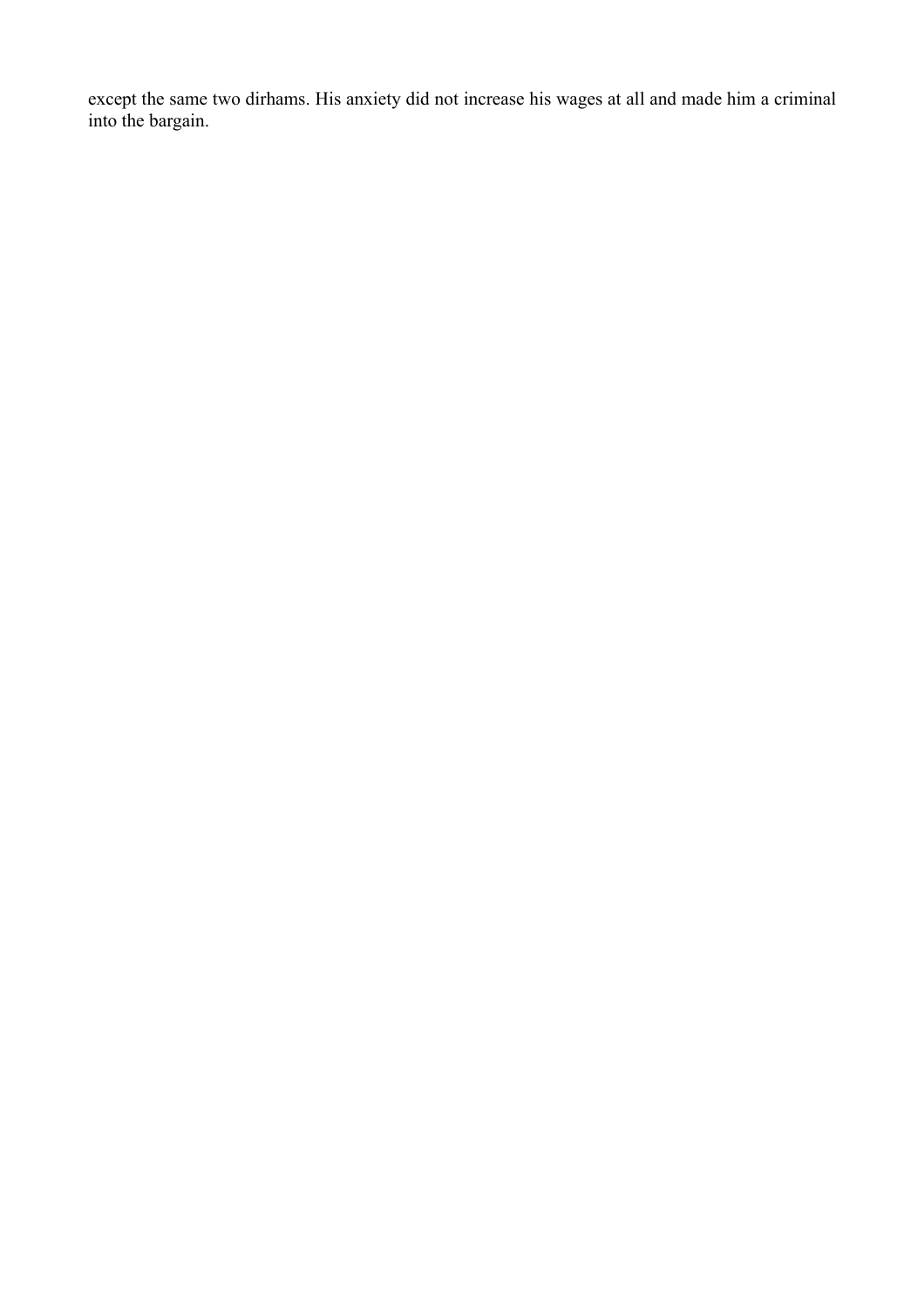## <span id="page-44-0"></span>E. OUR PRAYERS & GOD'S DECREE

Now you know that the knowledge given to the angels is often conditional. For example, they are told by Allah that "If Zayd does this work, he will prosper; and if he opts for that work, he will lose financially. If he goes to this doctor, he will recover from his illness very soon; but if he goes to that doctor, his sickness will increase." One of the most important conditions of prosperity, success and happiness is *du* 'a, praying to God. If Zayd prays to Allah and seeks His help, his affliction will be alleviated. If he does not seek the help of Allah, he will be left suffering. Thus Allah says, *"Say (O Prophet), had it not been for your prayers unto Him, my Lord would care not for you."* (25:77)

Some people have misgivings about du'a'. They think that since Allah knows what is good for us, there is no need to ask for His help or assistance; there is no need for *du'a .* They say that Allah knows what is best for Zayd and He has already decided how much he is to earn or for example, whether he will be cured of his illness or not. Therefore, what is the need for *du'a* ? What purpose will our *du'a'* serve?

Such people do not appreciate that may be Allah has made Zayd's earning or health dependent upon his *du'a*. May be He has ordered the angels to increase his earnings if he prays to Allah for an increase! May be the condition necessary for recovery from his illness is a certain course of treatment coupled with sincere *du'a'* and prayer to Allah. It has been mentioned in many *ahadith* that one of the things which affect the life of man is *du'a'.* The other important thing is his effort and endeavour. We should never minimize the effect and importance of *dua*, or the effect and importance of hard work.

Of course, if one has already reached his maximum age or maximum livelihood, or if, for example, his sickness is "firmly decreed" to continue, no amount of *du'a* or effort or treatment can do him any good. But, the point to remember is that nobody knows what is "firmly decreed" concerning his age, livelihood or health. Therefore, we have to do relentlessly whatever is possible to improve our conditions.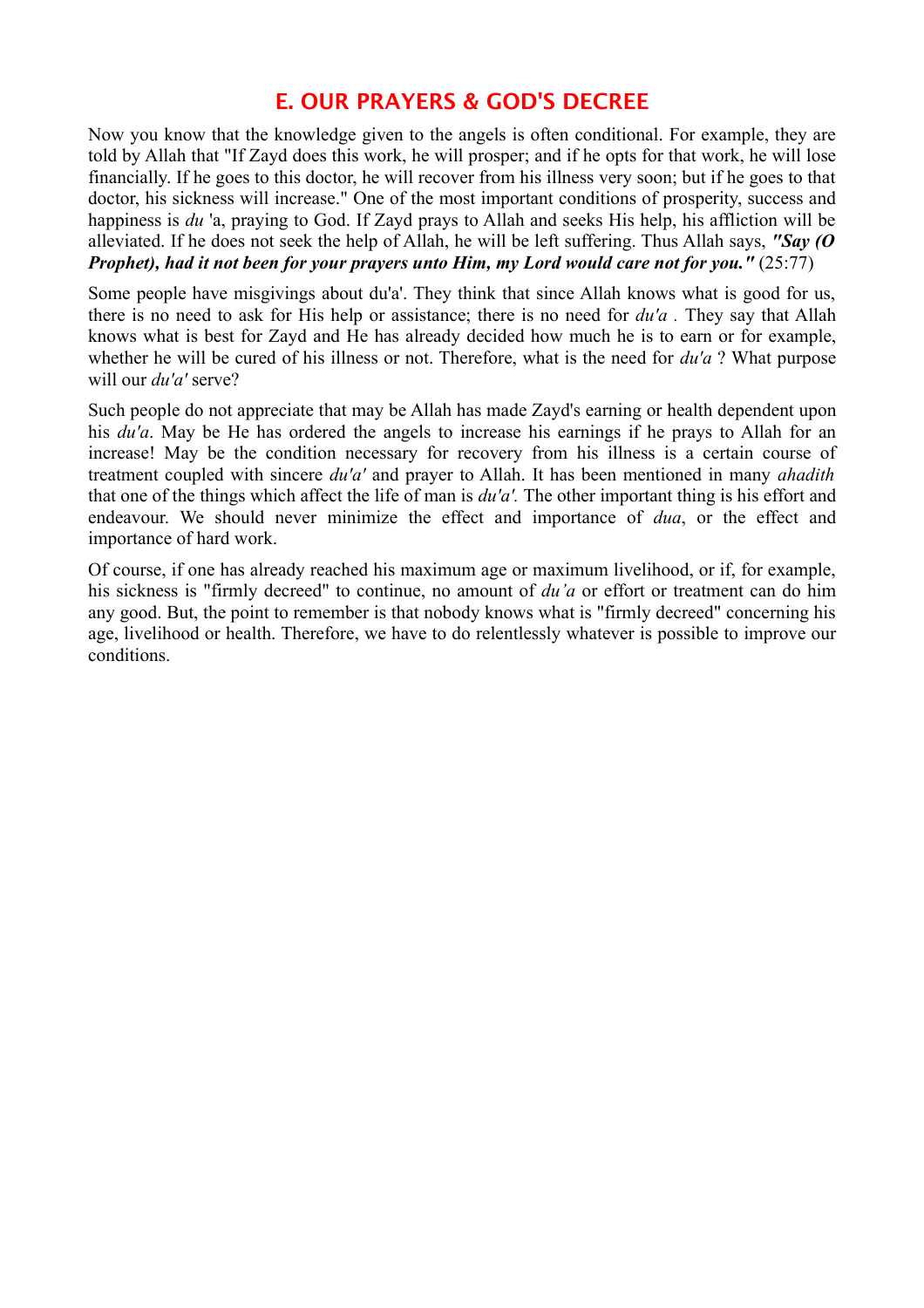## <span id="page-45-0"></span>F. TAWAKKUL & GOD'S DECREE

Besides *du'*a, *tawakkul* is also a very commendable and highly praised virtue. *Tawakkul* means "putting one's trust in somebody". Allah says, *"And put your trust in Allah, and sufficient is Allah as the dispenser of the affairs."*(4.81)

However, putting your-trust in God should not become an excuse for idleness. The Prophet said,

#### "*Tawakkul* **means that you should bind the camel with a rope and then say that you have trust in Allah that He will protect your camel. You should not have confidence in the rope only, because many a camel is stolen. with the rope. But neither should you neglect the rope because binding with the rope is part of** *tawakkul."*

This is the spirit of *tawakkul.* We are to try our best and then we should have trust in God that He will make our efforts succeed. It is a seer nonsense to sit idle and say that Allah will do all our work for us. He says in the Qur" an, *"And man can have nothing but what he strives for."*(53:39)

The highest standard of tawakkul was set when Amiru'l-mu'minin 'Ali asked some idle persons as to who they were. "We are those who put their trust in Allah;" came the reply. Imam'Ali asked, "How is your confidence in Allah" They said, "We eat when we get food, and we have patience when we do not get it." Imam 'Ali retorted, "Yes, that is the very nature of dog." Stunned, they asked him to explain the true meaning of *tawakkul.* Imam'Ali said, "When we get, we give to others; when we do not get, we thank Allah." It means that we are to try our best to improve our condition. But we should not trust our own power and wisdom only You must have confidence in Allah that He will make your efforts fruitful. Then if you succeed, try to help your brethren with the fruits of your labour. And if you fail, then also be thankful to Allah.

You may ask why should you thank Allah even when you do not succeed. Yes, you should thank Allah because success or failure is not your responsibility. You were expected to do your best and you did. Be thankful to Allah that you were able to perform what was expected of you. It is your efforts that matters. Success or failure is not your province. That is the province of Allah. Have trust and confidence in Him that He will not let your efforts fail. But if He, in His wisdom, does not grant you success, thank Him that still you were able to do your duty.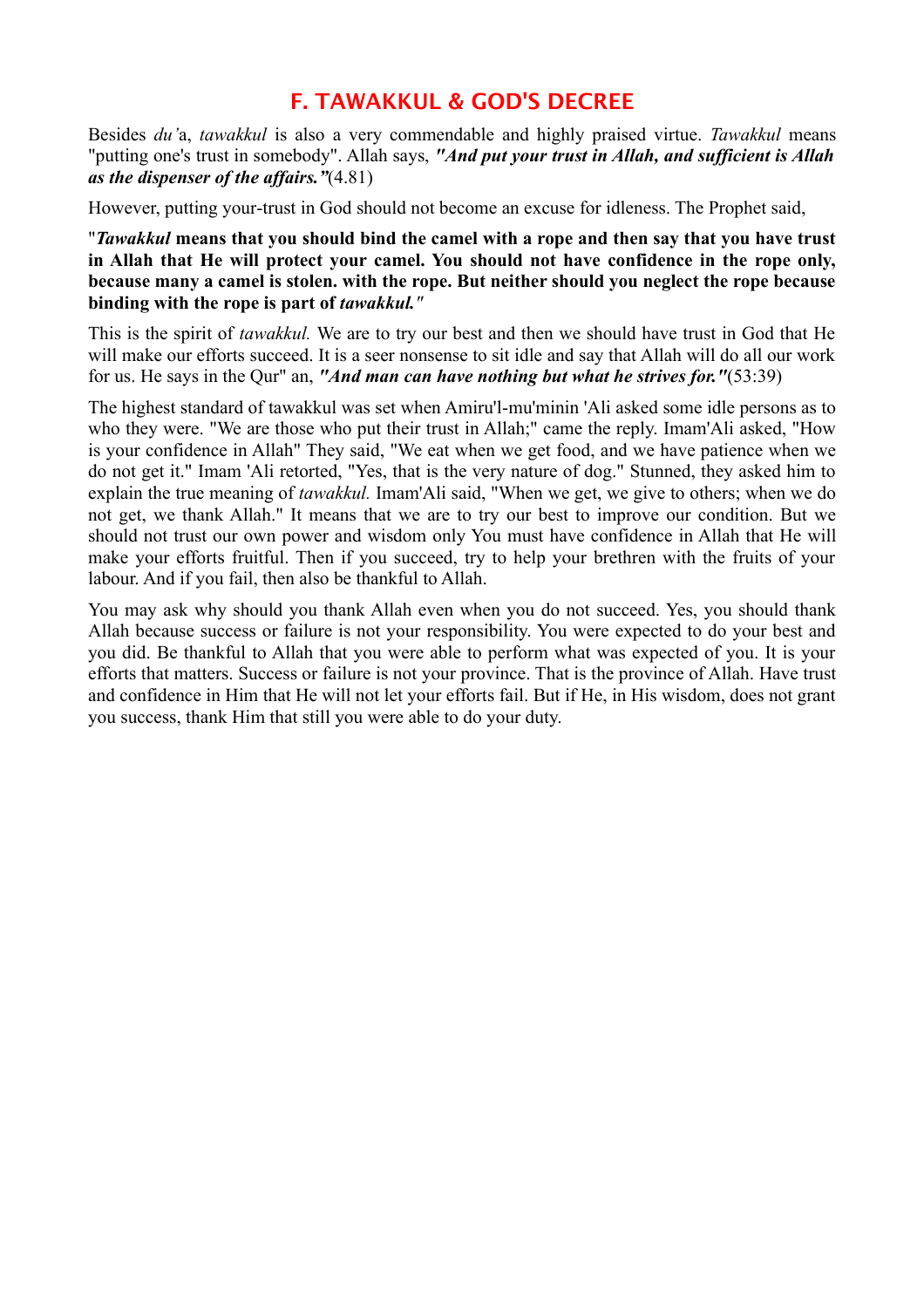# <span id="page-46-0"></span>**BIBLIOGRAPHY**

Ash'ari, Abu'l-Hasan al. See under McCarthy

Dehlavi, Shah 'Abdu 'l-'Aziz. *Tuhfa-a Ithna 'Ashariyyah.*

Elder, E.E. A Commentary on *the Creed of Islam* (translation of Taftazamrs Sharh). New York, 1950.

Fadl bin Ruzbahan. *Ibtatu Nahji 'l-Ba`til*. Quoted in its entirety by ash-Shahid al-Qadi Nurullah ash Shushtari in his *Ihqaqu 'l Haqq. Ed. Late* Ayatullah Sayyid Shahabuddin al Mar'ashi an Najafi. Tehran: Matba'ah Islamiyyah.

Ghazali, Abu Hamid Muhammad ibn Muhammad al- (450-505 / 1048-1111). '*Ihyau 'Ululi 'd-Din.* Beirut: Daru'l-Fikr,1975

Hilli, al-'Allamah Abu Mansur al-Hasan ibn Yusuf ibn al-Mutahhar al (648-726 / 1256-*1325). Kash fu 'l Haqq.* Quoted in its entirety by ash Shushtari in his *Ihqaqu 'l Haqq.* (See Fadl. )

*al-Ba'bu 'l Hadi 'Ashar:* Printed- with its *Sharh* (commentary) by al-Fadil al-Miqdad. For its English translation, see under Miller.

Khu i, as-Sayyid Abu 'l-Qasim al Musawi al-. al-Bayan *fi Tafsiri* '*l-Qur'an*. Kuwait (4th edition) 1399/1979.

Majlisi, Muhammad Baqir al (1037-1110 / 1628-1699). *Biharu 'l Anwar* (New edition in 110 volumes.) Beirut: 3rd edition.

McCarthy, R.J. "Two Creeds of al-Ash'ari" (translations of al-Ash'ari's *Maqalatu 'IIslamiyyin* and *al-Ibana 'an Usuil 'd-Diyanah).* Printed as appendix in McCarthy. *The Theology of Al-Ash'ari* (translation of al-Ash'ari's *Kitabu 'l-Lum'ah).* Beirut 1953.

Miller, WM. *Al-Babu 'l Hadi 'Ashar* (English translation). London: Luzac and Co.,1958.

Nasafi, Najmu 'd-Din an-. *al-'Aqa'id* (with its *Sharh* [commentary] by Sa'du 'd-Din atTaftazani). Istanbul 1326 A.H. For the English translation of Taftazanis *Sharh,* see under Elder.

Nu'mani, Shibli. 'Ilmu *'l-Kalam.* Karachi: 1979.

Rizvi, S. Saeed Akhtar. *God of Islam.* Dar-esSalaam: Bilal Muslim Mission, 1969; Tehran: